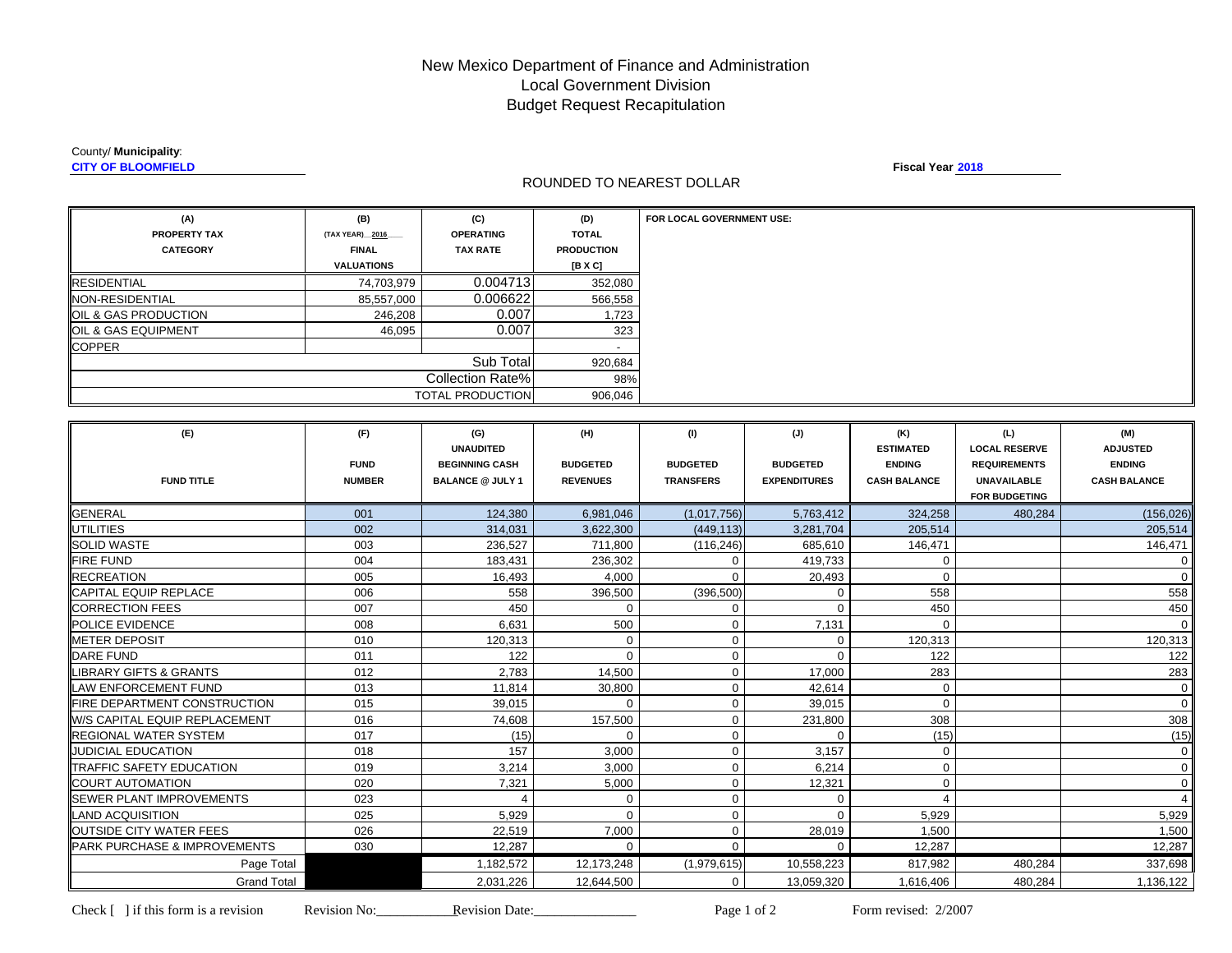# New Mexico Department of Finance and Administration Local Government Division Budget Request Recapitulation

| (E)                                                       | (F)                          | (G)<br><b>UNAUDITED</b>                          | (H)                                | (1)                                 | (J)                                    | (K)<br><b>ESTIMATED</b>              | (L)<br><b>LOCAL RESERVE</b>                                       | (M)<br><b>ADJUSTED</b>               |
|-----------------------------------------------------------|------------------------------|--------------------------------------------------|------------------------------------|-------------------------------------|----------------------------------------|--------------------------------------|-------------------------------------------------------------------|--------------------------------------|
| <b>FUND TITLE</b>                                         | <b>FUND</b><br><b>NUMBER</b> | <b>BEGINNING CASH</b><br><b>BALANCE @ JULY 1</b> | <b>BUDGETED</b><br><b>REVENUES</b> | <b>BUDGETED</b><br><b>TRANSFERS</b> | <b>BUDGETED</b><br><b>EXPENDITURES</b> | <b>ENDING</b><br><b>CASH BALANCE</b> | <b>REQUIREMENTS</b><br><b>UNAVAILABLE</b><br><b>FOR BUDGETING</b> | <b>ENDING</b><br><b>CASH BALANCE</b> |
| FEMA GRANT- FIRE DEPARTMENT                               | 031                          | $\mathbf 0$                                      | $\mathbf{0}$                       | $\mathbf{0}$                        | $\mathbf 0$                            | $\Omega$                             |                                                                   | $\overline{0}$                       |
| G.O. BOND FUND                                            | 032                          | 138,255                                          | 140,002                            | $\mathbf 0$                         | 140,160                                | 138,097                              |                                                                   | 138,097                              |
| FIRE, POL, CRT & CITY HALL                                | 033                          | $\mathbf 0$                                      | $\mathbf 0$                        | $\mathbf 0$                         | $\Omega$                               | $\mathbf 0$                          |                                                                   | $\mathbf 0$                          |
| <b>R/B INTEREST &amp; PRINCIPAL</b>                       | 034                          | 4,937                                            | $\mathbf 0$                        | 18,390                              | 18,390                                 | 4,937                                |                                                                   | 4,937                                |
| <b>R/B RESERVE W/S</b>                                    | 035                          | 964                                              | $\mathbf 0$                        | $\Omega$                            | $\Omega$                               | 964                                  |                                                                   | 964                                  |
| <b>R/B R&amp;R WATER/SEWER</b>                            | 036                          | $\mathbf 0$                                      | $\mathbf 0$                        | $\mathbf 0$                         | $\mathbf{0}$                           | $\mathbf{0}$                         |                                                                   | $\mathbf 0$                          |
| LLEBG                                                     | 040                          | $\mathbf 0$                                      | $\mathbf 0$                        | $\mathbf{0}$                        | $\mathbf 0$                            | $\mathbf{0}$                         |                                                                   | $\mathbf{0}$                         |
| W/W PLANT I&P                                             | 043                          | $\Omega$                                         | $\mathbf 0$                        | 187,667                             | 187,667                                | $\Omega$                             |                                                                   | $\mathbf 0$                          |
| W/W PLANT RESERVE                                         | 044                          | 187,668                                          | $\mathbf 0$                        | $\mathbf 0$                         | $\mathbf{0}$                           | 187,668                              |                                                                   | 187,668                              |
| W/W PLANT R&R                                             | 045                          | 135,000                                          | $\mathbf 0$                        | $\mathbf 0$                         | $\mathbf 0$                            | 135,000                              |                                                                   | 135,000                              |
| KAB-BLOOMFIELD PRIDE                                      | 046                          | 1,300                                            | $\mathbf 0$                        | $\mathbf 0$                         | $\mathbf{0}$                           | 1,300                                |                                                                   | 1,300                                |
| <b>INDUSTRIAL PARK</b>                                    | 047                          | $\Omega$                                         | $\Omega$                           | $\Omega$                            | $\Omega$                               | $\Omega$                             |                                                                   | $\Omega$                             |
| <b>EMERGENCY MEDICAL SERVICE</b>                          | 048                          | 103                                              | 7,050                              | $\Omega$                            | 7,050                                  | 103                                  |                                                                   | 103                                  |
| WASTEWATER REPLACEMENT                                    | 050                          | 188.028                                          | $\mathbf 0$                        | 23,000                              | $\mathbf 0$                            | 211,028                              |                                                                   | 211,028                              |
| <b>SEWER LINE EXTENSION</b>                               | 051                          | 2                                                | $\Omega$                           | $\Omega$                            | $\Omega$                               | $\overline{2}$                       |                                                                   | 2                                    |
| SPECIAL STREET MAINTENANCE                                | 055                          | 45,187                                           | 235,000                            | 402,586                             | 682,773                                | $\mathbf{0}$                         |                                                                   | $\overline{0}$                       |
| WATER LINE RELOCATION                                     | 056                          | 5                                                | $\mathbf 0$                        | $\mathbf 0$                         | $\mathbf 0$                            | 5                                    |                                                                   | $5\phantom{.0}$                      |
| <b>SENIOR CITIZENS FUND</b>                               | 060                          | 26,693                                           | $\mathbf 0$                        | $\mathbf 0$                         | 26,543                                 | 150                                  |                                                                   | 150                                  |
| <b>STREET CAPITAL FUND</b>                                | 062                          | $\mathbf 0$                                      | $\mathbf{0}$                       | 20,000                              | $\mathbf 0$                            | 20,000                               |                                                                   | 20,000                               |
| <b>WATER RIGHTS PURCHASE</b>                              | 065                          | 39,436                                           | 19,200                             | $\mathbf 0$                         | $\mathbf{0}$                           | 58,636                               |                                                                   | 58,636                               |
| <b>BLM WILDLAND GRANT</b>                                 | 068                          | 542                                              | $\mathbf{0}$                       | $\mathbf 0$                         | 542                                    | $\mathbf 0$                          |                                                                   | $\overline{0}$                       |
| HWY CO-OP CONSTRUCTION                                    | 070                          | 5,978                                            | $\mathbf 0$                        | $\mathbf 0$                         | $\mathbf 0$                            | 5,978                                |                                                                   | 5,978                                |
| ENHANCED 911 ADDRESSING                                   | 071                          | 2,554                                            | $\mathbf 0$                        | $\mathbf 0$                         | $\mathbf 0$                            | 2,554                                |                                                                   | 2,554                                |
| <b>W BLANCO PHASE III</b>                                 | 074                          | $\mathbf 0$                                      | $\mathbf 0$                        | $\mathbf 0$                         | $\mathbf 0$                            | $\mathbf{0}$                         |                                                                   | $\mathbf 0$                          |
| <b>DAM REHABILITATION</b>                                 | 075                          | $\mathbf 0$                                      | $\mathbf 0$                        | $\mathbf 0$                         | $\mathbf{0}$                           | $\mathbf 0$                          |                                                                   | $\mathbf{0}$                         |
| <b>LODGERS TAX FUND</b>                                   | 077                          | 68,655                                           | 70,000                             | $\Omega$                            | 110,000                                | 28,655                               |                                                                   | 28,655                               |
| NMED LOAN- WATER PLANT                                    | 081                          | $\mathbf 0$                                      | $\mathbf 0$                        | 47,473                              | 47,473                                 | $\mathbf{0}$                         |                                                                   | $\mathbf 0$                          |
| NMFA LOANS I&P - PROPRIETARY                              | 082                          | $\mathbf{1}$                                     | $\mathbf 0$                        | 1,280,499                           | 1,280,499                              | $\mathbf{1}$                         |                                                                   | $\overline{1}$                       |
| <b>NMFA LOANS RESERVE</b>                                 | 083                          | $\mathbf 0$<br>$\overline{1}$                    | $\mathbf 0$                        | $\mathbf{0}$                        | $\mathbf 0$                            | $\mathbf 0$<br>$\mathbf{1}$          |                                                                   | $\mathbf{0}$<br>$\overline{1}$       |
| <b>WASTEWATER PLANT CONST</b>                             | 084<br>882                   |                                                  | $\mathbf 0$<br>$\mathbf 0$         | $\mathbf 0$<br>$\mathbf 0$          | $\mathbf{0}$<br>$\mathbf{0}$           |                                      |                                                                   |                                      |
| <b>PARK IMPROVEMENTS</b><br>NMFA LOANS I&P - GOVERNMENTAL |                              | 2,471<br>874                                     | $\mathbf 0$                        | $\mathbf 0$                         | $\mathbf 0$                            | 2,471<br>874                         |                                                                   | 2,471                                |
|                                                           | 093                          |                                                  |                                    |                                     |                                        |                                      |                                                                   | 874<br>$\mathbf{0}$                  |
|                                                           |                              |                                                  |                                    |                                     |                                        |                                      |                                                                   | $\mathbf 0$                          |
|                                                           |                              |                                                  |                                    |                                     |                                        |                                      |                                                                   | $\mathbf 0$                          |
|                                                           |                              |                                                  |                                    |                                     |                                        |                                      |                                                                   | $\mathbf 0$                          |
|                                                           |                              |                                                  |                                    |                                     |                                        |                                      |                                                                   | $\mathbf{0}$                         |
|                                                           |                              |                                                  |                                    |                                     |                                        |                                      |                                                                   | $\mathbf 0$                          |
|                                                           |                              |                                                  |                                    |                                     |                                        |                                      |                                                                   | $\mathbf 0$                          |
|                                                           |                              |                                                  |                                    |                                     |                                        |                                      |                                                                   | $\mathbf 0$                          |
|                                                           |                              |                                                  |                                    |                                     |                                        |                                      |                                                                   | $\mathbf 0$                          |
| Page Total                                                |                              | 848.654                                          | 471,252                            | 1,979,615                           | 2,501,097                              | 798.424                              |                                                                   | 798,424                              |
|                                                           |                              |                                                  |                                    |                                     |                                        |                                      |                                                                   |                                      |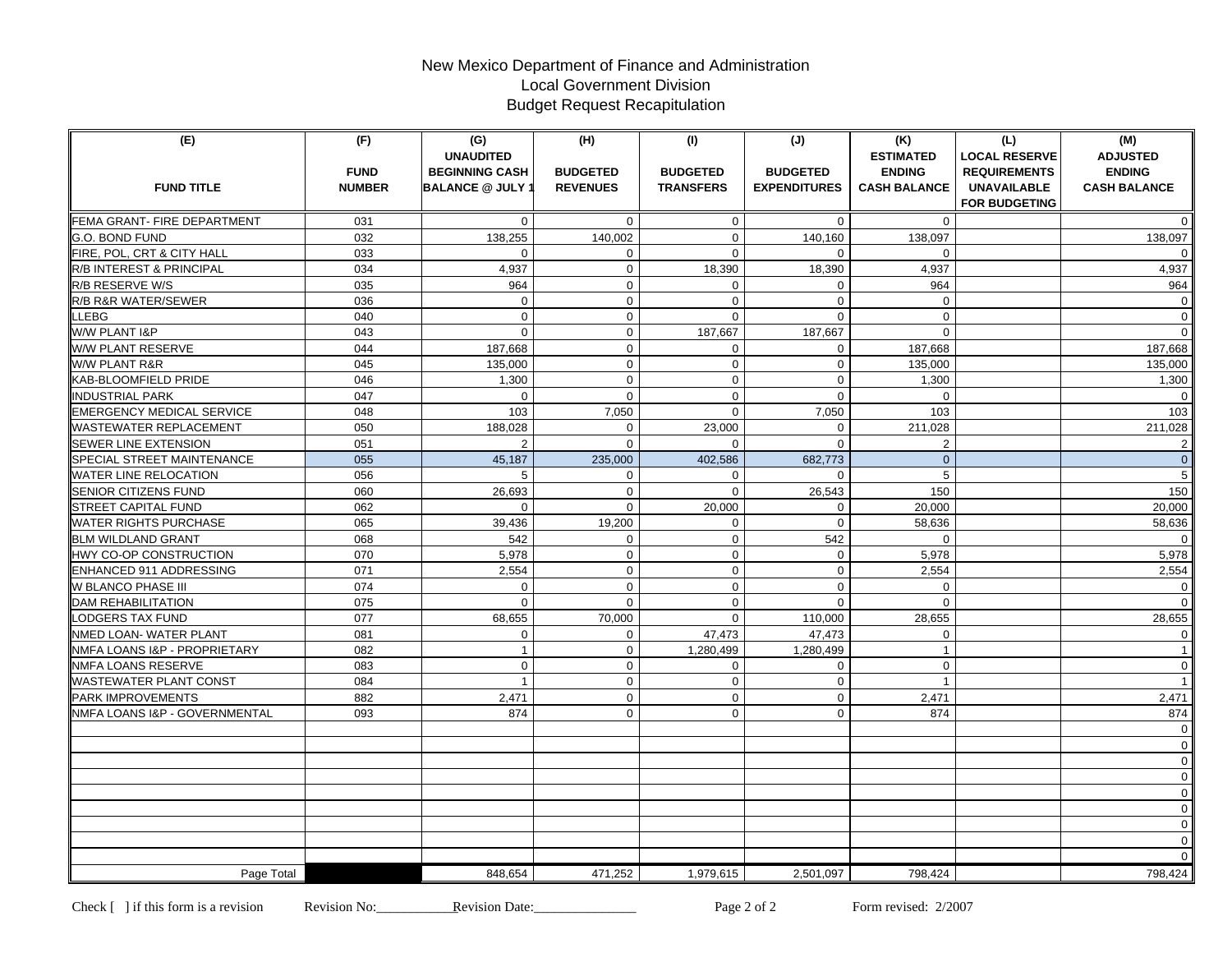## **City of Bloomfield Bonded Debt**

|                                    | (B)                     | $\overline{C}$                                | (D)                             | (E)                          | (F)   |                                           | $\overline{(G)}$ | (H)                        | (1)                       |             |
|------------------------------------|-------------------------|-----------------------------------------------|---------------------------------|------------------------------|-------|-------------------------------------------|------------------|----------------------------|---------------------------|-------------|
| FY 2017-2018                       |                         |                                               |                                 |                              |       |                                           | UNREDEEMED       | <b>PRINCIPAL</b>           | <b>INTEREST</b>           |             |
| PURPOSE OF BOND                    | DATE OF<br><b>ISSUE</b> | <b>ORIGINAL ISSUE</b>                         | <b>AMOUNT</b><br><b>RETIRED</b> | <b>AMOUNT</b><br>OUTSTANDING |       | <b>MATUREDMATURED</b><br>RATE COUPON BOND |                  | Due this year              | Due this Year             | <b>FUND</b> |
|                                    |                         |                                               |                                 |                              |       |                                           |                  |                            |                           |             |
| 2005 G.O. Bond                     | 2/2005                  | $$1,600,000.00$ \ \$1,090,000.00              |                                 | $\mathfrak{S}$<br>510,000.00 | 3.95% |                                           |                  | \$                         | 120,000.00   \$ 18,760.00 | 32          |
| Remodel fire station & expand City |                         |                                               |                                 |                              |       |                                           |                  |                            |                           |             |
| Hall                               |                         |                                               |                                 |                              |       |                                           |                  |                            |                           |             |
|                                    |                         |                                               |                                 |                              |       |                                           |                  |                            |                           |             |
|                                    |                         |                                               |                                 |                              |       |                                           |                  |                            |                           |             |
|                                    |                         |                                               |                                 |                              |       |                                           |                  |                            |                           |             |
|                                    |                         |                                               |                                 |                              |       |                                           |                  |                            |                           |             |
|                                    |                         |                                               |                                 |                              |       |                                           |                  |                            |                           |             |
|                                    |                         |                                               |                                 |                              |       |                                           |                  |                            |                           |             |
|                                    |                         |                                               |                                 |                              |       |                                           |                  |                            |                           |             |
|                                    |                         |                                               |                                 |                              |       |                                           |                  |                            |                           |             |
|                                    |                         |                                               |                                 |                              |       |                                           |                  |                            |                           |             |
|                                    |                         |                                               |                                 |                              |       |                                           |                  |                            |                           |             |
|                                    |                         |                                               |                                 |                              |       |                                           |                  |                            |                           |             |
| <b>GRAND TOTALS</b>                |                         | $$1,600,000.00$ $$1,090,000.00$ $$510,000.00$ |                                 |                              |       |                                           |                  | $$120,000.00$ $$18,760.00$ |                           |             |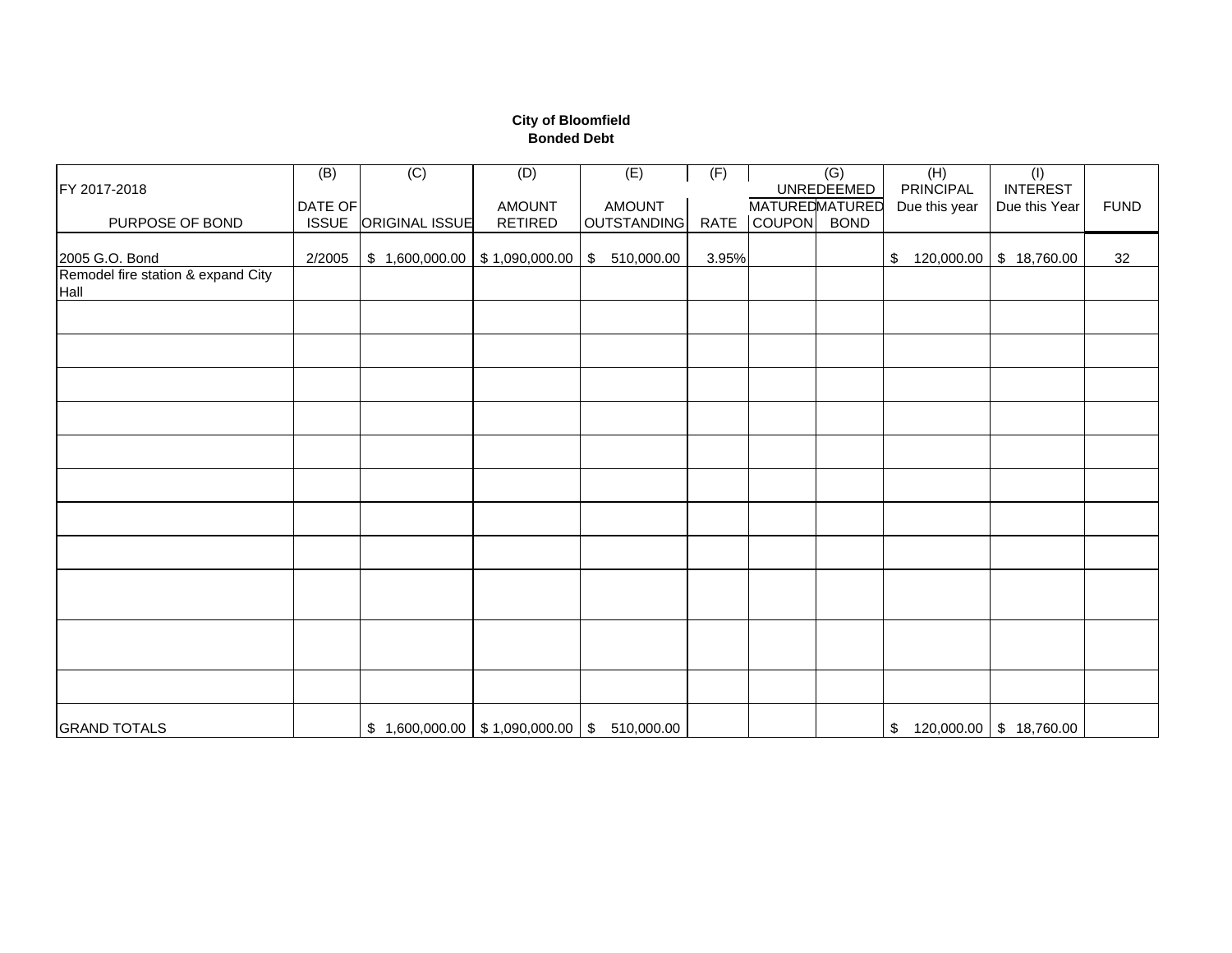## **City of Bloomfield Schedule of Other Debt 2017-2018**

|                                  | Date of    |                           | Original       | Total                                    |            | <b>Budgeted</b> | <b>Budgeted</b>    |       | <b>Budgeted</b> |            |                         |                                  |  |
|----------------------------------|------------|---------------------------|----------------|------------------------------------------|------------|-----------------|--------------------|-------|-----------------|------------|-------------------------|----------------------------------|--|
| Purpose and Type of Loan         | Loan       |                           | Amount         | Loan                                     |            | Principal       | Interest           |       | Admin           | Maturity   |                         |                                  |  |
|                                  |            |                           | of Loan        | Outstanding                              |            | Payment         | Payment            |       | Fees            | Date       | Fund                    | <b>Pledged Revenues</b>          |  |
| W/W Plant Loan- NMED             | 04/30/2006 | \$                        | $2,792,005$ \$ | $1,461,193$ \$                           |            | $143,831$ \$    | $43,836$ \$        |       |                 | 04/03/2026 | 43                      |                                  |  |
| SW Bldg Loan-NMFA                | 11/1/2005  | \$                        | $216,218$ \$   | $107,610$ \$                             |            | $11,559$ \ \$   | $4,418$ \$         |       | 269             | 05/01/2025 | 82                      |                                  |  |
| Water Plant Loan- NMFA           | 09/30/2006 | \$                        | $3,737,000$ \$ | $2,108,862$ \$                           |            | $196,180$ \$    | $36,905$ \$        |       | 5,272           | 05/01/2027 | 82                      |                                  |  |
| Water Plant Loan- NMED           | 4/11/2007  | \$                        | $500,000$ \$   | $286,682$ \$                             |            | $25,007$ \$     | $8,601$ \$         |       |                 | 04/11/2027 | 81                      |                                  |  |
| Water Plant Loan- NMFA/WTB       | 2/9/2007   | \$                        | $87,500$ \$    | $41,433$ \$                              |            |                 |                    | \$    | 104             | 06/01/2026 | 82                      |                                  |  |
| Ref Loan Rev Bonds- NMFA         | 10/27/2006 | -\$                       | $528,051$ \$   |                                          |            |                 | $1,818$ \$         |       | 114             | 05/01/2022 | $\overline{34}$         | <b>Water/Sewer Revenues</b>      |  |
| Water Storage Tank - WTB         | 6/1/2011   | \$                        | 220,000 \$     | $144,246$ \$                             |            | $10,930$ \$     |                    | $-15$ | 361             | 06/01/2030 | 82                      |                                  |  |
| Water Rights Loan- NMED          | 7/3/2008   | \$                        | $206,278$ \$   | $128,289$ \$                             |            | $10,016$ \$     | $3,849$ \ \$       |       |                 | 02/13/2028 | 81                      |                                  |  |
| N Heights W/L- NMFA/WTB          | 6/1/2009   | \$                        | $60,000$ \$    | $33,951$ \$                              |            | $3,048$ \$      |                    | \$    | 85              | 06/01/2028 | 82                      |                                  |  |
| Regional Water Proj - WTB        | 6/1/2011   | \$                        | $55,000$ \$    | $36,062$ \$                              |            | $2,733$ \$      |                    | - 8   | 90              | 06/01/2030 | 82                      |                                  |  |
| Hwy 64-WTB                       | 7/1/2011   | $\boldsymbol{\mathsf{S}}$ | 240,000 \$     | $169,254$ \$                             |            | $11,894$ \$     |                    | \$    | 423             | 07/01/2031 | 82                      |                                  |  |
| <b>Water Line- Aztec</b>         | 7/1/2009   | \$                        | 687,900 \$     | $473,775$ \$                             |            | $31,699$ \$     | $17,501$ \$        |       |                 | 06/30/2029 | 02                      |                                  |  |
| Fire Dept Refunding- NMFA        | 4/20/2012  | \$                        | $1,580,054$ \$ | $1,167,558$ \$                           |            | $83,888$ \$     | $38,239$ \ \$      |       |                 | 04/01/2029 | 82                      |                                  |  |
| Pol/Crt/MVD - Unrefunded - NMFA  | 3/1/2009   | \$                        | 750,000 \$     | $238,333$ \$                             |            | $238,333$ \$    | $11,917$ \$        |       |                 | 05/01/2033 | 82                      | Capital Outlay and Municipal GRT |  |
| PD Refi / Landscape / EPC - NMFA | 7/17/2015  | \$                        | $9,009,000$ \$ | $8,562,917$ \$                           |            | 228,167         | \$<br>$226,517$ \$ |       | 8,563           | 06/01/2033 | 82                      |                                  |  |
| Fiber Optics - NMFA              | 9/1/2015   | \$                        | $535,998$ \$   | $501,919$ \$                             |            |                 | $15,150$ \$        |       | 502             | 06/01/2033 | 82                      |                                  |  |
| Hwy 64- NMFA                     | 7/1/2011   | $\boldsymbol{\mathsf{S}}$ | $1,426,075$ \$ | $1,076,377$ \$                           |            | 60,658          | \$<br>$45,254$ \$  |       |                 | 07/01/2031 | 82                      | Infrastructure GRT               |  |
| Street Sweeper - KS State Bank   | 1/1/2016   | \$                        | $195,336$ \$   | $140,365$ \$                             |            |                 | $4,413$ \$         |       |                 | 12/01/2020 | 55                      | <b>Street Maintenance Fund</b>   |  |
| Finance System- Divlend          | 8/1/2013   | \$                        | $215,750$ \$   | 45,721                                   | $\sqrt{3}$ | $45,721$ \$     | $2,909$ \$         |       |                 |            | 08/01/2017 01 / 02 / 03 | Municipal GRT and W/S Revenues   |  |
| Server Lease - KS State Bank     | 12/28/2016 | \$                        | $11,704$ \$    | $9,597$ \$                               |            | $3,719$ \$      | $717$ \$           |       |                 | 11/28/2019 | 55                      | <b>Municipal GRT</b>             |  |
| Total for all loans and leases   |            | \$                        |                | 23,053,869 \$ 16,779,514 \$ 1,201,205 \$ |            |                 | 462,044 \$         |       | 15,783          |            |                         |                                  |  |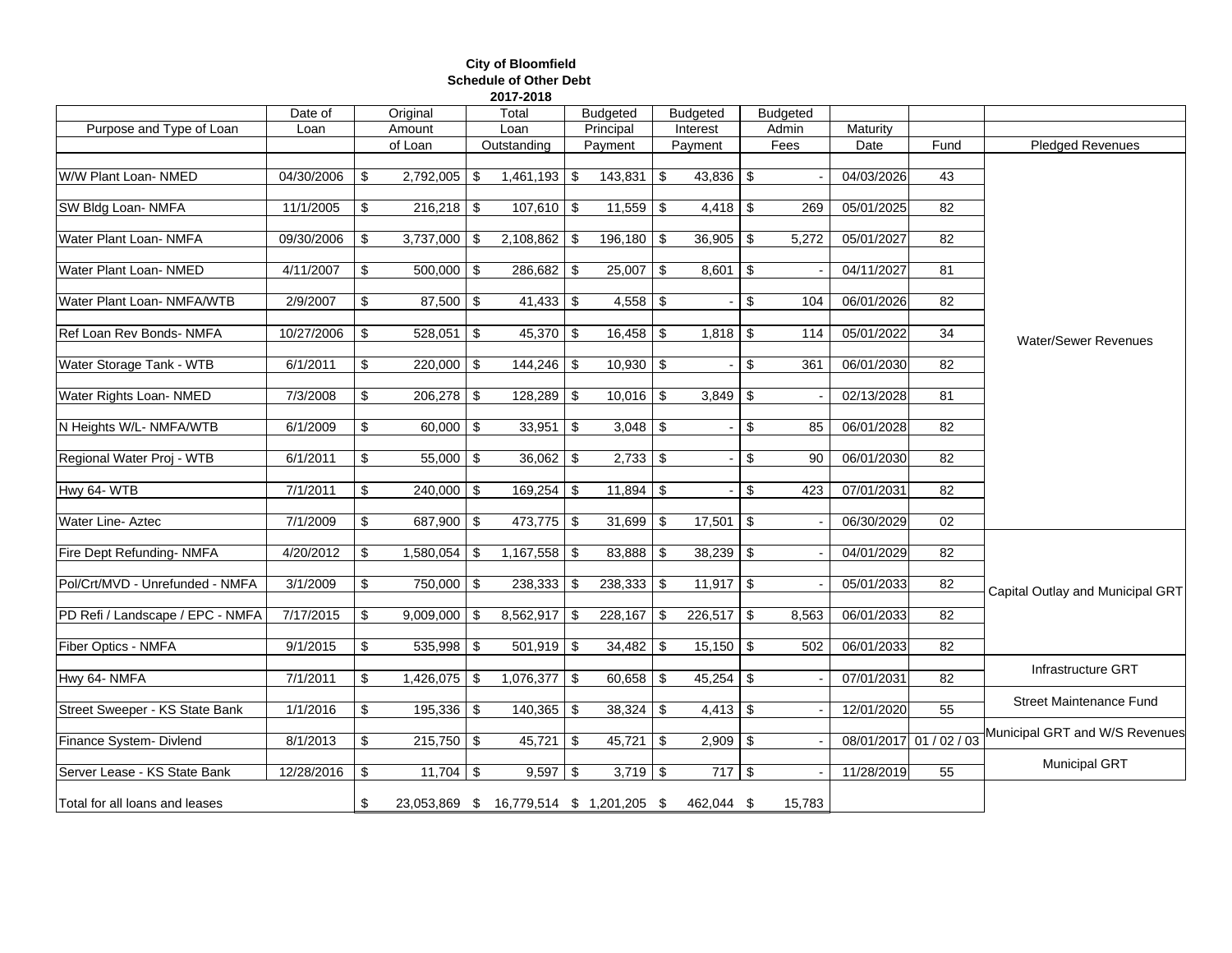City of Bloomfield, NM For Fiscal: 2017-2018 Period Ending: 06/30/2018

|                                        |                                             | 2017-2018    | 2016-2017    | 2015-2016    |
|----------------------------------------|---------------------------------------------|--------------|--------------|--------------|
| <b>Account Number</b>                  | <b>Account Name</b>                         | 2017-2018    | 2016-2017    | 2015-2016    |
| Fund: 001 - GENERAL FUND               |                                             |              |              |              |
| Revenue                                |                                             |              |              |              |
| Department: 00 - NON DEPARTMENTAL      |                                             |              |              |              |
| Category: 300 - TAX REVENUES           |                                             |              |              |              |
| 001-00-30010                           | <b>PROPERTY TAX</b>                         | 906,046.00   | 940,368.00   | 895,178.00   |
| 001-00-30021                           | <b>FRANCHISE TAX TV</b>                     | 40,000.00    | 40,000.00    | 40,000.00    |
| 001-00-30022                           | <b>FRANCHISE TAX ELECTRIC</b>               | 230,000.00   | 220,000.00   | 215,000.00   |
| 001-00-30023                           | <b>FRANCHISE TAX GAS</b>                    | 35,000.00    | 35,000.00    | 39,000.00    |
| 001-00-30024                           | <b>FRANCHISE TAX TELEPHONE</b>              | 12,000.00    | 10,000.00    | 10,000.00    |
| 001-00-30025                           | GROSS REC TAX 1.375                         | 2,400,740.00 | 2,405,000.00 | 3,315,700.00 |
| 001-00-30026                           | <b>EMERGENCY SERV GRT.125</b>               | 207,480.00   | 211,000.00   | 288,800.00   |
|                                        | Total Category: 300 - TAX REVENUES:         | 3,831,266.00 | 3,861,368.00 | 4,803,678.00 |
| Category: 320 - LICENSES & PERMITS     |                                             |              |              |              |
| 001-00-32010                           | <b>LIQUOR LICENSES</b>                      | 1,250.00     | 1,250.00     | 1,250.00     |
| 001-00-32030                           | <b>DOG LICENSES</b>                         | 50.00        | 50.00        | 100.00       |
| 001-00-32040                           | <b>PAVING CUTS</b>                          | 150.00       | 150.00       | 50.00        |
| 001-00-32050                           | <b>BUSINESS LICENSES</b>                    | 15,000.00    | 15,000.00    | 15,000.00    |
| 001-00-36013                           | <b>SIGN PERMITS</b>                         | 500.00       | 500.00       | 500.00       |
| 001-00-36042                           | <b>IS SUBDIV REVIEW</b>                     | 200.00       | 500.00       | 500.00       |
| 001-00-36043                           | OS SUBDIV REVIEW                            | 100.00       | 500.00       | 500.00       |
| 001-00-36052                           | <b>ZONING CHANGE FEES</b>                   | 300.00       | 300.00       | 300.00       |
| 001-00-36071                           | MOBILE HOME TRANSPORT FEE                   | 500.00       | 500.00       | 500.00       |
|                                        | Total Category: 320 - LICENSES & PERMITS:   | 18,050.00    | 18,750.00    | 18,700.00    |
|                                        |                                             |              |              |              |
| Category: 330 - STATE SHARED TAXES     |                                             |              |              |              |
| 001-00-33020                           | <b>AUTO LICENSE DIST 40%</b>                | 27,000.00    | 25,000.00    | 24,000.00    |
| 001-00-33030                           | <b>AUTO LICENSE DIST 60%</b>                | 10,500.00    | 9,500.00     | 8,400.00     |
| 001-00-33050                           | GROSS REC. TAX 1.225                        | 2,348,280.00 | 2,270,000.00 | 3,138,300.00 |
|                                        | Total Category: 330 - STATE SHARED TAXES:   | 2,385,780.00 | 2,304,500.00 | 3,170,700.00 |
| Category: 340 - CHARGES FOR SERVICES   |                                             |              |              |              |
| 001-00-34010                           | MVD ADM. FEES                               | 27,000.00    | 29,000.00    | 30,000.00    |
| 001-00-34011                           | MVD ID, REG, TITLES                         | 110,000.00   | 110,000.00   | 110,000.00   |
| 001-00-34012                           | POOL ADMISSIONS                             | 90,000.00    | 100,000.00   | 110,000.00   |
| 001-00-34020                           | POOL PROGRAMS                               | 7,000.00     | 7,000.00     | 8,000.00     |
| 001-00-34021                           | POOL CONCESSIONS                            | 17,000.00    | 21,000.00    | 24,000.00    |
| 001-00-34024                           | <b>MVD TRANSACTION FEES</b>                 | 95,000.00    | 90,000.00    | 92,000.00    |
| 001-00-34025                           | FITNESS CENTER MEMBERSHIP                   | 40,000.00    | 9,000.00     | 45,000.00    |
| 001-00-34040                           | <b>CULTURAL CENTER RENTALS</b>              | 6,000.00     | 2,100.00     | 7,000.00     |
|                                        | Total Category: 340 - CHARGES FOR SERVICES: | 392,000.00   | 368,100.00   | 426,000.00   |
| Category: 350 - COURT FINES            |                                             |              |              |              |
| 001-00-35010                           | <b>COURT FINES</b>                          | 100,000.00   | 110,000.00   | 150,000.00   |
| 001-00-35015                           | <b>CORRECTION FEES</b>                      | 22,000.00    | 20,000.00    | 40,000.00    |
|                                        | Total Category: 350 - COURT FINES:          |              |              | 190,000.00   |
|                                        |                                             | 122,000.00   | 130,000.00   |              |
| Category: 360 - MISCELLANEOUS REVENUES |                                             |              |              |              |
| 001-00-36010                           | INTEREST ON INVESTMENTS                     | 50.00        | 50.00        | 50.00        |
| 001-00-36017                           | POOL DONATIONS                              | 300.00       | 300.00       | 500.00       |
| 001-00-36030                           | ADMIN FEE SOLID WASTE                       | 30,000.00    | 30,000.00    | 30,000.00    |
| 001-00-36044                           | <b>LIBRARY FINES</b>                        | 1,400.00     | 1,400.00     | 1,400.00     |
| 001-00-36045                           | <b>BOOK REPLACEMENT INCOME</b>              | 4,000.00     | 4,000.00     | 4,000.00     |
| 001-00-36048                           | SUBSTANCE FEES COURT                        | 900.00       | 900.00       | 700.00       |
| 001-00-36049                           | PREVENTION LAB FEES                         | 900.00       | 900.00       | 750.00       |

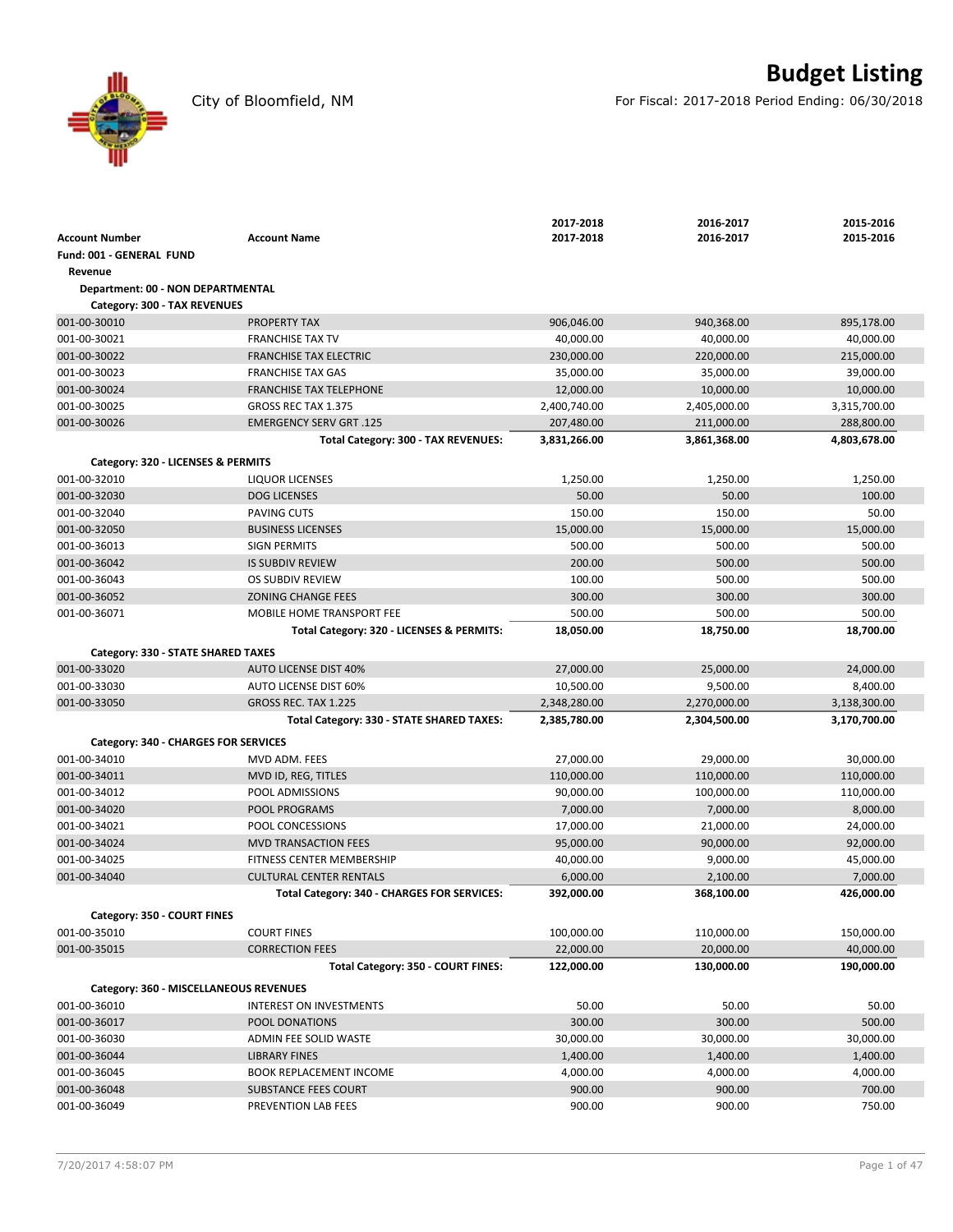| <b>Account Number</b>              | <b>Account Name</b>                                             | 2017-2018<br>2017-2018 | 2016-2017<br>2016-2017 | 2015-2016<br>2015-2016  |
|------------------------------------|-----------------------------------------------------------------|------------------------|------------------------|-------------------------|
| 001-00-36050                       | <b>MISC. REVENUES</b>                                           | 5,000.00               | 5,000.00               | 5,000.00                |
| 001-00-36051                       | DWI LAB FEES                                                    | 1,000.00               | 1,000.00               | 800.00                  |
| 001-00-36056                       | <b>RETURNED CHECK CHARGES</b>                                   | 100.00                 | 100.00                 | 100.00                  |
| 001-00-36060                       | SALES OBSOLETE EQUIPMENT                                        | 2,000.00               | 5,800.00               | 0.00                    |
| 001-00-36081                       | NMFA/WTB LOAN/GRANT PROC                                        | 0.00                   | 0.00                   | 90.142.00               |
|                                    | Total Category: 360 - MISCELLANEOUS REVENUES:                   | 45,650.00              | 49,450.00              | 133,442.00              |
|                                    |                                                                 |                        |                        |                         |
|                                    | Category: 370 - GRANTS AND CONTRIBUTIONS                        |                        |                        |                         |
| 001-00-37004                       | <b>CONT FROM COUNTY</b>                                         | 5,000.00               | 5,000.00               | 8,000.00                |
| 001-00-37005                       | <b>CONT FROM SMALL CITIES</b>                                   | 90,000.00              | 90,000.00              | 90.000.00               |
| 001-00-37006                       | <b>CONT FROM CO-LIBRARY</b>                                     | 8,500.00               | 0.00                   | 0.00                    |
| 001-00-37009                       | <b>CONT FROM CUST/PUBLIC</b>                                    | 10,000.00              | 20,000.00              | 42,375.00               |
| 001-00-37012                       | CONT FROM DWI TASK FORCE                                        | 1,550.00               | 35,000.00              | 35,000.00               |
| 001-00-37019<br>001-00-37020       | <b>CONT FEDERAL</b><br><b>CONT FROM STATE SEAT BELT</b>         | 11,000.00              | 11,000.00              | 11,000.00               |
|                                    |                                                                 | 3,800.00               | 1,500.00               | 1,500.00                |
| 001-00-37035                       | <b>CONT FROM SCHOOL OFFICER</b>                                 | 42,000.00              | 42,000.00              | 30,000.00               |
| 001-00-37037                       | STATE TRAFFIC ENFORCEMENT<br><b>CONT COURT AUTOMATION</b>       | 1,550.00               | 10,000.00              | 10,000.00               |
| 001-00-37043                       |                                                                 | 5,900.00               | 5,000.00               | 5,000.00                |
| 001-00-37054                       | <b>REGION II NARCOTICS REIMB</b>                                | 4,000.00               | 6,000.00               | 6,000.00                |
| 001-00-37068<br>001-00-37081       | CONT UNDER AGE DRINKING                                         | 0.00                   | 2,500.00               | 2,500.00                |
|                                    | CONT CDWI (COMMUNITY)                                           | 3,000.00               | 3,000.00               | 3,000.00<br>244,375.00  |
|                                    | Total Category: 370 - GRANTS AND CONTRIBUTIONS:                 | 186,300.00             | 231,000.00             |                         |
|                                    | Category: 385 - TRANSFER TO OTHER FUNDS                         |                        |                        |                         |
| 001-00-38519                       | <b>TRANS TO NMFA LOANS I&amp;P</b>                              | $-595.170.00$          | $-604,420.00$          | $-503,248.00$           |
| 001-00-38520                       | TO FIRE/POL CRT & CH                                            | 0.00                   | 0.00                   | $-216,369.00$           |
| 001-00-38555                       | <b>TRANS TO SPEC STREET</b>                                     | $-422,586.00$          | $-421,912.00$          | $-652,621.00$           |
| 001-00-38591                       | TO 06-CAP EQ REPL                                               | 0.00                   | 0.00                   | $-113,880.00$           |
|                                    | Total Category: 385 - TRANSFER TO OTHER FUNDS:                  | $-1,017,756.00$        | $-1,026,332.00$        | $-1,486,118.00$         |
|                                    | Total Department: 00 - NON DEPARTMENTAL:                        | 5,963,290.00           | 5,936,836.00           | 7,500,777.00            |
|                                    | <b>Total Revenue:</b>                                           | 5,963,290.00           | 5,936,836.00           | 7,500,777.00            |
| Expense                            |                                                                 |                        |                        |                         |
| Department: 30 - ADMINISTRATION    |                                                                 |                        |                        |                         |
| Category: 410 - PERSONNEL SERVICES |                                                                 |                        |                        |                         |
| 001-30-41010-0                     | <b>SALARIES</b>                                                 | 115,943.00             | 121,123.00             | 122,500.00              |
| 001-30-41011-0                     | <b>FICA</b>                                                     | 8,690.00               | 9,086.00               | 9,191.00                |
| 001-30-41012-0                     | RETIREMENT                                                      | 9,879.00               | 10,373.00              | 10,505.00               |
| 001-30-41013-0                     | <b>HOSPITAL INS.</b>                                            | 29,652.00              | 41,865.00              | 32,480.00               |
| 001-30-41014-0                     | <b>UNEMPLOYMENT</b>                                             | 182.00                 | 826.00                 | 1,649.00                |
| 001-30-41015-0                     | <b>WORKER'S COMPENSATION</b>                                    | 286.00                 | 611.00                 | 768.00                  |
| 001-30-41016-0                     | RETIREE HEALTH INS.                                             | 1,869.00               | 1,872.00               | 1,900.00                |
|                                    | Total Category: 410 - PERSONNEL SERVICES:                       | 166,501.00             | 185,756.00             | 178,993.00              |
| Category: 421 - OPERATING EXPENSES |                                                                 |                        |                        |                         |
| 001-30-42121-0                     | <b>OUTSIDE SERVICES</b>                                         | 36,000.00              | 38,500.00              | 70,000.00               |
| 001-30-42122-0                     | MEMBERSHIP & DUES (GF)                                          | 15,500.00              | 15,500.00              | 15,500.00               |
| 001-30-42123-0                     | <b>MATERIALS &amp; SUPPLIES</b>                                 | 9,000.00               | 9,000.00               | 9,000.00                |
| 001-30-42140-0                     |                                                                 |                        | 7,000.00               | 10,000.00               |
|                                    |                                                                 |                        |                        |                         |
|                                    | <b>TRAVEL &amp; TRAINING</b>                                    | 4,000.00               |                        |                         |
| 001-30-42170-0                     | TELEPHONE EXP.GEN FUND                                          | 8,550.00               | 5,500.00               | 5,500.00                |
| 001-30-42180-0                     | INSURANCE EXP. GEN FUND                                         | 74,400.00              | 70,000.00              | 70,000.00               |
| 001-30-42191-0                     | AUDIT EXPENSE G.F.                                              | 10,100.00              | 11,400.00              | 11,400.00<br>191,400.00 |
|                                    | Total Category: 421 - OPERATING EXPENSES:                       | 157,550.00             | 156,900.00             |                         |
| Category: 422 - MAINTENANCE        |                                                                 |                        |                        |                         |
| 001-30-42209-0                     | <b>INTERNET-HOME PAGE</b><br>Total Category: 422 - MAINTENANCE: | 0.00<br>0.00           | 0.00<br>0.00           | 1,800.00<br>1,800.00    |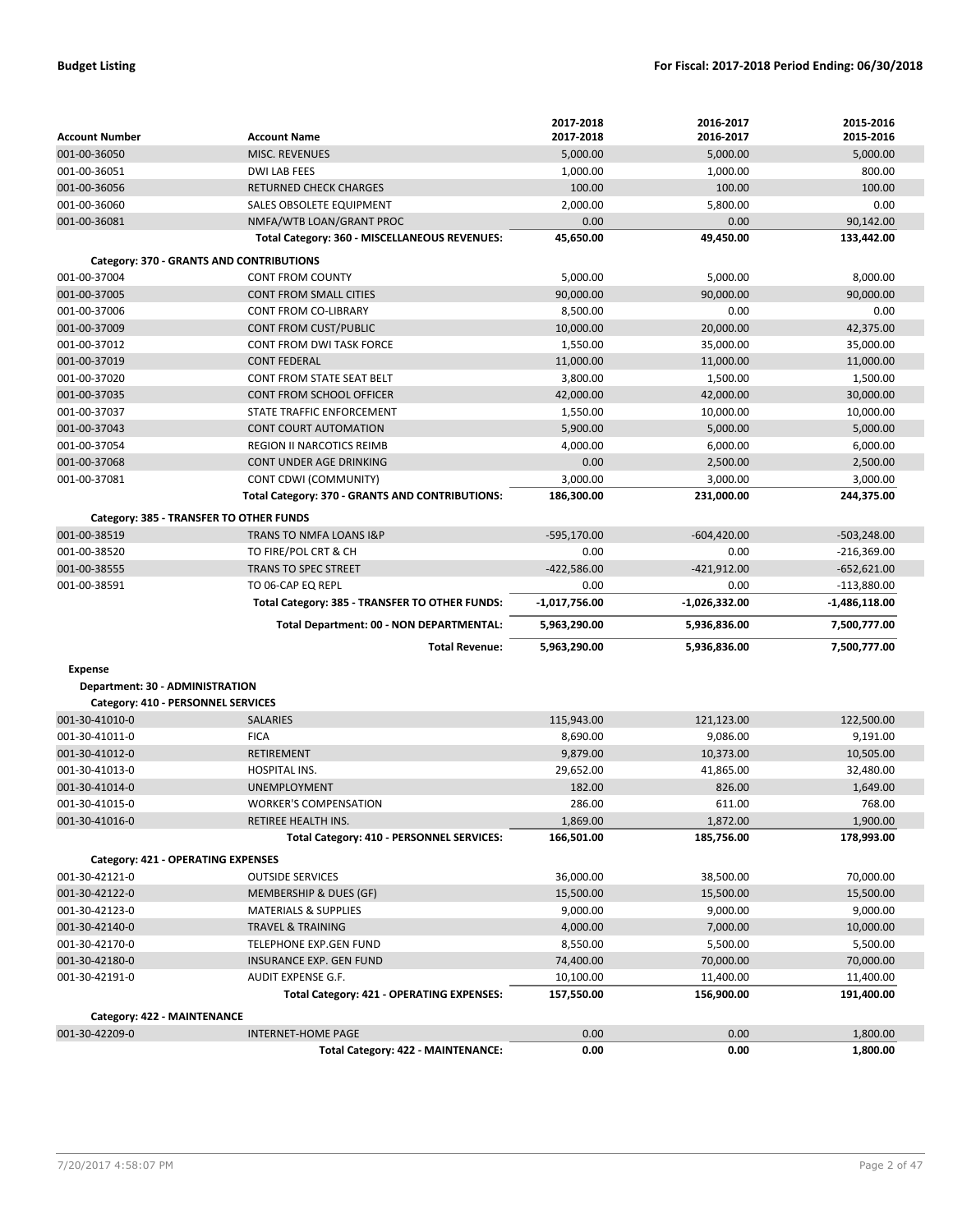|                                           |                                           | 2017-2018  | 2016-2017  | 2015-2016  |
|-------------------------------------------|-------------------------------------------|------------|------------|------------|
| <b>Account Number</b>                     | <b>Account Name</b>                       | 2017-2018  | 2016-2017  | 2015-2016  |
| Category: 424 - OPERATING EXPENSES        |                                           |            |            |            |
| 001-30-42447-0                            | RETIREE HEALTH EXPENSE                    | 0.00       | 20,410.00  | 20,410.00  |
|                                           | Total Category: 424 - OPERATING EXPENSES: | 0.00       | 20,410.00  | 20,410.00  |
|                                           | Total Department: 30 - ADMINISTRATION:    | 324,051.00 | 363,066.00 | 392,603.00 |
| Department: 31 - JUDICIAL                 |                                           |            |            |            |
| Category: 410 - PERSONNEL SERVICES        |                                           |            |            |            |
| 001-31-41010-0                            | <b>SALARIES</b>                           | 92,501.00  | 92,772.00  | 94,849.00  |
| 001-31-41011-0                            | <b>FICA</b>                               | 7,076.00   | 7,097.00   | 7,256.00   |
| 001-31-41012-0                            | RETIREMENT                                | 6,255.00   | 6,281.00   | 6,480.00   |
| 001-31-41013-0                            | HOSPITAL INS.                             | 6,786.00   | 0.00       | 14,650.00  |
| 001-31-41014-0                            | <b>UNEMPLOYMENT</b>                       | 292.00     | 1,189.00   | 1,979.00   |
| 001-31-41015-0                            | <b>WORKER'S COMPENSATION</b>              | 273.00     | 472.00     | 597.00     |
| 001-31-41016-0                            | RETIREE HEALTH INS.                       | 1,310.00   | 1,315.00   | 1,357.00   |
|                                           | Total Category: 410 - PERSONNEL SERVICES: | 114,493.00 | 109,126.00 | 127,168.00 |
| <b>Category: 421 - OPERATING EXPENSES</b> |                                           |            |            |            |
| 001-31-42121-0                            | <b>OUTSIDE SERVICES</b>                   | 6,500.00   | 9,400.00   | 10,000.00  |
| 001-31-42122-0                            | <b>MEMBERSHIP &amp; DUES (GF)</b>         | 200.00     | 270.00     | 270.00     |
| 001-31-42123-0                            | <b>MATERIALS &amp; SUPPLIES</b>           | 1,700.00   | 1,700.00   | 1,700.00   |
| 001-31-42127-0                            | CRIME LAB FEES(DWI)                       | 3,000.00   | 2,000.00   | 2,000.00   |
| 001-31-42129-0                            | <b>COPIER MAINTENANCE</b>                 | 1,600.00   | 600.00     | 600.00     |
| 001-31-42140-0                            | <b>TRAVEL &amp; TRAINING</b>              | 700.00     | 1,400.00   | 2,000.00   |
| 001-31-42150-0                            | <b>OFFICE SUPPLIES</b>                    | 800.00     | 800.00     | 800.00     |
|                                           | Total Category: 421 - OPERATING EXPENSES: | 14,500.00  | 16,170.00  | 17,370.00  |
| Category: 422 - MAINTENANCE               |                                           |            |            |            |
| 001-31-42228-0                            | SOFTWARE SUPPORT SERVICES                 | 4,200.00   | 4,200.00   | 4,200.00   |
|                                           | Total Category: 422 - MAINTENANCE:        | 4,200.00   | 4,200.00   | 4,200.00   |
|                                           |                                           |            |            |            |
| Category: 424 - OPERATING EXPENSES        |                                           |            |            |            |
| 001-31-42411-0                            | <b>PRISONER CARE</b>                      | 100,000.00 | 90,000.00  | 90,000.00  |
|                                           | Total Category: 424 - OPERATING EXPENSES: | 100,000.00 | 90,000.00  | 90,000.00  |
|                                           | Total Department: 31 - JUDICIAL:          | 233,193.00 | 219,496.00 | 238,738.00 |
| <b>Department: 32 - FINANCE</b>           |                                           |            |            |            |
| Category: 410 - PERSONNEL SERVICES        |                                           |            |            |            |
| 001-32-41010-0                            | <b>SALARIES</b>                           | 220,805.00 | 230,494.83 | 270,374.00 |
| 001-32-41011-0                            | <b>FICA</b>                               | 16,892.00  | 17,633.33  | 20,743.00  |
| 001-32-41012-0                            | <b>RETIREMENT</b>                         | 21,087.00  | 21,058.58  | 25,668.00  |
| 001-32-41013-0                            | HOSPITAL INS.                             | 45,366.00  | 39,632.00  | 51,116.00  |
| 001-32-41014-0                            | <b>UNEMPLOYMENT</b>                       | 474.00     | 2,121.00   | 4,209.00   |
| 001-32-41015-0                            | <b>WORKER'S COMPENSATION</b>              | 611.00     | 1,103.72   | 1,679.00   |
| 001-32-41016-0                            | RETIREE HEALTH INS.                       | 4,416.00   | 4,410.16   | 5,376.00   |
|                                           | Total Category: 410 - PERSONNEL SERVICES: | 309,651.00 | 316,453.62 | 379,165.00 |
| Category: 421 - OPERATING EXPENSES        |                                           |            |            |            |
| 001-32-42121-0                            | <b>OUTSIDE SERVICES</b>                   | 8,500.00   | 4,400.00   | 5,000.00   |
| 001-32-42122-0                            | MEMBERSHIP & DUES (GF)                    | 1,000.00   | 1,000.00   | 1,000.00   |
| 001-32-42123-0                            | <b>MATERIALS &amp; SUPPLIES</b>           | 6,000.00   | 10,000.00  | 12,000.00  |
| 001-32-42129-0                            | <b>COPIER MAINTENANCE</b>                 | 9,300.00   | 9,000.00   | 9,000.00   |
| 001-32-42130-0                            | PRINTING & ADVERTISING                    | 0.00       | 500.00     | 500.00     |
| 001-32-42140-0                            | <b>TRAVEL &amp; TRAINING</b>              | 500.00     | 700.00     | 1,000.00   |
| 001-32-42150-0                            | OFFICE SUPPLIES                           | 4,000.00   | 4,000.00   | 4,000.00   |
| 001-32-42151-0                            | POSTAGE EXPENSE                           | 12,000.00  | 12,000.00  | 12,000.00  |
| 001-32-42160-0                            | <b>UTILITIES</b>                          | 49,000.00  | 49,000.00  | 36,500.00  |
| 001-32-42165-0                            | <b>CELL PHONES/PAGERS</b>                 | 1,500.00   | 2,100.00   | 3,200.00   |
| 001-32-42189-0                            | LEGAL FEES GEN FUND                       | 0.00       | 0.00       | 5,000.00   |
| 001-32-42193-0                            | ADM FEE PROPERTY TAXES                    | 9,061.00   | 8,136.00   | 11,300.00  |
|                                           | Total Category: 421 - OPERATING EXPENSES: | 100,861.00 | 100,836.00 | 100,500.00 |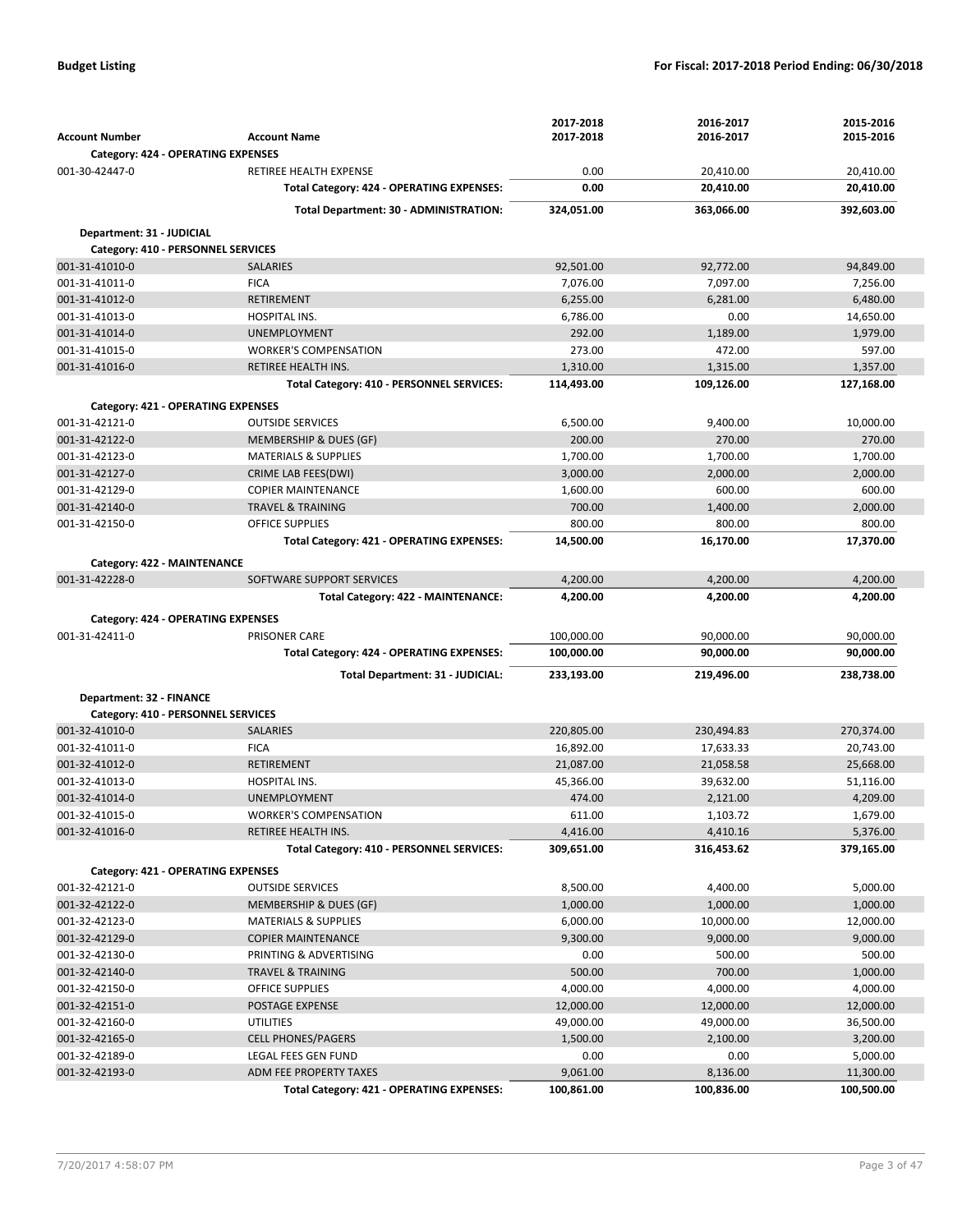|                                    |                                           | 2017-2018    | 2016-2017             | 2015-2016    |
|------------------------------------|-------------------------------------------|--------------|-----------------------|--------------|
| <b>Account Number</b>              | <b>Account Name</b>                       | 2017-2018    | 2016-2017             | 2015-2016    |
| Category: 422 - MAINTENANCE        |                                           |              |                       |              |
| 001-32-42208-0                     | NWS SOFTWARE SUPPORT                      | 15,000.00    | 17,500.00             | 17,500.00    |
| 001-32-42221-0                     | <b>GASOLINE EXPENSE</b>                   | 1,000.00     | 2,600.00              | 2,600.00     |
| 001-32-42240-0                     | <b>EQUIPMENT MAINTENANCE</b>              | 0.00         | 500.00                | 500.00       |
|                                    | Total Category: 422 - MAINTENANCE:        | 16,000.00    | 20,600.00             | 20,600.00    |
| Category: 460 - CAPITAL EQUIPMENT  |                                           |              |                       |              |
| 001-32-46006-0                     | <b>CAPITAL EQUIP</b>                      | 16,210.00    | 16,210.00             | 16,210.00    |
|                                    | Total Category: 460 - CAPITAL EQUIPMENT:  | 16,210.00    | 16,210.00             | 16,210.00    |
|                                    |                                           |              |                       |              |
|                                    | <b>Total Department: 32 - FINANCE:</b>    | 442,722.00   | 454,099.62            | 516,475.00   |
| Department: 33 - POLICE DEPT.      |                                           |              |                       |              |
| Category: 410 - PERSONNEL SERVICES |                                           |              |                       |              |
| 001-33-41005-0                     | <b>OVERTIME</b>                           | 124,000.00   | 163,500.00            | 175,000.00   |
| 001-33-41008-0                     | PAY FOR PERFORMANCE SAL.                  | 22,000.00    | 22,000.00             | 22,000.00    |
| 001-33-41010-0                     | <b>SALARIES</b>                           | 1,252,102.00 | 1,194,686.00          | 1,331,020.00 |
| 001-33-41011-0                     | <b>FICA</b>                               | 106,955.00   | 105,584.00            | 113,142.00   |
| 001-33-41012-0                     | RETIREMENT                                | 249,854.00   | 233,498.00            | 261,413.00   |
| 001-33-41013-0                     | HOSPITAL INS.                             | 215,284.00   | 207,778.00            | 325,286.00   |
| 001-33-41014-0                     | <b>UNEMPLOYMENT</b>                       | 2,364.00     | 9,627.00              | 14,271.00    |
| 001-33-41015-0                     | <b>WORKER'S COMPENSATION</b>              | 37,513.00    | 62,792.00             | 89,333.00    |
| 001-33-41016-0                     | RETIREE HEALTH INS.                       | 29,772.00    | 28,180.00             | 33,654.00    |
|                                    | Total Category: 410 - PERSONNEL SERVICES: | 2,039,844.00 | 2,027,645.00          | 2,365,119.00 |
| Category: 421 - OPERATING EXPENSES |                                           |              |                       |              |
| 001-33-42121-0                     | <b>OUTSIDE SERVICES</b>                   | 15,400.00    | 17,400.00             | 20,000.00    |
| 001-33-42122-0                     | MEMBERSHIP & DUES (GF)                    | 4,000.00     | 3,000.00              | 3,000.00     |
| 001-33-42123-0                     | <b>MATERIALS &amp; SUPPLIES</b>           | 9,500.00     | 8,000.00              | 8,000.00     |
| 001-33-42128-0                     | <b>EVIDENCE SUPPLIES</b>                  | 2,000.00     | 2,000.00              | 2,000.00     |
| 001-33-42130-0                     | PRINTING & ADVERTISING                    | 2,500.00     | 3,000.00              | 3,000.00     |
| 001-33-42140-0                     | <b>TRAVEL &amp; TRAINING</b>              | 25,000.00    |                       | 30,000.00    |
| 001-33-42143-0                     | <b>CRIME STOPPERS</b>                     | 7,750.00     | 21,000.00<br>7,750.00 | 5,400.00     |
| 001-33-42150-0                     | <b>OFFICE SUPPLIES</b>                    | 2,000.00     | 2,500.00              | 2,500.00     |
| 001-33-42155-0                     | <b>COMPUTER SUPPLIES</b>                  | 3,000.00     | 3,000.00              | 3,000.00     |
| 001-33-42160-0                     | <b>UTILITIES</b>                          | 42,000.00    | 44,000.00             | 40,000.00    |
| 001-33-42165-0                     | <b>CELL PHONES</b>                        | 8,400.00     | 8,400.00              | 17,600.00    |
| 001-33-42170-0                     | <b>TELEPHONE EXP.GEN FUND</b>             | 1,500.00     | 1,000.00              | 1,000.00     |
| 001-33-42180-0                     | <b>INSURANCE EXP. GEN FUND</b>            | 46,000.00    | 40,000.00             | 40,000.00    |
|                                    | Total Category: 421 - OPERATING EXPENSES: | 169,050.00   | 161,050.00            | 175,500.00   |
|                                    |                                           |              |                       |              |
| Category: 422 - MAINTENANCE        |                                           |              |                       |              |
| 001-33-42214-0                     | MOBILE EQ MTN AGREEMENT                   | 8,275.00     | 0.00                  | 0.00         |
| 001-33-42221-0                     | <b>GASOLINE EXPENSE</b>                   | 53,750.00    | 56,000.00             | 56,000.00    |
| 001-33-42230-0                     | <b>BUILDING MAINT.</b>                    | 1,500.00     | 1,500.00              | 1,500.00     |
| 001-33-42240-0                     | <b>EQUIPMENT MAINTENANCE</b>              | 14,000.00    | 10,000.00             | 10,000.00    |
|                                    | Total Category: 422 - MAINTENANCE:        | 77,525.00    | 67,500.00             | 67,500.00    |
| Category: 424 - OPERATING EXPENSES |                                           |              |                       |              |
| 001-33-42410-0                     | <b>UNIFORMS</b>                           | 12,250.00    | 12,250.00             | 12,250.00    |
| 001-33-42413-0                     | ANIMAL CONTROL EXPENSE                    | 500.00       | 500.00                | 500.00       |
| 001-33-42414-0                     | DOG TAGS                                  | 100.00       | 100.00                | 100.00       |
| 001-33-42415-0                     | <b>POUND EXPENSE</b>                      | 42,000.00    | 40,000.00             | 40,000.00    |
| 001-33-42416-0                     | JPA REGION II NARCOTICS                   | 8,000.00     | 8,000.00              | 8,000.00     |
| 001-33-42424-0                     | <b>SAFETY</b>                             | 1,500.00     | 2,000.00              | 2,000.00     |
| 001-33-42427-0                     | <b>FOUR WINDS RECOVERY</b>                | 35,000.00    | 35,000.00             | 35,000.00    |
| 001-33-42468-0                     | K-9 EXPENSES                              | 3,500.00     | 3,000.00              | 3,000.00     |
|                                    | Total Category: 424 - OPERATING EXPENSES: | 102,850.00   | 100,850.00            | 100,850.00   |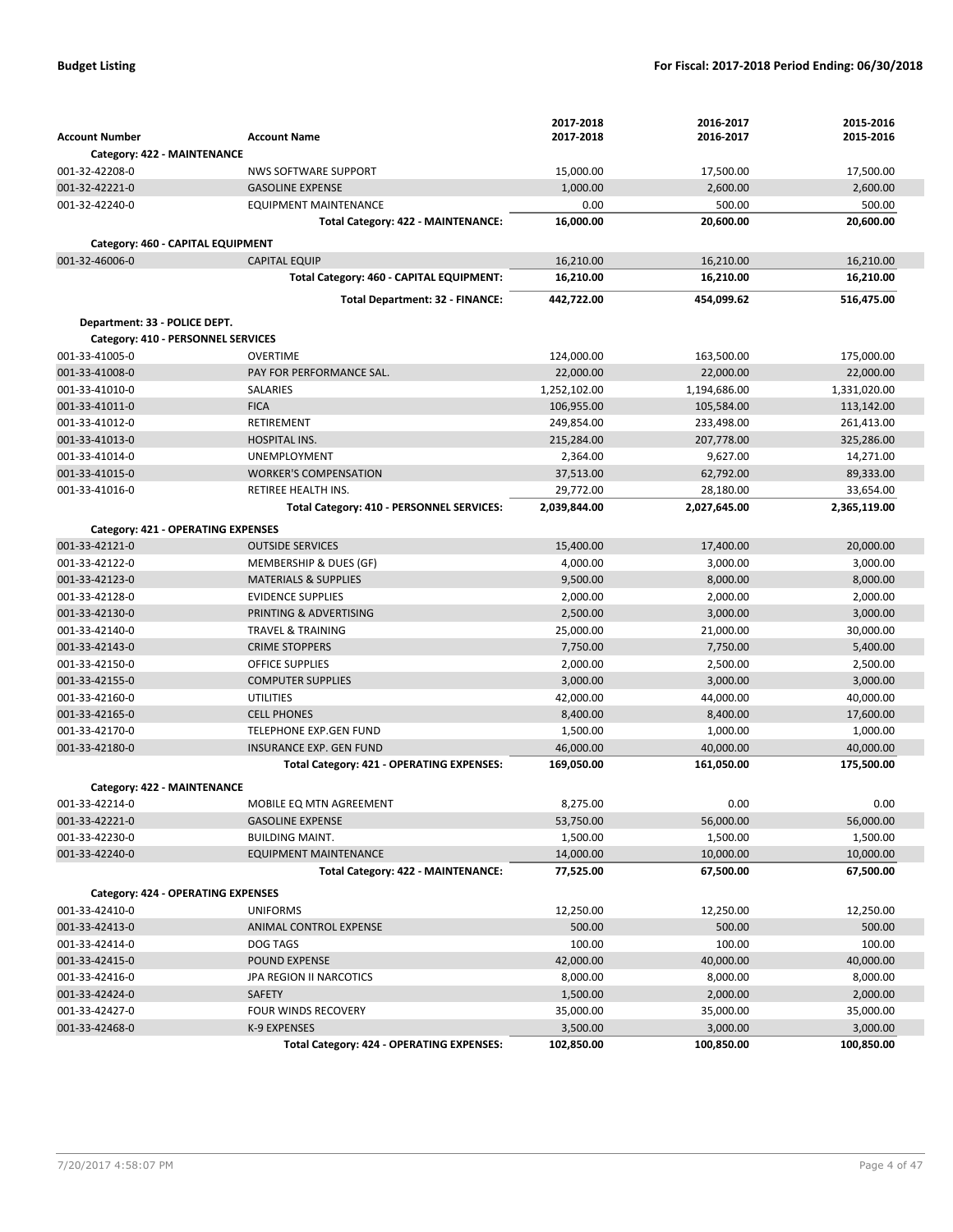|                                    |                                           | 2017-2018    | 2016-2017    | 2015-2016    |
|------------------------------------|-------------------------------------------|--------------|--------------|--------------|
| <b>Account Number</b>              | <b>Account Name</b>                       | 2017-2018    | 2016-2017    | 2015-2016    |
| Category: 460 - CAPITAL EQUIPMENT  |                                           |              |              |              |
| 001-33-46006-0                     | <b>CAPITAL EQUIP</b>                      | 0.00         | 0.00         | 26,425.00    |
|                                    | Total Category: 460 - CAPITAL EQUIPMENT:  | 0.00         | 0.00         | 26,425.00    |
|                                    | Total Department: 33 - POLICE DEPT.:      | 2,389,269.00 | 2,357,045.00 | 2,735,394.00 |
| Department: 34 - FIRE DEPARTMENT   |                                           |              |              |              |
| Category: 410 - PERSONNEL SERVICES |                                           |              |              |              |
| 001-34-41004-0                     | <b>FIRE CALLS</b>                         | 100,000.00   | 89,776.00    | 100,000.00   |
| 001-34-41005-0                     | <b>OVERTIME</b>                           | 44,000.00    | 44,000.00    | 44,000.00    |
| 001-34-41009-0                     | AIC & CERTIFICATION PAY                   | 18,000.00    | 15,450.00    | 18,000.00    |
| 001-34-41010-0                     | SALARIES                                  | 260,066.00   | 343,424.23   | 374,168.00   |
| 001-34-41011-0                     | <b>FICA</b>                               | 32,288.00    | 37,882.38    | 41,016.00    |
| 001-34-41012-0                     | RETIREMENT                                | 61,672.00    | 67,285.24    | 85,858.00    |
| 001-34-41013-0                     | <b>HOSPITAL INS.</b>                      | 53,692.00    | 57,026.56    | 110,978.00   |
| 001-34-41014-0                     | <b>UNEMPLOYMENT</b>                       | 864.00       | 3,750.00     | 6,435.00     |
| 001-34-41015-0                     | <b>WORKER'S COMPENSATION</b>              | 8,324.00     | 18,643.03    | 24,064.00    |
| 001-34-41016-0                     | RETIREE HEALTH INS.                       | 6,943.00     | 7,500.47     | 9,795.00     |
|                                    | Total Category: 410 - PERSONNEL SERVICES: | 585,849.00   | 684,737.91   | 814,314.00   |
| Category: 421 - OPERATING EXPENSES |                                           |              |              |              |
| 001-34-42121-0                     | <b>OUTSIDE SERVICES</b>                   | 9,300.00     | 8,100.00     | 10,000.00    |
| 001-34-42122-0                     | MEMBERSHIP & DUES (GF)                    | 1,800.00     | 2,100.00     | 2,100.00     |
| 001-34-42123-0                     | <b>MATERIALS &amp; SUPPLIES</b>           | 12,000.00    | 12,000.00    | 12,000.00    |
| 001-34-42130-0                     | PRINTING & ADVERTISING                    | 2,000.00     | 2,800.00     | 2,800.00     |
| 001-34-42140-0                     | <b>TRAVEL &amp; TRAINING</b>              | 20,000.00    | 11,200.00    | 16,000.00    |
| 001-34-42147-0                     | AIR QUALITY TESTING                       | 600.00       | 600.00       | 600.00       |
| 001-34-42149-0                     | PHYSICAL EXAMINATIONS                     | 3,000.00     | 3,000.00     | 3,000.00     |
| 001-34-42150-0                     | <b>OFFICE SUPPLIES</b>                    | 3,000.00     | 3,500.00     | 3,500.00     |
| 001-34-42165-0                     | <b>Cell Phones</b>                        | 2,100.00     | 2,100.00     | 3,300.00     |
| 001-34-42170-0                     | <b>TELEPHONE EXP.GEN FUND</b>             | 400.00       | 400.00       | 400.00       |
| 001-34-42180-0                     | <b>INSURANCE EXP. GEN FUND</b>            | 15,200.00    | 12,900.00    | 12,900.00    |
|                                    | Total Category: 421 - OPERATING EXPENSES: | 69,400.00    | 58,700.00    | 66,600.00    |
|                                    |                                           |              |              |              |
| Category: 422 - MAINTENANCE        |                                           |              |              |              |
| 001-34-42221-0                     | <b>GASOLINE EXPENSE</b>                   | 13,600.00    | 15,600.00    | 15,600.00    |
| 001-34-42225-0                     | <b>SCBA MAINTENANCE</b>                   | 4,000.00     | 4,000.00     | 4,000.00     |
| 001-34-42240-0                     | <b>EQUIPMENT MAINTENANCE</b>              | 5,500.00     | 5,500.00     | 5,500.00     |
| 001-34-42241-0                     | <b>RADIO REPAIR</b>                       | 2,000.00     | 2,000.00     | 2,000.00     |
| 001-34-42244-0                     | <b>FIREHOUSE SOFWARE MAINT</b>            | 3,300.00     | 3,300.00     | 3,300.00     |
|                                    | Total Category: 422 - MAINTENANCE:        | 28,400.00    | 30,400.00    | 30,400.00    |
| Category: 424 - OPERATING EXPENSES |                                           |              |              |              |
| 001-34-42409-0                     | PROTECTIVE CLOTHING                       | 5,000.00     | 5,000.00     | 5,000.00     |
| 001-34-42420-0                     | OXYGEN & COMPRESSED AIR                   | 600.00       | 600.00       | 600.00       |
| 001-34-42421-0                     | <b>FOAM</b>                               | 100.00       | 100.00       | 100.00       |
| 001-34-42422-0                     | FIRE EXT REFILLS                          | 600.00       | 600.00       | 600.00       |
| 001-34-42424-0                     | <b>SAFETY</b>                             | 1,000.00     | 1,000.00     | 1,000.00     |
| 001-34-42425-0                     | PREVENTION EDUCATION                      | 1,000.00     | 1,200.00     | 1,200.00     |
| 001-34-42426-0                     | <b>MEDICAL SUPPLIES</b>                   | 4,000.00     | 4,000.00     | 4,000.00     |
| 001-34-42480-0                     | <b>BATTERIES</b>                          | 1,500.00     | 1,500.00     | 1,500.00     |
|                                    | Total Category: 424 - OPERATING EXPENSES: | 13,800.00    | 14,000.00    | 14,000.00    |
| Category: 460 - CAPITAL EQUIPMENT  |                                           |              |              |              |
| 001-34-46006-0                     | <b>CAPITAL EQUIP</b>                      | 0.00         | 0.00         | 90,000.00    |
|                                    | Total Category: 460 - CAPITAL EQUIPMENT:  | 0.00         | 0.00         | 90,000.00    |
|                                    | Total Department: 34 - FIRE DEPARTMENT:   | 697,449.00   | 787,837.91   | 1,015,314.00 |
| Department: 35 - PARKS DEPT.       |                                           |              |              |              |
| Category: 410 - PERSONNEL SERVICES |                                           |              |              |              |
| 001-35-41005-0                     | <b>OVERTIME</b>                           | 5,000.00     | 0.00         | 0.00         |
| 001-35-41010-0                     | SALARIES                                  | 113,926.00   | 148,153.82   | 218,079.00   |
|                                    |                                           |              |              |              |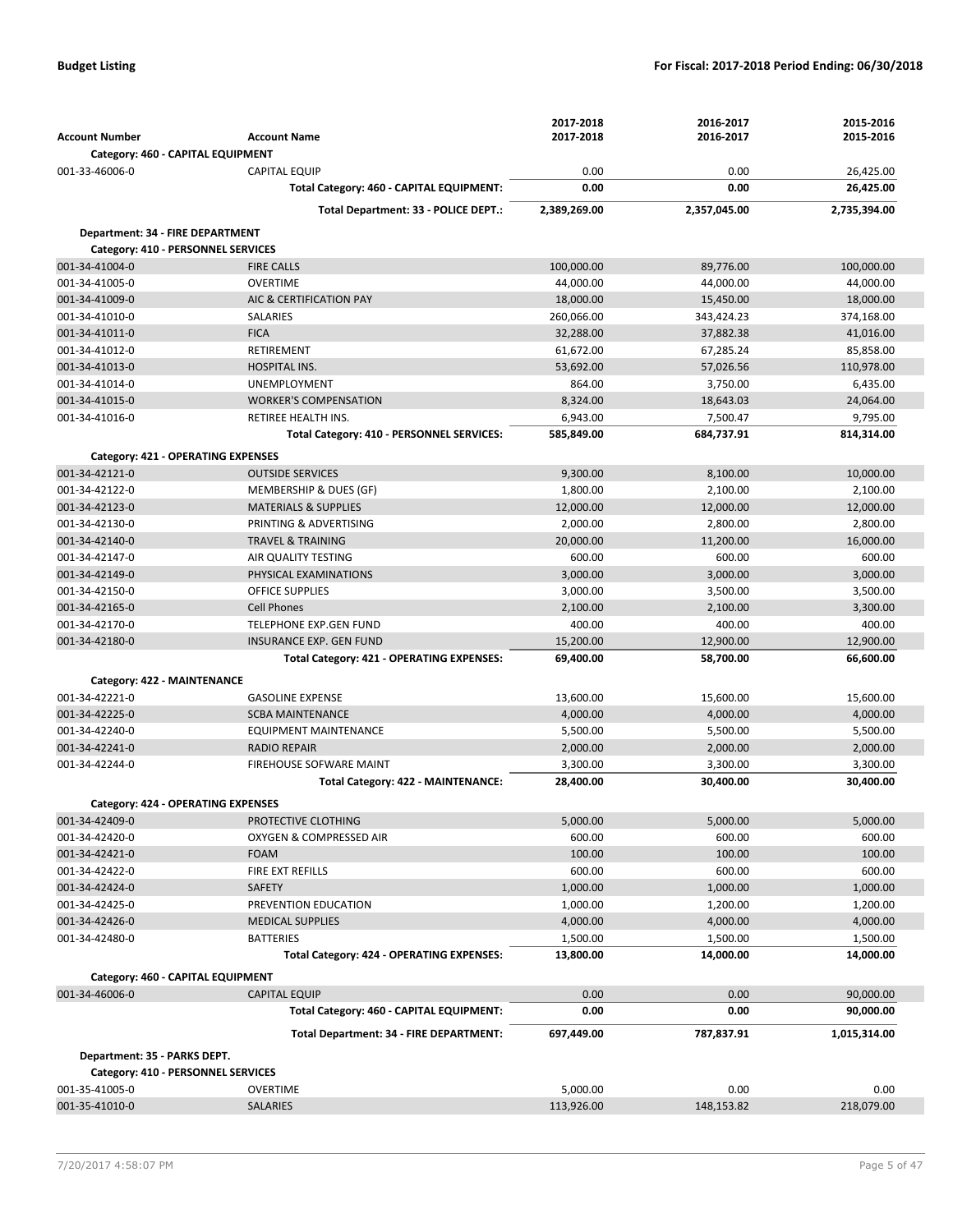|                                         |                                           | 2017-2018        | 2016-2017      | 2015-2016            |
|-----------------------------------------|-------------------------------------------|------------------|----------------|----------------------|
| <b>Account Number</b>                   | <b>Account Name</b>                       | 2017-2018        | 2016-2017      | 2015-2016            |
| 001-35-41011-0                          | <b>FICA</b>                               | 9,098.00         | 11,333.69      | 16,683.00            |
| 001-35-41012-0                          | RETIREMENT                                | 9,929.00         | 13,201.98      | 17,474.00            |
| 001-35-41013-0                          | HOSPITAL INS.                             | 19,186.00        | 19,287.00      | 22,820.00            |
| 001-35-41014-0                          | <b>UNEMPLOYMENT</b>                       | 321.00           | 1,928.00       | 4,566.00             |
| 001-35-41015-0                          | <b>WORKER'S COMPENSATION</b>              | 2,572.00         | 5,482.29       | 10,183.00            |
| 001-35-41016-0                          | RETIREE HEALTH INS.                       | 2,079.00         | 2,764.40       | 3,659.00             |
|                                         | Total Category: 410 - PERSONNEL SERVICES: | 162,111.00       | 202,151.18     | 293,464.00           |
| Category: 421 - OPERATING EXPENSES      |                                           |                  |                |                      |
| 001-35-42121-0                          | <b>OUTSIDE SERVICES</b>                   | 11,400.00        | 11,400.00      | 12,000.00            |
| 001-35-42122-0                          | MEMBERSHIP & DUES (GF)                    | 750.00           | 1,000.00       | 1,000.00             |
| 001-35-42123-0                          | <b>MATERIALS &amp; SUPPLIES</b>           | 62,500.00        | 65,000.00      | 65,000.00            |
| 001-35-42130-0                          | PRINTING & ADVERTISING                    | 1,000.00         | 1,500.00       | 1,500.00             |
| 001-35-42140-0                          | <b>TRAVEL &amp; TRAINING</b>              | 1,500.00         | 2,800.00       | 4,000.00             |
| 001-35-42150-0                          | <b>OFFICE SUPPLIES</b>                    | 800.00           | 800.00         | 800.00               |
| 001-35-42159-0                          | <b>UNIFORMS</b>                           | 1,800.00         | 2,000.00       | 2,000.00             |
| 001-35-42160-0                          | <b>UTILITIES</b>                          | 58,000.00        | 65,000.00      | 29,000.00            |
| 001-35-42170-0                          | <b>TELEPHONE EXP.GEN FUND</b>             | 1,100.00         | 1,100.00       | 1,100.00             |
| 001-35-42181-0                          | <b>UNINSURED REPAIRS</b>                  | 500.00           | 500.00         | 500.00               |
| 001-35-42192-0                          | <b>CHEMICALS</b>                          | 1,000.00         | 1,000.00       | 1,000.00             |
|                                         | Total Category: 421 - OPERATING EXPENSES: | 140,350.00       | 152,100.00     | 117,900.00           |
| Category: 422 - MAINTENANCE             |                                           |                  |                |                      |
| 001-35-42220-0                          | <b>VEHICLE MAINTENANCE</b>                | 800.00           | 1,000.00       | 1,000.00             |
| 001-35-42221-0                          | <b>GASOLINE EXPENSE</b>                   | 6,200.00         | 6,700.00       | 6,700.00             |
| 001-35-42230-0                          | <b>BUILDING MAINT.</b>                    | 1,000.00         | 1,000.00       | 1,000.00             |
| 001-35-42240-0                          | <b>EQUIPMENT MAINTENANCE</b>              | 2,000.00         | 2,500.00       | 2,500.00             |
|                                         | Total Category: 422 - MAINTENANCE:        | 10,000.00        | 11,200.00      | 11,200.00            |
|                                         |                                           |                  |                |                      |
| Category: 424 - OPERATING EXPENSES      |                                           |                  |                |                      |
| 001-35-42424-0                          | <b>SAFETY</b>                             | 1,300.00         | 1,500.00       | 1,500.00             |
|                                         | Total Category: 424 - OPERATING EXPENSES: | 1,300.00         | 1,500.00       | 1,500.00             |
| Category: 460 - CAPITAL EQUIPMENT       |                                           |                  |                |                      |
| 001-35-46006-0                          | <b>CAPITAL EQUIP</b>                      | 0.00             | 0.00           | 25,383.00            |
|                                         | Total Category: 460 - CAPITAL EQUIPMENT:  | 0.00             | 0.00           | 25,383.00            |
|                                         | Total Department: 35 - PARKS DEPT.:       | 313,761.00       | 366,951.18     | 449,447.00           |
| <b>Department: 36 - HUMAN RESOURCES</b> |                                           |                  |                |                      |
| Category: 410 - PERSONNEL SERVICES      |                                           |                  |                |                      |
| 001-36-41010-0                          | <b>SALARIES</b>                           | 47,416.00        | 47,612.00      | 49,115.00            |
| 001-36-41011-0                          | <b>FICA</b>                               | 3,627.00         | 3,642.00       | 3.757.00             |
| 001-36-41012-0                          | RETIREMENT                                | 4,528.00         | 4,547.00       | 4,690.00             |
| 001-36-41013-0                          | HOSPITAL INS.                             | 6,786.00         | 6,755.00       | 14,650.00            |
| 001-36-41014-0                          | <b>UNEMPLOYMENT</b>                       | 95.00            | 386.00         | 578.00               |
| 001-36-41015-0                          | <b>WORKER'S COMPENSATION</b>              | 131.00           | 228.00         | 295.00               |
| 001-36-41016-0                          | RETIREE HEALTH INS.                       | 948.00           | 952.00         | 982.00               |
|                                         | Total Category: 410 - PERSONNEL SERVICES: | 63,531.00        | 64,122.00      | 74,067.00            |
| Category: 421 - OPERATING EXPENSES      |                                           |                  |                |                      |
| 001-36-42120-0                          | <b>MISCELLANEOUS EXPENSE</b>              | 0.00             |                |                      |
| 001-36-42121-0                          | <b>OUTSIDE SERVICES</b>                   | 350.00           | 0.00<br>350.00 | 100.00<br>13,000.00  |
| 001-36-42122-0                          | MEMBERSHIP & DUES (GF)                    | 200.00           | 200.00         | 200.00               |
| 001-36-42123-0                          | <b>MATERIALS &amp; SUPPLIES</b>           |                  |                |                      |
| 001-36-42140-0                          | <b>TRAVEL &amp; TRAINING</b>              | 150.00<br>250.00 | 150.00<br>0.00 | 1,100.00<br>2,400.00 |
| 001-36-42150-0                          | <b>OFFICE SUPPLIES</b>                    | 50.00            | 50.00          | 350.00               |
| 001-36-42165-0                          | <b>CELL PHONES/PAGERS</b>                 | 0.00             | 420.00         | 800.00               |
| 001-36-42197-0                          | RECRUITMENT & DRUG TESTS                  | 8,000.00         | 4,000.00       | 20,000.00            |
|                                         | Total Category: 421 - OPERATING EXPENSES: | 9,000.00         | 5,170.00       | 37,950.00            |
|                                         |                                           |                  |                |                      |
|                                         | Total Department: 36 - HUMAN RESOURCES:   | 72,531.00        | 69,292.00      | 112,017.00           |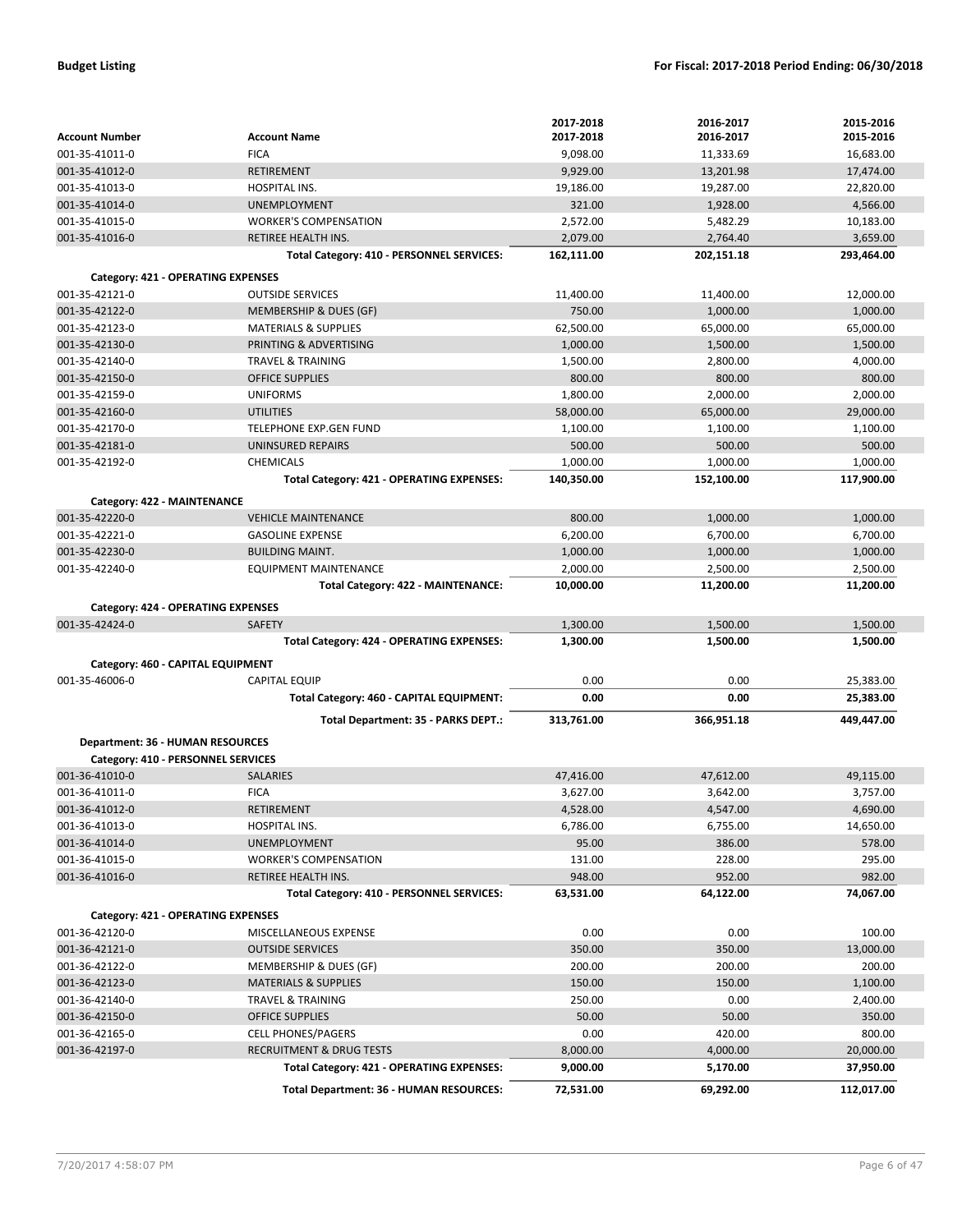|                                               |                                                | 2017-2018            | 2016-2017  | 2015-2016  |
|-----------------------------------------------|------------------------------------------------|----------------------|------------|------------|
| <b>Account Number</b>                         | <b>Account Name</b>                            | 2017-2018            | 2016-2017  | 2015-2016  |
| Department: 37 - SR. CITIZENS DEPT.           |                                                |                      |            |            |
| Category: 410 - PERSONNEL SERVICES            |                                                |                      |            |            |
| 001-37-41010-0                                | SALARIES                                       | 76,889.00            | 100,515.45 | 107,926.00 |
| 001-37-41011-0                                | <b>FICA</b>                                    | 5,882.00             | 7,689.27   | 8,256.00   |
| 001-37-41012-0                                | RETIREMENT                                     | 7,343.00             | 8,711.73   | 10,307.00  |
| 001-37-41013-0                                | HOSPITAL INS.                                  | 6,866.00             | 9,559.42   | 23,167.00  |
| 001-37-41014-0                                | <b>UNEMPLOYMENT</b>                            | 179.00               | 924.00     | 1,428.00   |
| 001-37-41015-0                                | <b>WORKER'S COMPENSATION</b>                   | 838.00               | 1,566.22   | 1,986.00   |
| 001-37-41016-0                                | RETIREE HEALTH INS.                            | 1,538.00             | 1,824.76   | 2,159.00   |
|                                               | Total Category: 410 - PERSONNEL SERVICES:      | 99,535.00            | 130,790.85 | 155,229.00 |
| Category: 421 - OPERATING EXPENSES            |                                                |                      |            |            |
| 001-37-42121-0                                | <b>OUTSIDE SERVICES</b>                        | 4,000.00             | 4,000.00   | 4,000.00   |
| 001-37-42123-0                                | <b>MATERIALS &amp; SUPPLIES</b>                | 2,500.00             | 2,500.00   | 2,500.00   |
| 001-37-42140-0                                | <b>TRAVEL &amp; TRAINING</b>                   | 500.00               | 500.00     | 2,000.00   |
| 001-37-42150-0                                | <b>OFFICE SUPPLIES</b>                         | 600.00               | 1,000.00   | 1,000.00   |
| 001-37-42160-0                                | <b>UTILITIES</b>                               | 14,500.00            | 15,000.00  | 12,000.00  |
| 001-37-42165-0                                | <b>CELL PHONES/PAGERS</b>                      | 1,900.00             | 1,900.00   | 2,500.00   |
| 001-37-42170-0                                | <b>TELEPHONE EXP.GEN FUND</b>                  | 1,000.00             | 1,000.00   | 1,000.00   |
|                                               | Total Category: 421 - OPERATING EXPENSES:      | 25,000.00            | 25,900.00  | 25,000.00  |
|                                               |                                                |                      |            |            |
| Category: 422 - MAINTENANCE<br>001-37-42221-0 | <b>GASOLINE EXPENSE</b>                        | 750.00               | 750.00     | 750.00     |
| 001-37-42230-0                                | <b>BUILDING MAINT.</b>                         |                      | 3,500.00   | 3,500.00   |
| 001-37-42240-0                                | EQUIPMENT MAINTENANCE                          | 3,500.00<br>3,000.00 | 3,000.00   | 3,000.00   |
|                                               | Total Category: 422 - MAINTENANCE:             | 7,250.00             | 7,250.00   | 7,250.00   |
|                                               |                                                |                      |            |            |
|                                               | Total Department: 37 - SR. CITIZENS DEPT.:     | 131,785.00           | 163,940.85 | 187,479.00 |
| Department: 38 - HEALTH & WELFARE DEPT.       |                                                |                      |            |            |
| Category: 410 - PERSONNEL SERVICES            |                                                |                      |            |            |
| 001-38-41005-0                                | <b>OVERTIME</b>                                | 5,000.00             | 0.00       | 0.00       |
| 001-38-41010-0                                | SALARIES                                       | 28,178.00            | 28,294.00  | 63,293.00  |
| 001-38-41011-0                                | <b>FICA</b>                                    | 2,538.00             | 2,164.00   | 4,842.00   |
| 001-38-41012-0                                | RETIREMENT                                     | 2,672.00             | 2,683.00   | 2,768.00   |
| 001-38-41013-0                                | HOSPITAL INS.                                  | 6,786.00             | 0.00       | 0.00       |
| 001-38-41014-0                                | <b>UNEMPLOYMENT</b>                            | 95.00                | 386.00     | 1,193.00   |
| 001-38-41015-0                                | <b>WORKER'S COMPENSATION</b>                   | 708.00               | 1,046.00   | 2,966.00   |
| 001-38-41016-0                                | RETIREE HEALTH INS.                            | 560.00               | 562.00     | 580.00     |
|                                               | Total Category: 410 - PERSONNEL SERVICES:      | 46,537.00            | 35,135.00  | 75,642.00  |
| <b>Category: 421 - OPERATING EXPENSES</b>     |                                                |                      |            |            |
| 001-38-42123-0                                | <b>MATERIALS &amp; SUPPLIES</b>                | 3.000.00             | 3,000.00   | 3,000.00   |
| 001-38-42140-0                                | <b>TRAVEL &amp; TRAINING</b>                   | 350.00               | 350.00     | 500.00     |
| 001-38-42165-0                                | <b>CELL PHONES/PAGERS</b>                      | 580.00               | 580.00     | 2,500.00   |
| 001-38-42181-0                                | UNINSURED REPAIRS                              | 500.00               | 500.00     | 500.00     |
|                                               | Total Category: 421 - OPERATING EXPENSES:      | 4,430.00             | 4,430.00   | 6,500.00   |
|                                               |                                                |                      |            |            |
| Category: 422 - MAINTENANCE                   |                                                |                      |            |            |
| 001-38-42220-0                                | <b>VEHICLE MAINTENANCE</b>                     | 750.00               | 1,000.00   | 1,000.00   |
| 001-38-42240-0                                | EQUIPMENT MAINTENANCE                          | 1,200.00             | 1,500.00   | 1,500.00   |
|                                               | Total Category: 422 - MAINTENANCE:             | 1,950.00             | 2,500.00   | 2,500.00   |
| Category: 424 - OPERATING EXPENSES            |                                                |                      |            |            |
| 001-38-42424-0                                | SAFETY                                         | 400.00               | 500.00     | 500.00     |
| 001-38-42431-0                                | MOSQUITO CONTROL                               | 4,000.00             | 4,000.00   | 4,000.00   |
| 001-38-42432-0                                | <b>WEED CONTROL</b>                            | 4,000.00             | 4,000.00   | 4,000.00   |
|                                               | Total Category: 424 - OPERATING EXPENSES:      | 8,400.00             | 8,500.00   | 8,500.00   |
|                                               | Total Department: 38 - HEALTH & WELFARE DEPT.: | 61,317.00            | 50,565.00  | 93,142.00  |
|                                               |                                                |                      |            |            |
| Department: 39 - MOTOR VEHICLE DEPT.          |                                                |                      |            |            |
| Category: 410 - PERSONNEL SERVICES            |                                                |                      |            |            |
| 001-39-41010-0                                | SALARIES                                       | 157,080.00           | 157,730.00 | 174,641.00 |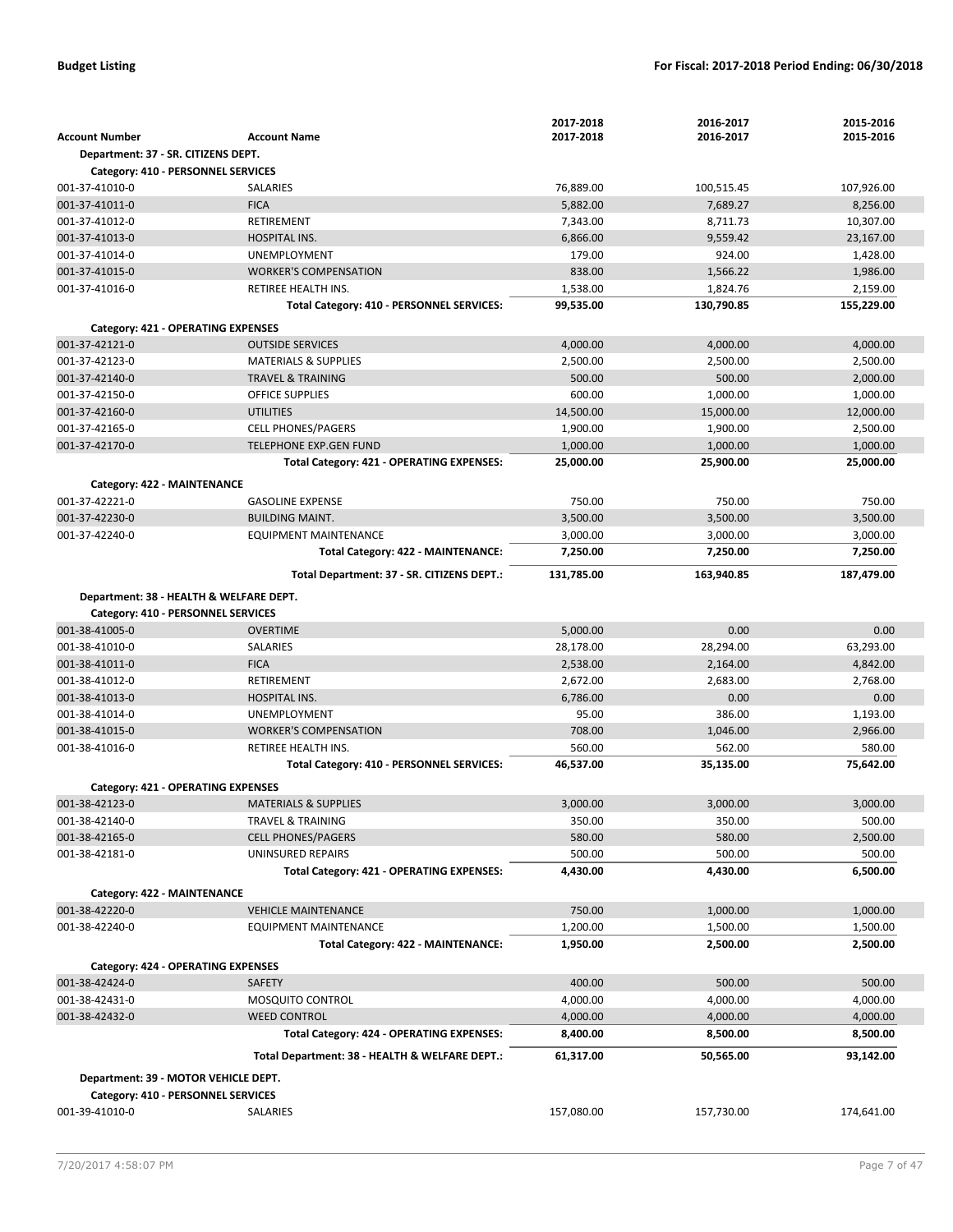|                                            |                                                           | 2017-2018    | 2016-2017    | 2015-2016          |
|--------------------------------------------|-----------------------------------------------------------|--------------|--------------|--------------------|
| <b>Account Number</b>                      | <b>Account Name</b>                                       | 2017-2018    | 2016-2017    | 2015-2016          |
| 001-39-41011-0                             | <b>FICA</b>                                               | 12,017.00    | 12,066.00    | 13,360.00          |
| 001-39-41012-0                             | <b>RETIREMENT</b>                                         | 13,978.00    | 14,034.00    | 15,295.00          |
| 001-39-41013-0                             | <b>HOSPITAL INS.</b>                                      | 13,732.00    | 13,593.00    | 23,846.00          |
| 001-39-41014-0                             | <b>UNEMPLOYMENT</b>                                       | 806.00       | 2,223.00     | 3,609.00           |
| 001-39-41015-0                             | <b>WORKER'S COMPENSATION</b>                              | 450.00       | 779.00       | 1,071.00           |
| 001-39-41016-0                             | RETIREE HEALTH INS.                                       | 2,927.00     | 2,939.00     | 3,203.00           |
|                                            | Total Category: 410 - PERSONNEL SERVICES:                 | 200,990.00   | 203,364.00   | 235,025.00         |
| Category: 421 - OPERATING EXPENSES         |                                                           |              |              |                    |
| 001-39-42121-0                             | <b>OUTSIDE SERVICES</b>                                   | 4,700.00     | 1,100.00     | 1,500.00           |
| 001-39-42123-0                             | <b>MATERIALS &amp; SUPPLIES</b>                           | 1,800.00     | 1,800.00     | 1,800.00           |
| 001-39-42129-0                             | <b>COPIER MAINTENANCE</b>                                 | 0.00         | 375.00       | 375.00             |
| 001-39-42130-0                             | PRINTING & ADVERTISING                                    | 0.00         | 100.00       | 100.00             |
| 001-39-42140-0                             | <b>TRAVEL &amp; TRAINING</b>                              | 1,700.00     | 840.00       | 1,200.00           |
| 001-39-42150-0                             | <b>OFFICE SUPPLIES</b>                                    | 1,000.00     | 5,000.00     | 5,000.00           |
|                                            | Total Category: 421 - OPERATING EXPENSES:                 | 9,200.00     | 9,215.00     | 9,975.00           |
|                                            | Total Department: 39 - MOTOR VEHICLE DEPT.:               |              |              | 245,000.00         |
|                                            |                                                           | 210,190.00   | 212,579.00   |                    |
| Department: 40 - ELECTION DEPT.            |                                                           |              |              |                    |
| Category: 421 - OPERATING EXPENSES         |                                                           |              |              |                    |
| 001-40-42121-0                             | <b>OUTSIDE SERVICES</b>                                   | 3,000.00     | 3,000.00     | 3,000.00           |
| 001-40-42123-0                             | <b>MATERIALS &amp; SUPPLIES</b>                           | 1,000.00     | 1,000.00     | 0.00               |
|                                            | Total Category: 421 - OPERATING EXPENSES:                 | 4,000.00     | 4,000.00     | 3,000.00           |
|                                            | Total Department: 40 - ELECTION DEPT.:                    | 4,000.00     | 4,000.00     | 3,000.00           |
| Department: 41 - PLANNING & DEVELPMENT SVS |                                                           |              |              |                    |
| Category: 410 - PERSONNEL SERVICES         |                                                           |              |              |                    |
| 001-41-41010-0                             | <b>SALARIES</b>                                           | 0.00         | 0.00         | 61,760.00          |
| 001-41-41011-0                             | <b>FICA</b>                                               | 0.00         | 0.00         | 4,725.00           |
| 001-41-41012-0                             | RETIREMENT                                                | 0.00         | 0.00         | 5,898.00           |
| 001-41-41013-0                             | HOSPITAL INS.                                             | 0.00         | 0.00         | 7,921.00           |
| 001-41-41014-0                             | <b>UNEMPLOYMENT</b>                                       | 0.00         | 0.00         | 528.00             |
| 001-41-41015-0                             | <b>WORKER'S COMPENSATION</b>                              | 0.00         | 0.00         | 368.00             |
| 001-41-41016-0                             | RETIREE HEALTH INS.                                       | 0.00         | 0.00         | 1,235.00           |
|                                            | Total Category: 410 - PERSONNEL SERVICES:                 | 0.00         | 0.00         | 82,435.00          |
|                                            |                                                           |              |              |                    |
| Category: 421 - OPERATING EXPENSES         |                                                           |              |              |                    |
| 001-41-42121-0                             | <b>OUTSIDE SERVICES</b>                                   | 0.00         | 0.00         | 7,000.00           |
| 001-41-42122-0                             | MEMBERSHIP & DUES (GF)<br><b>MATERIALS &amp; SUPPLIES</b> | 0.00         | 0.00         | 100.00             |
| 001-41-42123-0<br>001-41-42140-0           |                                                           | 0.00         | 0.00<br>0.00 | 500.00             |
| 001-41-42150-0                             | <b>TRAVEL &amp; TRAINING</b><br>OFFICE SUPPLIES           | 0.00<br>0.00 | 0.00         | 2,000.00<br>500.00 |
| 001-41-42165-0                             | <b>CELL PHONES</b>                                        | 0.00         | 0.00         | 700.00             |
|                                            | Total Category: 421 - OPERATING EXPENSES:                 | 0.00         | 0.00         | 10,800.00          |
|                                            |                                                           |              |              |                    |
|                                            | Total Department: 41 - PLANNING & DEVELPMENT SVS:         | 0.00         | 0.00         | 93,235.00          |
| Department: 42 - MUNICIPAL OPERATIONS      |                                                           |              |              |                    |
| Category: 410 - PERSONNEL SERVICES         |                                                           |              |              |                    |
| 001-42-41010-0                             | SALARIES                                                  | 46,710.00    | 71,081.25    | 126,305.00         |
| 001-42-41011-0                             | <b>FICA</b>                                               | 3,573.00     | 5,438.09     | 9,662.00           |
| 001-42-41012-0                             | RETIREMENT                                                | 4,423.00     | 6,106.60     | 12,005.00          |
| 001-42-41013-0                             | HOSPITAL INS.                                             | 12,320.00    | 10,682.70    | 30,492.00          |
| 001-42-41014-0                             | UNEMPLOYMENT                                              | 95.00        | 771.00       | 1,804.00           |
| 001-42-41015-0                             | <b>WORKER'S COMPENSATION</b>                              | 1,185.00     | 3,093.16     | 10,496.00          |
| 001-42-41016-0                             | RETIREE HEALTH INS.                                       | 926.00       | 1,278.52     | 2,514.00           |
|                                            | Total Category: 410 - PERSONNEL SERVICES:                 | 69,232.00    | 98,451.32    | 193,278.00         |
| Category: 421 - OPERATING EXPENSES         |                                                           |              |              |                    |
| 001-42-42121-0                             | <b>OUTSIDE SERVICES</b>                                   | 4,200.00     | 4,200.00     | 6,000.00           |
| 001-42-42123-0                             | MATERIALS & SUPPLIES                                      | 22,300.00    | 25,000.00    | 25,000.00          |
| 001-42-42140-0                             | TRAVEL & TRAINING                                         | 2,750.00     | 3,500.00     | 5,000.00           |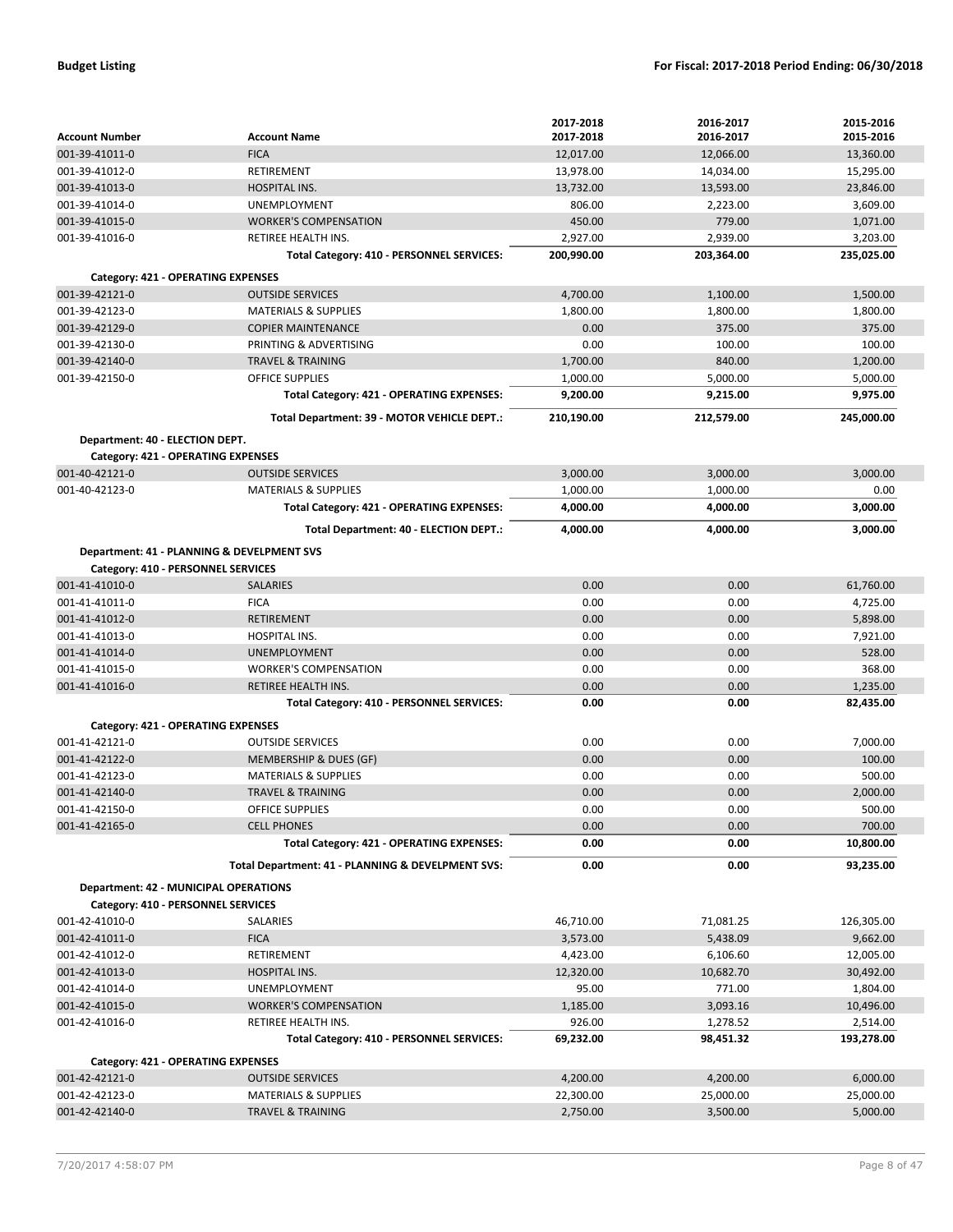|                                       |                                              | 2017-2018              | 2016-2017              | 2015-2016              |
|---------------------------------------|----------------------------------------------|------------------------|------------------------|------------------------|
| <b>Account Number</b>                 | <b>Account Name</b>                          | 2017-2018              | 2016-2017              | 2015-2016              |
| 001-42-42150-0                        | <b>OFFICE SUPPLIES</b>                       | 1,750.00               | 2,000.00               | 2,000.00               |
| 001-42-42160-0                        | <b>UTILITIES</b>                             | 13,250.00              | 14,000.00              | 17,000.00              |
| 001-42-42187-0                        | <b>SMALL TOOLS</b>                           | 1,500.00               | 1,500.00               | 1,500.00               |
|                                       | Total Category: 421 - OPERATING EXPENSES:    | 45,750.00              | 50,200.00              | 56,500.00              |
|                                       |                                              |                        |                        |                        |
| Category: 422 - MAINTENANCE           |                                              | $-16,800.00$           |                        |                        |
| 001-42-42218-0                        | VEH MAINT TO W/S 40%<br><b>TIRES</b>         |                        | $-16,800.00$           | $-16,800.00$           |
| 001-42-42219-0<br>001-42-42220-0      | <b>VEHICLE MAINTENANCE</b>                   | 18,000.00<br>42,000.00 | 18,000.00<br>42,000.00 | 18,000.00<br>42,000.00 |
| 001-42-42221-0                        | <b>GASOLINE EXPENSE</b>                      | 10,000.00              | 11,500.00              | 11,500.00              |
| 001-42-42222-0                        |                                              |                        |                        |                        |
|                                       | <b>OIL EXPENSE</b>                           | 7,000.00               | 7,000.00               | 7,000.00               |
| 001-42-42226-0                        | EQ MAINT W/S 40%                             | $-24,000.00$           | $-26,000.00$           | $-26,000.00$           |
| 001-42-42228-0                        | SOFTWARE MAINTENANCE                         | 2,700.00               | 0.00                   | 0.00                   |
| 001-42-42230-0                        | <b>BUILDING MAINT.</b>                       | 4,000.00               | 5,000.00               | 5,000.00               |
| 001-42-42240-0                        | <b>EQUIPMENT MAINTENANCE</b>                 | 60,000.00              | 65,000.00              | 65,000.00              |
|                                       | Total Category: 422 - MAINTENANCE:           | 102,900.00             | 105,700.00             | 105,700.00             |
| Category: 424 - OPERATING EXPENSES    |                                              |                        |                        |                        |
| 001-42-42410-0                        | <b>UNIFORMS</b>                              | 500.00                 | 500.00                 | 500.00                 |
| 001-42-42424-0                        | <b>SAFETY</b>                                | 800.00                 | 1,000.00               | 1,000.00               |
|                                       | Total Category: 424 - OPERATING EXPENSES:    | 1,300.00               | 1,500.00               | 1,500.00               |
|                                       | Total Department: 42 - MUNICIPAL OPERATIONS: | 219,182.00             | 255,851.32             | 356,978.00             |
|                                       |                                              |                        |                        |                        |
| Department: 43 - BUILDING MAINTENANCE |                                              |                        |                        |                        |
| Category: 410 - PERSONNEL SERVICES    |                                              |                        |                        |                        |
| 001-43-41010-0                        | SALARIES                                     | 0.00                   | 19,472.94              | 27,411.00              |
| 001-43-41011-0                        | <b>FICA</b>                                  | 0.00                   | 1,489.92               | 2,097.00               |
| 001-43-41012-0                        | RETIREMENT                                   | 0.00                   | 1,177.20               | 2,618.00               |
| 001-43-41013-0                        | <b>HOSPITAL INS.</b>                         | 0.00                   | 3,927.70               | 7,921.00               |
| 001-43-41014-0                        | <b>UNEMPLOYMENT</b>                          | 0.00                   | 386.00                 | 658.00                 |
| 001-43-41015-0                        | <b>WORKER'S COMPENSATION</b>                 | 0.00                   | 1,073.26               | 1,911.00               |
| 001-43-41016-0                        | RETIREE HEALTH INS.                          | 0.00                   | 245.96                 | 548.00                 |
|                                       | Total Category: 410 - PERSONNEL SERVICES:    | 0.00                   | 27,772.98              | 43,164.00              |
| Category: 421 - OPERATING EXPENSES    |                                              |                        |                        |                        |
| 001-43-42121-1                        | <b>OUTSIDE SERVICES - CH</b>                 | 3,000.00               | 3,000.00               | 3,000.00               |
| 001-43-42121-2                        | <b>OUTSIDE SERVICES - PD</b>                 | 3,000.00               | 3,000.00               | 3,000.00               |
| 001-43-42121-3                        | <b>OUTSIDE SERVICES - FD</b>                 | 3,000.00               | 3,000.00               | 3,000.00               |
| 001-43-42123-1                        | MATERIALS & SUPPLIES - CH                    | 500.00                 | 500.00                 | 500.00                 |
| 001-43-42123-2                        | <b>MATERIALS &amp; SUPPLIES - PD</b>         | 500.00                 | 500.00                 | 500.00                 |
| 001-43-42123-3                        | <b>MATERIALS &amp; SUPPLIES - FD</b>         | 500.00                 | 500.00                 | 500.00                 |
|                                       | Total Category: 421 - OPERATING EXPENSES:    | 10.500.00              | 10,500.00              | 10,500.00              |
|                                       |                                              |                        |                        |                        |
| Category: 422 - MAINTENANCE           |                                              |                        |                        |                        |
| 001-43-42230-1                        | <b>BUILDING MAINTENANCE - CH</b>             | 13,000.00              | 3,000.00               | 3,000.00               |
| 001-43-42230-2                        | <b>BUILDING MAINTENANCE - PD</b>             | 20,000.00              | 3,000.00               | 3,000.00               |
| 001-43-42230-3                        | <b>BUILDING MAINTENANCE - FD</b>             | 10,000.00              | 3,000.00               | 3,000.00               |
|                                       | Total Category: 422 - MAINTENANCE:           | 43,000.00              | 9,000.00               | 9,000.00               |
|                                       | Total Department: 43 - BUILDING MAINTENANCE: | 53,500.00              | 47,272.98              | 62,664.00              |
| Department: 44 - LIBRARY DEPARTMENT   |                                              |                        |                        |                        |
| Category: 410 - PERSONNEL SERVICES    |                                              |                        |                        |                        |
| 001-44-41010-0                        | <b>SALARIES</b>                              | 99,440.00              | 102,340.00             |                        |
| 001-44-41011-0                        | <b>FICA</b>                                  |                        |                        | 103,067.00             |
| 001-44-41012-0                        | <b>RETIREMENT</b>                            | 7,607.00<br>9,497.00   | 7,829.00<br>9,773.00   | 7,885.00<br>9,843.00   |
|                                       |                                              |                        |                        |                        |
| 001-44-41013-0                        | HOSPITAL INS.                                | 19,106.00              | 25,793.00              | 30,492.00              |
| 001-44-41014-0                        | <b>UNEMPLOYMENT</b>                          | 279.00                 | 1,115.00               | 1,905.00               |
| 001-44-41015-0                        | <b>WORKER'S COMPENSATION</b>                 | 389.00                 | 691.00                 | 874.00                 |
| 001-44-41016-0                        | RETIREE HEALTH INS.                          | 1,989.00               | 2,047.00               | 2,061.00               |
|                                       | Total Category: 410 - PERSONNEL SERVICES:    | 138,307.00             | 149,588.00             | 156,127.00             |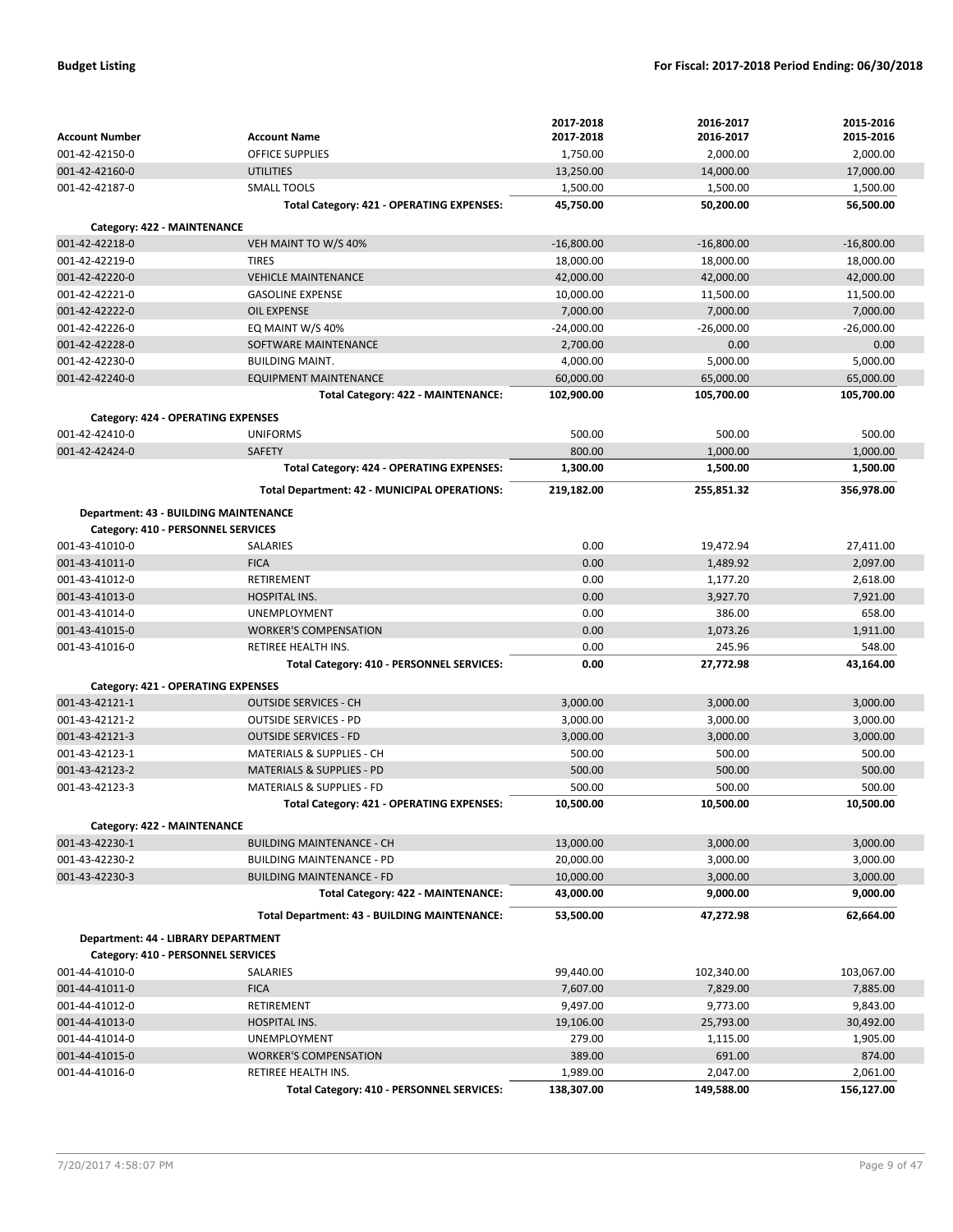|                                           |                                                | 2017-2018  | 2016-2017  | 2015-2016  |
|-------------------------------------------|------------------------------------------------|------------|------------|------------|
| <b>Account Number</b>                     | <b>Account Name</b>                            | 2017-2018  | 2016-2017  | 2015-2016  |
| <b>Category: 421 - OPERATING EXPENSES</b> |                                                |            |            |            |
| 001-44-42121-0                            | <b>OUTSIDE SERVICES</b>                        | 4,000.00   | 2,200.00   | 2,200.00   |
| 001-44-42122-0                            | MEMBERSHIP & DUES (GF)                         | 400.00     | 400.00     | 400.00     |
| 001-44-42123-0                            | <b>MATERIALS &amp; SUPPLIES</b>                | 2,200.00   | 2,700.00   | 2,700.00   |
| 001-44-42130-0                            | PRINTING & ADVERTISING                         | 0.00       | 500.00     | 500.00     |
| 001-44-42136-0                            | <b>PURCHASE BOOKS</b>                          | 13,500.00  | 13,500.00  | 13,500.00  |
| 001-44-42140-0                            | <b>TRAVEL &amp; TRAINING</b>                   | 600.00     | 1,400.00   | 2,000.00   |
| 001-44-42150-0                            | <b>OFFICE SUPPLIES</b>                         | 1,700.00   | 2,000.00   | 2,000.00   |
| 001-44-42151-0                            | POSTAGE EXPENSE                                | 800.00     | 900.00     | 900.00     |
| 001-44-42164-0                            | PROGRAM SUPPLIES                               | 1,250.00   | 1,250.00   | 1,250.00   |
| 001-44-42166-0                            | <b>SUBSCRIPTIONS</b>                           | 500.00     | 1,000.00   | 1,000.00   |
| 001-44-42170-0                            | <b>TELEPHONE EXP.GEN FUND</b>                  | 1,800.00   | 1,200.00   | 1,200.00   |
|                                           | Total Category: 421 - OPERATING EXPENSES:      | 26,750.00  | 27,050.00  | 27,650.00  |
|                                           | Total Department: 44 - LIBRARY DEPARTMENT:     | 165,057.00 | 176,638.00 | 183,777.00 |
| <b>Department: 45 - CULTURAL CENTER</b>   |                                                |            |            |            |
| Category: 410 - PERSONNEL SERVICES        |                                                |            |            |            |
| 001-45-41010-0                            | SALARIES                                       | 7,147.00   | 39,189.08  | 98,855.00  |
| 001-45-41011-0                            | <b>FICA</b>                                    | 547.00     | 2,997.53   | 7,562.00   |
| 001-45-41012-0                            | <b>RETIREMENT</b>                              | 0.00       | 2,150.42   | 8,348.00   |
| 001-45-41013-0                            | <b>HOSPITAL INS.</b>                           | 0.00       | 6,733.12   | 45,146.00  |
| 001-45-41014-0                            | <b>UNEMPLOYMENT</b>                            | 28.00      | 705.00     | 2,152.00   |
| 001-45-41015-0                            | <b>WORKER'S COMPENSATION</b>                   | 83.00      | 425.73     | 1,820.00   |
| 001-45-41016-0                            | RETIREE HEALTH INS.                            | 0.00       | 450.17     | 1,450.00   |
|                                           | Total Category: 410 - PERSONNEL SERVICES:      | 7,805.00   | 52,651.05  | 165,333.00 |
| <b>Category: 421 - OPERATING EXPENSES</b> |                                                |            |            |            |
| 001-45-42121-0                            | <b>OUTSIDE SERVICES</b>                        | 6,000.00   | 3,000.00   | 8,000.00   |
| 001-45-42123-0                            | <b>MATERIALS &amp; SUPPLIES</b>                | 8,000.00   | 3,000.00   | 8,000.00   |
| 001-45-42140-0                            | <b>TRAVEL &amp; TRAINING</b>                   | 0.00       | 0.00       | 1,500.00   |
| 001-45-42160-0                            | UTILITIES                                      | 24,000.00  | 14,000.00  | 22,600.00  |
| 001-45-42170-0                            | <b>TELEPHONE EXP.GEN FUND</b>                  | 1,600.00   | 800.00     | 800.00     |
| 001-45-42181-0                            | UNINSURED REPAIRS                              | 1,000.00   | 1,000.00   | 1,000.00   |
|                                           | Total Category: 421 - OPERATING EXPENSES:      | 40,600.00  | 21,800.00  | 41,900.00  |
| Category: 422 - MAINTENANCE               |                                                |            |            |            |
| 001-45-42230-0                            | <b>BUILDING MAINT.</b>                         | 4,500.00   | 1,500.00   | 4,500.00   |
| 001-45-42240-0                            | EQUIPMENT MAINTENANCE                          | 3,000.00   | 1,000.00   | 3,000.00   |
|                                           | Total Category: 422 - MAINTENANCE:             | 7,500.00   | 2,500.00   | 7,500.00   |
|                                           |                                                |            |            |            |
| Category: 424 - OPERATING EXPENSES        |                                                |            |            |            |
| 001-45-42461-0                            | <b>GROSS RECEIPTS TAX</b>                      | 2.500.00   | 700.00     | 2.500.00   |
|                                           | Total Category: 424 - OPERATING EXPENSES:      | 2,500.00   | 700.00     | 2,500.00   |
| Category: 460 - CAPITAL EQUIPMENT         |                                                |            |            |            |
| 001-45-46006-0                            | <b>CAPITAL EQUIP</b>                           | 0.00       | 0.00       | 7,000.00   |
|                                           | Total Category: 460 - CAPITAL EQUIPMENT:       | 0.00       | 0.00       | 7,000.00   |
|                                           | <b>Total Department: 45 - CULTURAL CENTER:</b> | 58,405.00  | 77,651.05  | 224,233.00 |
| <b>Department: 46 - AQUATIC CENTER</b>    |                                                |            |            |            |
| Category: 410 - PERSONNEL SERVICES        |                                                |            |            |            |
| 001-46-41010-0                            | <b>SALARIES</b>                                | 157,662.00 | 162,282.00 | 308,267.00 |
| 001-46-41011-0                            | <b>FICA</b>                                    | 12,061.00  | 12,415.00  | 25,139.00  |
| 001-46-41012-0                            | RETIREMENT                                     | 8,558.00   | 9,223.00   | 12,964.00  |
| 001-46-41013-0                            | HOSPITAL INS.                                  | 19,106.00  | 19,038.00  | 38,413.00  |
| 001-46-41014-0                            | <b>UNEMPLOYMENT</b>                            | 455.00     | 1,928.00   | 7,197.00   |
| 001-46-41015-0                            | <b>WORKER'S COMPENSATION</b>                   | 3,366.00   | 6,009.00   | 14,367.00  |
| 001-46-41016-0                            | RETIREE HEALTH INS.                            | 1,792.00   | 1,932.00   | 2,715.00   |
|                                           | Total Category: 410 - PERSONNEL SERVICES:      | 203,000.00 | 212,827.00 | 409,062.00 |
|                                           |                                                |            |            |            |
| Category: 421 - OPERATING EXPENSES        |                                                |            |            |            |
| 001-46-42117-0                            | <b>TRAINING</b>                                | 1,200.00   | 1,200.00   | 1,200.00   |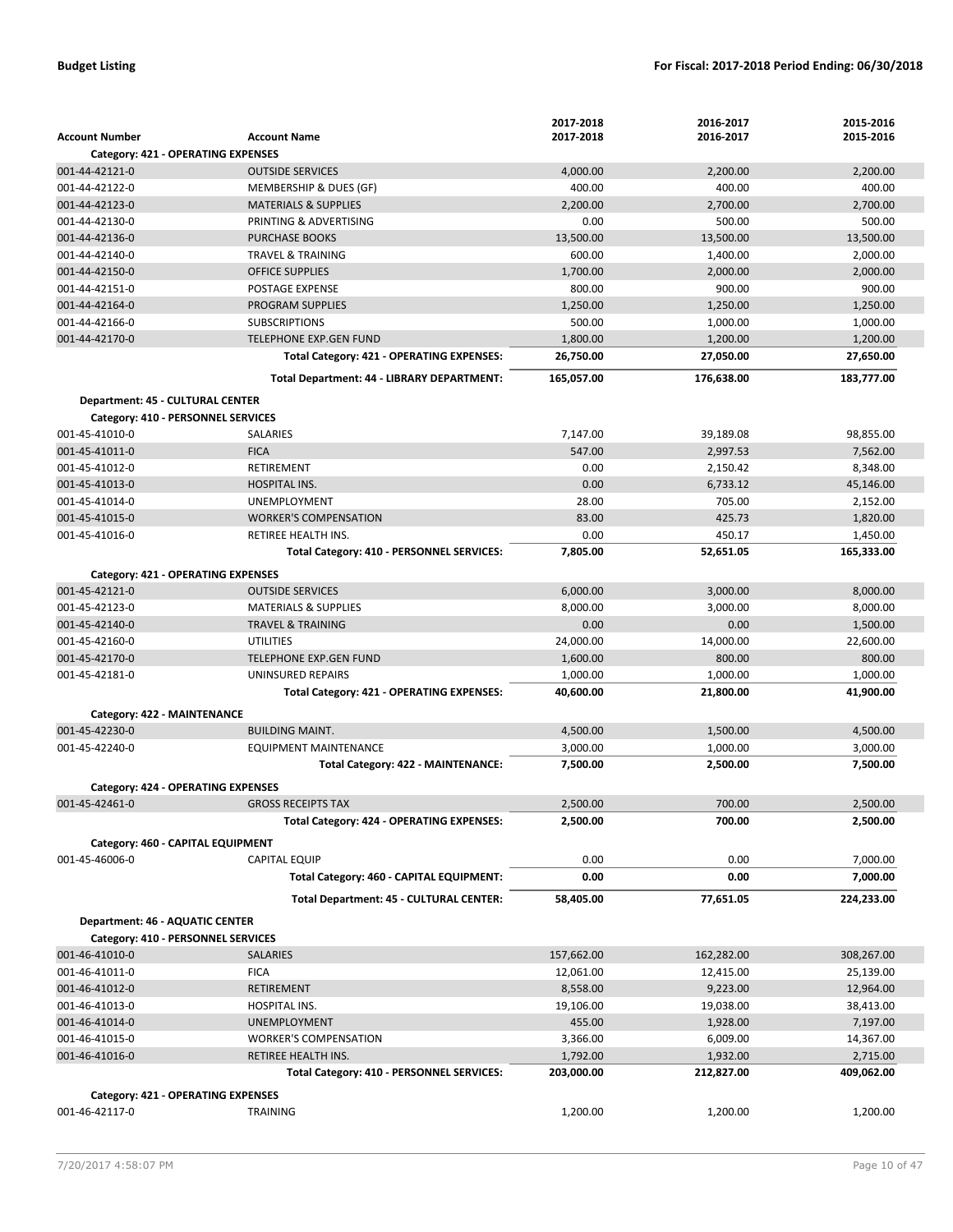#### **Budget Listing For Fiscal: 2017-2018 Period Ending: 06/30/2018**

|                                             |                                              | 2017-2018  | 2016-2017  | 2015-2016  |
|---------------------------------------------|----------------------------------------------|------------|------------|------------|
| <b>Account Number</b>                       | <b>Account Name</b>                          | 2017-2018  | 2016-2017  | 2015-2016  |
| 001-46-42120-0                              | MISCELLANEOUS EXPENSE                        | 200.00     | 200.00     | 200.00     |
| 001-46-42121-0                              | <b>OUTSIDE SERVICES</b>                      | 1,000.00   | 1,000.00   | 1,000.00   |
| 001-46-42122-0                              | <b>MEMBERSHIP &amp; DUES (GF)</b>            | 100.00     | 100.00     | 100.00     |
| 001-46-42123-0                              | <b>MATERIALS &amp; SUPPLIES</b>              | 12,000.00  | 12,000.00  | 12,000.00  |
| 001-46-42130-0                              | PRINTING & ADVERTISING                       | 1,000.00   | 1,000.00   | 1,000.00   |
| 001-46-42160-0                              | <b>UTILITIES</b>                             | 17,000.00  | 10,450.00  | 39,000.00  |
| 001-46-42170-0                              | <b>TELEPHONE EXP.GEN FUND</b>                | 1,900.00   | 1,900.00   | 1,900.00   |
| 001-46-42192-0                              | <b>CHEMICALS</b>                             | 15,000.00  | 15,000.00  | 15,000.00  |
|                                             | Total Category: 421 - OPERATING EXPENSES:    | 49,400.00  | 42,850.00  | 71,400.00  |
| Category: 422 - MAINTENANCE                 |                                              |            |            |            |
| 001-46-42230-0                              | <b>BUILDING MAINT.</b>                       | 1,000.00   | 1,000.00   | 1,000.00   |
|                                             | Total Category: 422 - MAINTENANCE:           | 1,000.00   | 1,000.00   | 1,000.00   |
| Category: 424 - OPERATING EXPENSES          |                                              |            |            |            |
| 001-46-42410-0                              | <b>UNIFORMS</b>                              | 3,500.00   | 3,500.00   | 3,500.00   |
| 001-46-42458-0                              | <b>CONCESSION SUPPLIES</b>                   | 0.00       | 15,000.00  | 15,000.00  |
| 001-46-42459-0                              | <b>EQUIPMENT MANTENANCE</b>                  | 22,000.00  | 7,000.00   | 7,000.00   |
| 001-46-42461-0                              | <b>GROSS RECEIPTS TAX</b>                    | 6,000.00   | 7,500.00   | 7,500.00   |
|                                             | Total Category: 424 - OPERATING EXPENSES:    | 31,500.00  | 33,000.00  | 33,000.00  |
|                                             | Total Department: 46 - AQUATIC CENTER:       | 284,900.00 | 289,677.00 | 514,462.00 |
| Department: 47 - ECOMOMIC DEVELOPMENT       |                                              |            |            |            |
| <b>Category: 421 - OPERATING EXPENSES</b>   |                                              |            |            |            |
| 001-47-42121-0                              | <b>OUTSIDE SERVICES</b>                      | 0.00       | 0.00       | 26,000.00  |
| 001-47-42190-0                              | <b>ENGINEERING</b>                           | 5,000.00   | 5,000.00   | 5,000.00   |
|                                             | Total Category: 421 - OPERATING EXPENSES:    | 5,000.00   | 5,000.00   | 31,000.00  |
|                                             |                                              |            |            |            |
|                                             | Total Department: 47 - ECOMOMIC DEVELOPMENT: | 5,000.00   | 5,000.00   | 31,000.00  |
| <b>Department: 49 - INFORMATION SYSTEMS</b> |                                              |            |            |            |
| <b>Category: 421 - OPERATING EXPENSES</b>   |                                              |            |            |            |
| 001-49-42113-0                              | PC REPAIR/UPGRADE                            | 5,400.00   | 10,000.00  | 21,200.00  |
| 001-49-42121-0                              | <b>OUTSIDE SERVICES</b>                      | 87,000.00  | 82,400.00  | 75,900.00  |
|                                             | Total Category: 421 - OPERATING EXPENSES:    | 92,400.00  | 92,400.00  | 97,100.00  |
|                                             | Total Department: 49 - INFORMATION SYSTEMS:  | 92,400.00  | 92,400.00  | 97,100.00  |
| Department: 50 - PLANNING ZONING & ECON DV  |                                              |            |            |            |
| Category: 410 - PERSONNEL SERVICES          |                                              |            |            |            |
| 001-50-41010-0                              | SALARIES                                     | 0.00       | 12,344.00  | 66,491.00  |
| 001-50-41011-0                              | <b>FICA</b>                                  | 0.00       | 944.00     | 5,087.00   |
| 001-50-41012-0                              | RETIREMENT                                   | 0.00       | 1,179.00   | 6,350.00   |
| 001-50-41013-0                              | <b>HOSPITAL INS.</b>                         | 0.00       | 1,126.00   | 14,650.00  |
| 001-50-41014-0                              | <b>UNEMPLOYMENT</b>                          | 0.00       | 198.00     | 508.00     |
| 001-50-41015-0                              | <b>WORKER'S COMPENSATION</b>                 | 0.00       | 66.00      | 396.00     |
| 001-50-41016-0                              | RETIREE HEALTH INS.                          | 0.00       | 247.00     | 1,330.00   |
|                                             | Total Category: 410 - PERSONNEL SERVICES:    | 0.00       | 16,104.00  | 94,812.00  |
| <b>Category: 421 - OPERATING EXPENSES</b>   |                                              |            |            |            |
| 001-50-42121-0                              | <b>OUTSIDE SERVICES</b>                      | 1,000.00   | 1,000.00   | 1,000.00   |
| 001-50-42122-0                              | MEMBERSHIP & DUES (GF)                       | 0.00       | 200.00     | 200.00     |
| 001-50-42123-0                              | <b>MATERIALS &amp; SUPPLIES</b>              | 400.00     | 400.00     | 400.00     |
| 001-50-42140-0                              | TRAVEL & TRAINING                            | 0.00       | 700.00     | 1,000.00   |
| 001-50-42150-0                              | <b>OFFICE SUPPLIES</b>                       | 300.00     | 300.00     | 300.00     |
| 001-50-42190-0                              | ENGINEERING                                  | 3,000.00   | 3,000.00   | 5,000.00   |
|                                             | Total Category: 421 - OPERATING EXPENSES:    | 4,700.00   | 5,600.00   | 7,900.00   |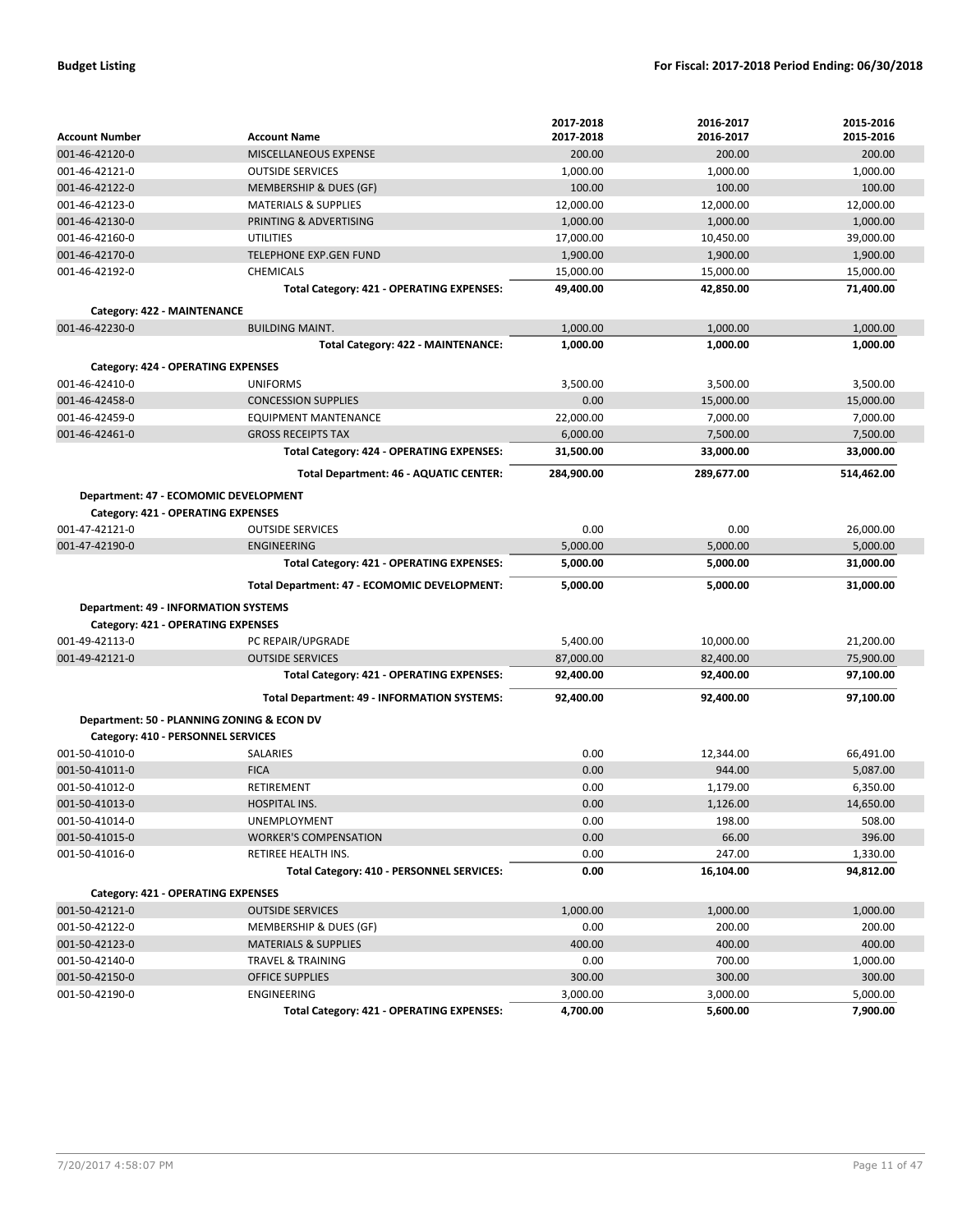|                             |                                                   | 2017-2018    | 2016-2017    | 2015-2016    |
|-----------------------------|---------------------------------------------------|--------------|--------------|--------------|
| <b>Account Number</b>       | <b>Account Name</b>                               | 2017-2018    | 2016-2017    | 2015-2016    |
| Category: 422 - MAINTENANCE |                                                   |              |              |              |
| 001-50-42264-0              | <b>TELEPHONE &amp; POST</b>                       | 0.00         | 920.00       | 0.00         |
|                             | Total Category: 422 - MAINTENANCE:                | 0.00         | 920.00       | 0.00         |
|                             | Total Department: 50 - PLANNING ZONING & ECON DV: | 4.700.00     | 22.624.00    | 102,712.00   |
|                             | <b>Total Expense:</b>                             | 5,763,412.00 | 6,015,986.91 | 7,654,770.00 |
|                             | Total Fund: 001 - GENERAL FUND:                   | 199.878.00   | -79.150.91   | -153.993.00  |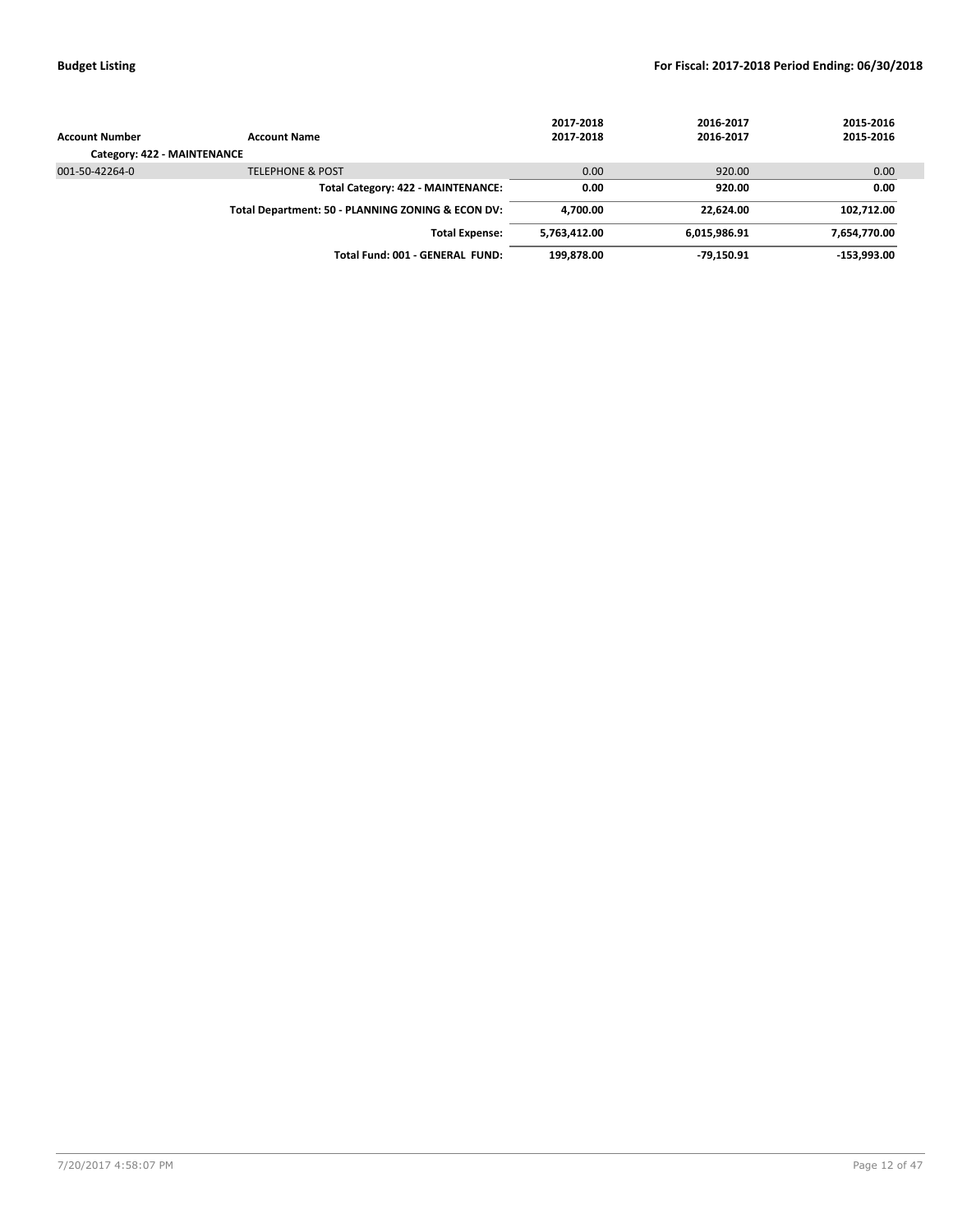|                                           |                                                  | 2017-2018     | 2016-2017     | 2015-2016     |
|-------------------------------------------|--------------------------------------------------|---------------|---------------|---------------|
| <b>Account Number</b>                     | <b>Account Name</b>                              | 2017-2018     | 2016-2017     | 2015-2016     |
| Fund: 002 - UTILITY FUND                  |                                                  |               |               |               |
| Revenue                                   |                                                  |               |               |               |
| Department: 00 - NON DEPARTMENTAL         |                                                  |               |               |               |
| Category: 310 - UTILITY REVENUES          |                                                  |               |               |               |
| 002-00-31000                              | <b>WATER SALES</b>                               | 2,160,000.00  | 2,160,000.00  | 2,255,000.00  |
| 002-00-31002                              | <b>SET UP FEES</b>                               | 9,500.00      | 9,500.00      | 9,500.00      |
| 002-00-31005                              | <b>SEWER SERVICE</b>                             | 1,210,000.00  | 1,210,000.00  | 1,235,000.00  |
| 002-00-31006                              | <b>OUTSIDE CITY WATER FEES</b>                   | 1,000.00      | 1,000.00      | 1.000.00      |
| 002-00-31010                              | <b>CONNECTION CHG WATER</b>                      | 12,000.00     | 12,000.00     | 12,000.00     |
| 002-00-31015                              | <b>CONNECTION CHG SEWER</b>                      | 7,000.00      | 7,000.00      | 7,000.00      |
| 002-00-31020                              | <b>RECONNECT CHARGES</b>                         | 18,000.00     | 18,000.00     | 18,000.00     |
| 002-00-31050                              | <b>GROSS RECEIPTS TAX</b>                        | 190,000.00    | 190,000.00    | 200,000.00    |
|                                           | Total Category: 310 - UTILITY REVENUES:          | 3,607,500.00  | 3,607,500.00  | 3,737,500.00  |
| Category: 360 - MISCELLANEOUS REVENUES    |                                                  |               |               |               |
| 002-00-36011                              | Interest on Investments                          | 1,000.00      | 1,000.00      | 1,000.00      |
| 002-00-36056                              | <b>RETURNED CHECK CHARGES</b>                    | 800.00        | 800.00        | 800.00        |
| 002-00-36082                              | NMFA/WTB LOAN/GRANT PROC                         | 0.00          | 0.00          | 346,791.00    |
|                                           | Total Category: 360 - MISCELLANEOUS REVENUES:    | 1,800.00      | 1,800.00      | 348,591.00    |
| Category: 362 - DISCOUNTS EARNED          |                                                  |               |               |               |
| 002-00-36220                              | <b>PENALTIES</b>                                 | 13,000.00     | 13,000.00     | 13,000.00     |
|                                           | Total Category: 362 - DISCOUNTS EARNED:          | 13,000.00     | 13,000.00     | 13,000.00     |
|                                           |                                                  |               |               |               |
| Category: 380 - TRANSFER FROM OTHER FUNDS |                                                  |               |               |               |
| 002-00-38004                              | TRANS FROM SOLID WASTE                           | 100,000.00    | 100,000.00    | 200,000.00    |
|                                           | Total Category: 380 - TRANSFER FROM OTHER FUNDS: | 100,000.00    | 100,000.00    | 200,000.00    |
| Category: 385 - TRANSFER TO OTHER FUNDS   |                                                  |               |               |               |
| 002-00-38503                              | <b>TRANS TO INT &amp; BOND</b>                   | $-18,390.00$  | $-23,731.00$  | $-33,306.00$  |
| 002-00-38508                              | TRANS TO W/W \$1 CHARGE                          | $-23,000.00$  | $-23,000.00$  | $-24,514.00$  |
| 002-00-38509                              | <b>TRANS TO NMFA LOANS</b>                       | $-272,583.00$ | $-272,574.00$ | $-272,563.00$ |
| 002-00-38543                              | TRANS TO W/W LOAN I & P                          | $-187,667.00$ | $-187,667.00$ | $-187,684.00$ |
| 002-00-38567                              | <b>TRANS TO NMED LOANS</b>                       | $-47,473.00$  | $-47,473.00$  | $-47,473.00$  |
| 002-00-38593                              | TO WATER RIGHTS PURCH                            | 0.00          | 0.00          | $-42,700.00$  |
|                                           | Total Category: 385 - TRANSFER TO OTHER FUNDS:   | -549,113.00   | -554,445.00   | -608,240.00   |
|                                           | Total Department: 00 - NON DEPARTMENTAL:         | 3,173,187.00  | 3,167,855.00  | 3,690,851.00  |
|                                           | <b>Total Revenue:</b>                            | 3,173,187.00  | 3,167,855.00  | 3,690,851.00  |
| <b>Expense</b>                            |                                                  |               |               |               |
| Department: 20 - DISTRIBUTION DEPT.       |                                                  |               |               |               |
| Category: 410 - PERSONNEL SERVICES        |                                                  |               |               |               |
| 002-20-41010-0                            | <b>SALARIES</b>                                  | 124,173.00    | 128,346.00    | 131,070.00    |
| 002-20-41011-0                            | <b>FICA</b>                                      | 9,499.00      | 9,818.00      | 10,027.00     |
| 002-20-41012-0                            | RETIREMENT                                       | 11,820.00     | 12,219.00     | 12,480.00     |
| 002-20-41013-0                            | HOSPITAL INS.                                    | 15,412.00     | 33,174.00     | 39,640.00     |
| 002-20-41014-0                            | <b>UNEMPLOYMENT</b>                              | 237.00        | 964.00        | 1,895.00      |
| 002-20-41015-0                            | <b>WORKER'S COMPENSATION</b>                     | 3,877.00      | 7,026.00      | 9,036.00      |
| 002-20-41016-0                            | RETIREE HEALTH INS.                              | 2,476.00      | 2,559.00      | 2,613.00      |
|                                           | Total Category: 410 - PERSONNEL SERVICES:        | 167,494.00    | 194,106.00    | 206,761.00    |
| Category: 671 - DISTRIBUTION MAINTENANCE  |                                                  |               |               |               |
| 002-20-67158-0                            | <b>TRAVEL &amp; TRAINING</b>                     | 4,200.00      | 4,200.00      | 6,000.00      |
| 002-20-67162-0                            | <b>OUTSIDE SERV</b>                              | 1,000.00      | 2,000.00      | 2,000.00      |
| 002-20-67170-0                            | <b>MATERIALS &amp; SUPPLIES</b>                  | 20,000.00     | 20,000.00     | 20,000.00     |
| 002-20-67171-0                            | <b>HYDRANT MAINT</b>                             | 500.00        | 500.00        | 500.00        |
| 002-20-67181-0                            | <b>EQUIPMENT MAINT.</b>                          | 4,000.00      | 5,000.00      | 5,000.00      |
| 002-20-67182-0                            | <b>VEHICLE MAINT</b>                             | 3,000.00      | 4,000.00      | 4,000.00      |
| 002-20-67183-0                            | UNIFORMS PURCH                                   | 500.00        | 500.00        | 500.00        |
| 002-20-67184-0                            | <b>TOOLS PURCHASED</b>                           | 2,400.00      | 3,000.00      | 3,000.00      |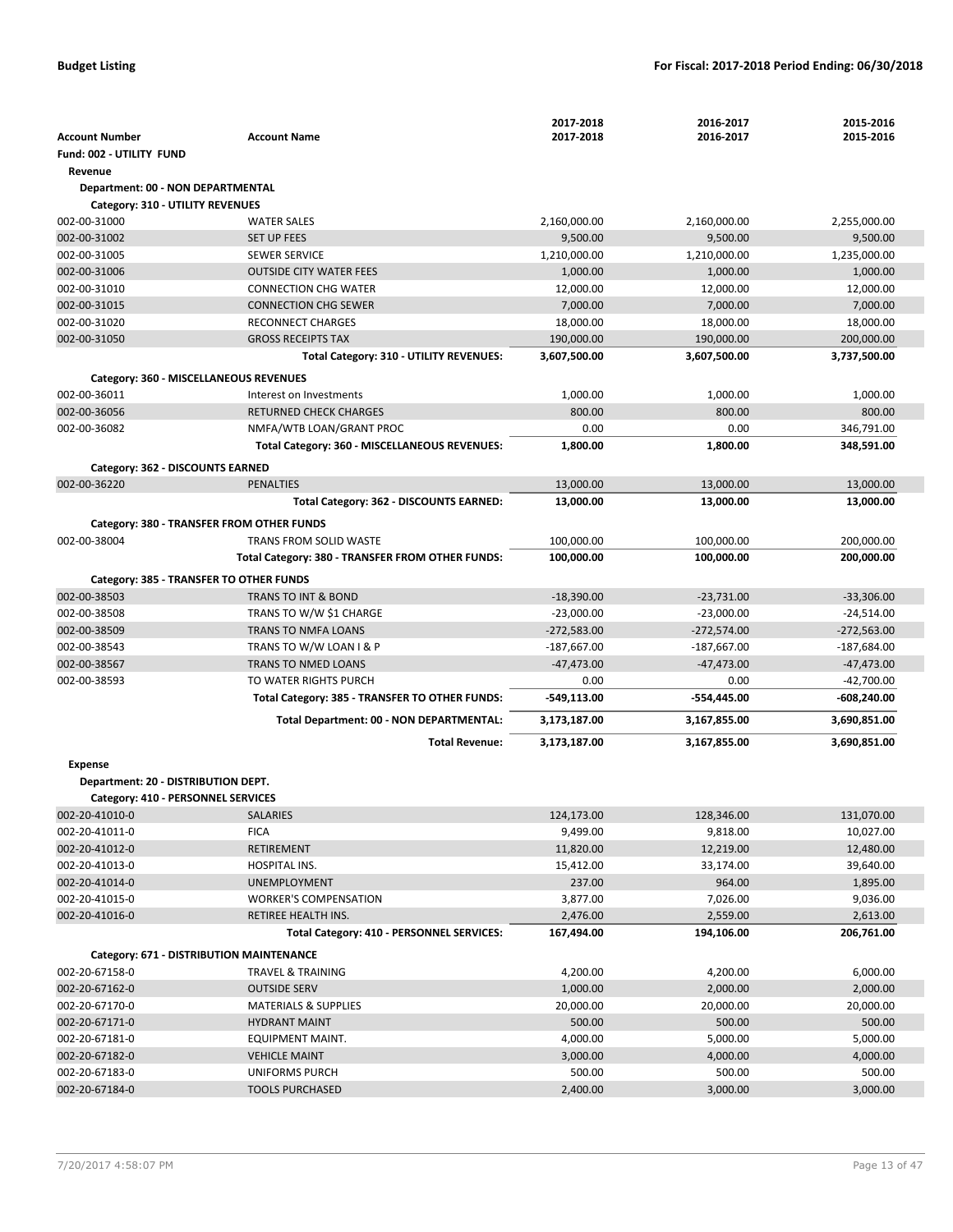|                                         |                                                   | 2017-2018             | 2016-2017             | 2015-2016             |
|-----------------------------------------|---------------------------------------------------|-----------------------|-----------------------|-----------------------|
| <b>Account Number</b>                   | <b>Account Name</b>                               | 2017-2018             | 2016-2017             | 2015-2016             |
| 002-20-67185-0                          | SAFETY                                            | 1,200.00              | 1,500.00              | 1,500.00              |
|                                         | Total Category: 671 - DISTRIBUTION MAINTENANCE:   | 36,800.00             | 40,700.00             | 42,500.00             |
| Category: 921 - ADM & GENERAL EXPENSE   |                                                   |                       |                       |                       |
| 002-20-92192-0                          | <b>ENGINEERING FEES</b>                           | 50,000.00             | 50,000.00             | 50,000.00             |
|                                         | Total Category: 921 - ADM & GENERAL EXPENSE:      | 50,000.00             | 50,000.00             | 50,000.00             |
| Category: 961 - WATER CAPITAL EXPENSE   |                                                   |                       |                       |                       |
| 002-20-96100-0                          | <b>CAPITAL MATERIALS</b>                          | 50,000.00             | 70,000.00             | 70,000.00             |
| 002-20-96101-0                          | <b>CAPITAL EQUIPMENT</b>                          | 0.00                  | 0.00                  | 50,000.00             |
| 002-20-96120-0                          | <b>HIGHWAY 64 IMPROVEMENTS</b>                    | 0.00                  | 0.00                  | 346,791.00            |
| 002-20-96130-0                          | <b>HYDRANTS</b>                                   | 10,000.00             | 15,000.00             | 15,000.00             |
| 002-20-96160-0                          | <b>LEASE- AZTEC WATER LINE</b>                    | 49,200.00             | 49,200.00             | 49,200.00             |
|                                         | Total Category: 961 - WATER CAPITAL EXPENSE:      | 109,200.00            | 134,200.00            | 530,991.00            |
|                                         | Category: 963 - WATER PROJECT CONSTRUCTION        |                       |                       |                       |
| 002-20-96302-0                          | <b>HARVEST GOLD PROJECT</b>                       | 184,500.00            | 0.00                  | 0.00                  |
|                                         | Total Category: 963 - WATER PROJECT CONSTRUCTION: | 184,500.00            | 0.00                  | 0.00                  |
|                                         | Total Department: 20 - DISTRIBUTION DEPT.:        | 547,994.00            | 419,006.00            | 830,252.00            |
| Department: 21 - WATER PLANT            |                                                   |                       |                       |                       |
| Category: 410 - PERSONNEL SERVICES      |                                                   |                       |                       |                       |
| 002-21-41005-0                          | OVERTIME                                          | 26,000.00             | 26,000.00             | 40,000.00             |
| 002-21-41010-0                          | <b>SALARIES</b>                                   | 230,239.00            | 231,187.00            | 244,573.00            |
| 002-21-41011-0                          | <b>FICA</b>                                       | 19,602.00             | 19,675.00             | 21,770.00             |
| 002-21-41012-0                          | <b>RETIREMENT</b>                                 | 21,722.00             | 21,812.00             | 23,085.00             |
| 002-21-41013-0                          | HOSPITAL INS.                                     | 38,292.00             | 38,159.00             | 54,884.00             |
| 002-21-41014-0                          | <b>UNEMPLOYMENT</b>                               | 474.00                | 1,928.00              | 3,942.00              |
| 002-21-41015-0                          | <b>WORKER'S COMPENSATION</b>                      | 6,425.00              | 11,152.00             | 15,237.00             |
| 002-21-41016-0                          | RETIREE HEALTH INS.                               | 4,585.00              | 4,604.00              | 4,871.00              |
|                                         | Total Category: 410 - PERSONNEL SERVICES:         | 347,339.00            | 354,517.00            | 408,362.00            |
|                                         |                                                   |                       |                       |                       |
| Category: 421 - OPERATING EXPENSES      |                                                   |                       |                       |                       |
| 002-21-42173-0                          | TELEPHONE EXP WATER PLANT                         | 3,700.00              | 3,700.00              | 3,700.00              |
|                                         | Total Category: 421 - OPERATING EXPENSES:         | 3,700.00              | 3,700.00              | 3,700.00              |
|                                         |                                                   |                       |                       |                       |
| Category: 641 - WATER TREATMENT EXPENSE | PURCHASED WATER                                   |                       |                       |                       |
| 002-21-60120-0<br>002-21-60122-0        | <b>WATER BILLED CITY</b>                          | 65,000.00<br>2,000.00 | 65,000.00<br>2,000.00 | 65,000.00<br>2,000.00 |
| 002-21-62130-0                          | PURCHASED FUEL/POWER                              | 117,000.00            | 120,000.00            | 120,000.00            |
| 002-21-64110-0                          | <b>CHEMICALS</b>                                  | 156,000.00            | 56,000.00             | 56,000.00             |
| 002-21-64128-0                          | <b>CELL PHONES/PAGERS</b>                         | 1,130.00              | 1,130.00              | 2,000.00              |
| 002-21-64129-0                          | <b>COPIER MAINT.</b>                              | 400.00                | 400.00                | 400.00                |
| 002-21-64130-0                          | LAB EXPENSE                                       | 10,000.00             | 10,000.00             | 10,000.00             |
| 002-21-64131-0                          | LAB OUTSIDE SERV                                  | 300.00                | 300.00                | 300.00                |
| 002-21-64132-0                          | <b>OUTSIDE SERVICES</b>                           | 60,000.00             | 29,400.00             | 30,000.00             |
| 002-21-64133-0                          | STATE WATER SAMPLES                               | 16,000.00             | 16,000.00             | 16,000.00             |
| 002-21-64140-0                          | MISC. SAFETY EXP                                  | 1,450.00              | 1,700.00              | 1,700.00              |
| 002-21-64144-0                          | <b>UNIFORMS</b>                                   | 1,000.00              | 1,000.00              | 1,000.00              |
| 002-21-64145-0                          | <b>TOOLS</b>                                      | 750.00                | 500.00                | 500.00                |
| 002-21-64146-0                          | LAB EQUIPMENT                                     | 1,000.00              | 0.00                  | 0.00                  |
| 002-21-64147-0                          | PLANT MATERIALS & SUP.                            | 2,500.00              | 3,000.00              | 3,000.00              |
| 002-21-64156-0                          | OFFICE SUPPLIES                                   | 1,700.00              | 2,000.00              | 2,000.00              |
| 002-21-64157-0                          | <b>MEMBERSHIP &amp; DUES</b>                      | 2,000.00              | 2,000.00              | 2,000.00              |
| 002-21-64158-0                          | <b>TRAVEL &amp; TRAINING</b>                      | 1,100.00              | 1,400.00              | 2,000.00              |
| 002-21-64161-0                          | <b>GASOLINE EXPENSE</b>                           | 5,100.00              | 5,500.00              | 5,500.00              |
|                                         | Total Category: 641 - WATER TREATMENT EXPENSE:    | 444,430.00            | 317,330.00            | 319,400.00            |
|                                         | Category: 651 - WATER TREATMENT MAINTENANCE       |                       |                       |                       |
| 002-21-65110-0                          | MAINT STRUCTURE & IMP                             | 2,000.00              | 2,000.00              | 2,000.00              |
| 002-21-65111-0<br>002-21-65112-0        | <b>MAINT STORAGE FAC</b><br>RAW WATER MAINT       | 14,000.00<br>500.00   | 4,000.00<br>500.00    | 4,000.00<br>500.00    |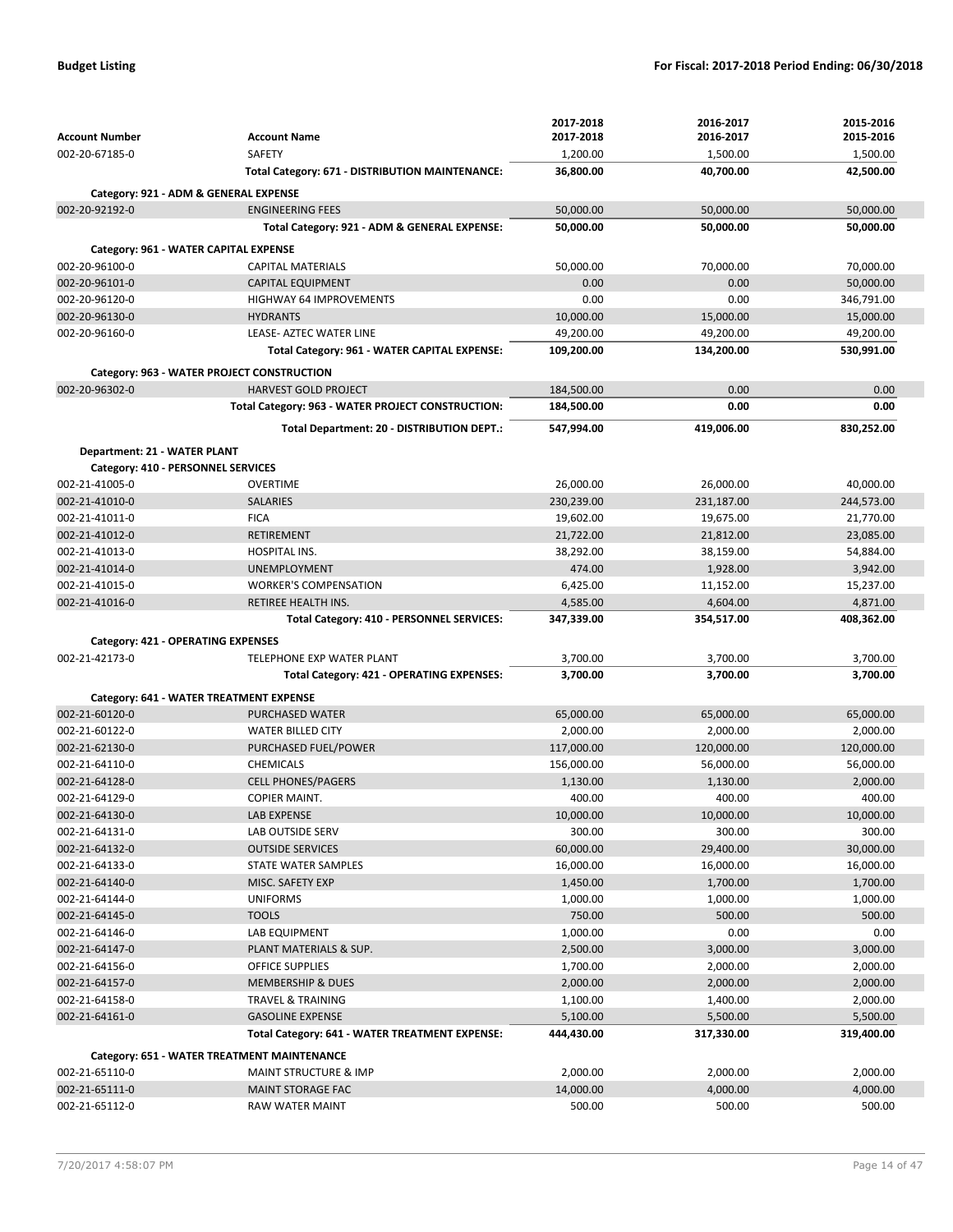|                                       |                                                    | 2017-2018  | 2016-2017  | 2015-2016            |
|---------------------------------------|----------------------------------------------------|------------|------------|----------------------|
| <b>Account Number</b>                 | <b>Account Name</b>                                | 2017-2018  | 2016-2017  | 2015-2016            |
| 002-21-65113-0                        | <b>MAINT GENERAL PLANT</b>                         | 2,000.00   | 2,000.00   | 2,000.00             |
| 002-21-65120-0                        | <b>MAINT WATER TREATMENT</b>                       | 12,000.00  | 12,000.00  | 12,000.00            |
| 002-21-65121-0                        | <b>MAINT PUMP</b>                                  | 10,000.00  | 2,000.00   | 2,000.00             |
| 002-21-65122-0                        | MAINT PLANT EQUIP.                                 | 13,000.00  | 13,000.00  | 13,000.00            |
| 002-21-65129-0                        | <b>EQUIPMENT MAINT MOC</b>                         | 5,000.00   | 5,000.00   | 5,000.00             |
| 002-21-65130-0                        | <b>VEHICLE MAINT.</b>                              | 3,000.00   | 4,000.00   | 4,000.00             |
|                                       | Total Category: 651 - WATER TREATMENT MAINTENANCE: | 61,500.00  | 44,500.00  | 44,500.00            |
| Category: 921 - ADM & GENERAL EXPENSE |                                                    |            |            |                      |
| 002-21-92120-0                        | PRINTING & ADVERTISING                             | 500.00     | 500.00     | 500.00               |
| 002-21-92121-0                        | <b>WTR RGTS OUTSIDE SERV</b>                       | 3,000.00   | 3,000.00   | 3,000.00             |
| 002-21-92125-0                        | <b>WATER RGTS LEGAL FEES</b>                       | 10,000.00  | 10,000.00  | 10,000.00            |
|                                       | Total Category: 921 - ADM & GENERAL EXPENSE:       | 13,500.00  | 13,500.00  | 13,500.00            |
|                                       |                                                    |            |            |                      |
| Category: 961 - WATER CAPITAL EXPENSE |                                                    |            |            |                      |
| 002-21-96103-0                        | CAPITAL WATER EQUIPMENT                            | 1,000.00   | 1,000.00   | 1,000.00             |
| 002-21-96114-0                        | <b>CAPITAL WATER MATERIALS</b>                     | 31,000.00  | 31,000.00  | 31,000.00            |
|                                       | Total Category: 961 - WATER CAPITAL EXPENSE:       | 32,000.00  | 32,000.00  | 32,000.00            |
|                                       | Total Department: 21 - WATER PLANT:                | 902,469.00 | 765,547.00 | 821,462.00           |
| Department: 22 - SEWER PLANT          |                                                    |            |            |                      |
| Category: 410 - PERSONNEL SERVICES    |                                                    |            |            |                      |
| 002-22-41005-0                        | <b>OVERTIME</b>                                    | 29,500.00  | 31,000.00  | 50,000.00            |
| 002-22-41010-0                        | <b>SALARIES</b>                                    | 198,536.00 | 161,790.00 | 162,991.00           |
| 002-22-41011-0                        | <b>FICA</b>                                        | 17,445.00  | 14,748.00  | 16,294.00            |
| 002-22-41012-0                        | RETIREMENT                                         | 18,885.00  | 15,375.00  | 15,489.00            |
| 002-22-41013-0                        | HOSPITAL INS.                                      | 32,725.00  | 32,548.00  | 44,442.00            |
| 002-22-41014-0                        | <b>UNEMPLOYMENT</b>                                | 457.00     | 1,542.00   | 3,033.00             |
| 002-22-41015-0                        | <b>WORKER'S COMPENSATION</b>                       | 5,313.00   | 7,767.00   | 10,860.00            |
| 002-22-41016-0                        | RETIREE HEALTH INS.                                | 3,955.00   | 3,220.00   | 3,244.00             |
|                                       | Total Category: 410 - PERSONNEL SERVICES:          | 306,816.00 | 267,990.00 | 306,353.00           |
|                                       |                                                    |            |            |                      |
| Category: 421 - OPERATING EXPENSES    |                                                    |            |            |                      |
| 002-22-42170-0                        | TELEPHONE EXP.W/W PLANT                            | 3,400.00   | 3,400.00   | 3,400.00<br>3,400.00 |
|                                       | Total Category: 421 - OPERATING EXPENSES:          | 3,400.00   | 3,400.00   |                      |
|                                       | Category: 642 - OPERATING EXPENSE WASTEWATER PLANT |            |            |                      |
| 002-22-62230-0                        | PURCHASED FUEL & POWER                             | 67,500.00  | 70,000.00  | 70,000.00            |
| 002-22-62231-0                        | PURCH WATER SEWER PLANT                            |            |            |                      |
| 002-22-64210-0                        |                                                    | 15,000.00  | 15,000.00  | 15,000.00            |
| 002-22-64228-0                        | <b>CHEMICALS</b>                                   | 43,000.00  | 27,000.00  | 27,000.00            |
|                                       | <b>CELL PHONES/PAGERS</b>                          | 800.00     | 400.00     | 400.00               |
| 002-22-64230-0                        | <b>LAB EXPENSES</b>                                | 13,000.00  | 12,000.00  | 12,000.00            |
| 002-22-64231-0                        | LAB OUTSIDE SERVICES                               | 15,000.00  | 15,000.00  | 15,000.00            |
| 002-22-64232-0                        | <b>OUTSIDE SERVICES</b>                            | 30,000.00  | 25,000.00  | 25,000.00            |
| 002-22-64234-0                        | <b>MATERIALS &amp; SUPPLIES</b>                    | 11,250.00  | 12,000.00  | 12,000.00            |
| 002-22-64239-0                        | <b>EQUIP MAINT</b>                                 | 10,000.00  | 12,000.00  | 12,000.00            |
| 002-22-64241-0                        | <b>TOOLS PLANT</b>                                 | 500.00     | 500.00     | 500.00               |
| 002-22-64245-0                        | <b>UNIFORMS</b>                                    | 1,500.00   | 1,500.00   | 1,500.00             |
| 002-22-64246-0                        | PURCH FUEL AUX GEN                                 | 750.00     | 1,000.00   | 1,000.00             |
| 002-22-64247-0                        | <b>SAFETY</b>                                      | 7,000.00   | 7,000.00   | 7,000.00             |
| 002-22-64248-0                        | <b>MAINT PUMPING SYS</b>                           | 10,000.00  | 4,000.00   | 4,000.00             |
| 002-22-64249-0                        | <b>MAINT STRUCTURE &amp; IMP</b>                   | 7,000.00   | 7,000.00   | 7,000.00             |
| 002-22-64250-0                        | <b>VEHICLE MAINT MOC</b>                           | 3,000.00   | 4,000.00   | 4,000.00             |
| 002-22-64251-0                        | PLANT EQUIP MAINT                                  | 1,500.00   | 2,000.00   | 2,000.00             |
| 002-22-64252-0                        | MAINT GENERAL PLANT                                | 2,000.00   | 2,500.00   | 2,500.00             |
| 002-22-64253-0                        | <b>SLUDGE HANDLING</b>                             | 47,000.00  | 47,000.00  | 47,000.00            |
| 002-22-64254-0                        | PURCHASED FUEL                                     | 6,000.00   | 7,000.00   | 7,000.00             |
| 002-22-64255-0                        | <b>ENGINEERING SERVICES</b>                        | 0.00       | 20,000.00  | 20,000.00            |
| 002-22-64256-0                        | OFFICE SUPPLIES                                    | 1,200.00   | 1,800.00   | 2,000.00             |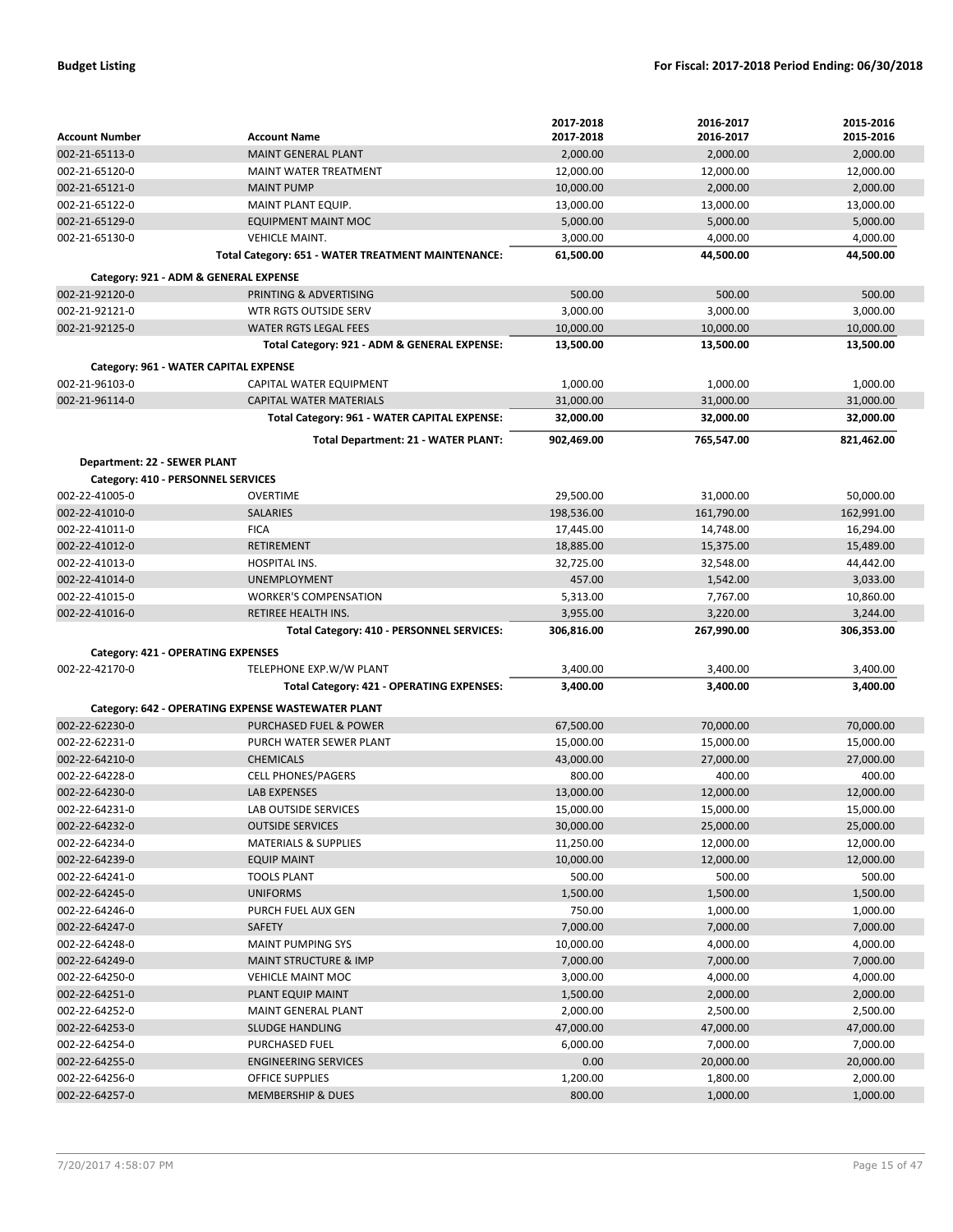|                       |                                                           | 2017-2018  | 2016-2017  | 2015-2016  |
|-----------------------|-----------------------------------------------------------|------------|------------|------------|
| <b>Account Number</b> | <b>Account Name</b>                                       | 2017-2018  | 2016-2017  | 2015-2016  |
| 002-22-64258-0        | <b>TRAVEL &amp; TRAINING</b>                              | 3,700.00   | 4,200.00   | 6,000.00   |
|                       | Total Category: 642 - OPERATING EXPENSE WASTEWATER PLANT: | 297,500.00 | 298,900.00 | 300,900.00 |
|                       | Total Department: 22 - SEWER PLANT:                       | 607,716.00 | 570,290.00 | 610,653.00 |
|                       | Department: 23 - COLLECTION DEPARTMENT                    |            |            |            |
|                       | Category: 410 - PERSONNEL SERVICES                        |            |            |            |
| 002-23-41010-0        | <b>SALARIES</b>                                           | 88,022.00  | 105,351.00 | 108,665.00 |
| 002-23-41011-0        | <b>FICA</b>                                               | 6,734.00   | 8,059.00   | 8,313.00   |
| 002-23-41012-0        | <b>RETIREMENT</b>                                         | 8,368.00   | 10,023.00  | 10,339.00  |
| 002-23-41013-0        | HOSPITAL INS.                                             | 12,400.00  | 12,283.00  | 14,650.00  |
| 002-23-41014-0        | <b>UNEMPLOYMENT</b>                                       | 189.00     | 771.00     | 1,516.00   |
| 002-23-41015-0        | <b>WORKER'S COMPENSATION</b>                              | 4,091.00   | 8,467.00   | 11,065.00  |
| 002-23-41016-0        | RETIREE HEALTH INS.                                       | 1,752.00   | 2,099.00   | 2,165.00   |
|                       | Total Category: 410 - PERSONNEL SERVICES:                 | 121,556.00 | 147,053.00 | 156,713.00 |
|                       | Category: 652 - COLLECTION MAINTENANCE                    |            |            |            |
| 002-23-65260-0        | <b>VEH MAINT</b>                                          | 3,000.00   | 4,000.00   | 4,000.00   |
| 002-23-65261-0        | <b>EQUIPMENT MAINT</b>                                    | 3,000.00   | 4,000.00   | 4,000.00   |
| 002-23-65263-0        | <b>TOOLS</b>                                              | 1,250.00   | 1,500.00   | 1,500.00   |
| 002-23-65270-0        | <b>MATERIALS &amp; SUPPLIES</b>                           | 2,000.00   | 2,000.00   | 2,000.00   |
|                       | Total Category: 652 - COLLECTION MAINTENANCE:             | 9,250.00   | 11,500.00  | 11,500.00  |
|                       |                                                           |            |            |            |
|                       | Category: 922 - WASTEWATER ADM & GEN EXPENSE              |            |            |            |
| 002-23-92230-0        | <b>OUTSIDE SERVICES</b>                                   | 2,000.00   | 3.000.00   | 3,000.00   |
| 002-23-92232-0        | <b>MEMBERSHIP &amp; DUES</b>                              | 2,500.00   | 3,000.00   | 3,000.00   |
|                       | Total Category: 922 - WASTEWATER ADM & GEN EXPENSE:       | 4,500.00   | 6,000.00   | 6,000.00   |
|                       | Category: 962 - CAPITAL EQUIPMENT WASTEWATER              |            |            |            |
| 002-23-96200-0        | <b>CAPITAL SEWER</b>                                      | 15,000.00  | 20,000.00  | 20,000.00  |
|                       | Total Category: 962 - CAPITAL EQUIPMENT WASTEWATER:       | 15,000.00  | 20,000.00  | 20,000.00  |
|                       | Total Department: 23 - COLLECTION DEPARTMENT:             | 150,306.00 | 184,553.00 | 194,213.00 |
|                       |                                                           |            |            |            |
|                       |                                                           |            |            |            |
|                       | Department: 24 - METER DEPARTMENT                         |            |            |            |
|                       | Category: 410 - PERSONNEL SERVICES                        |            |            |            |
| 002-24-41010-0        | <b>SALARIES</b>                                           | 29,735.00  | 36,233.00  | 36,288.00  |
| 002-24-41011-0        | <b>FICA</b>                                               | 2,275.00   | 2,772.00   | 2,776.00   |
| 002-24-41012-0        | <b>RETIREMENT</b>                                         | 2,821.00   | 3,441.00   | 3,446.00   |
| 002-24-41014-0        | <b>UNEMPLOYMENT</b>                                       | 95.00      | 386.00     | 758.00     |
| 002-24-41015-0        | <b>WORKER'S COMPENSATION</b>                              | 752.00     | 1,580.00   | 2,000.00   |
| 002-24-41016-0        | <b>RETIREE HEALTH INS.</b>                                | 591.00     | 721.00     | 722.00     |
|                       | Total Category: 410 - PERSONNEL SERVICES:                 | 36,269.00  | 45,133.00  | 45,990.00  |
|                       | Category: 651 - WATER TREATMENT MAINTENANCE               |            |            |            |
| 002-24-65131-0        | <b>METER MAINTENANCE</b>                                  | 500.00     | 500.00     | 500.00     |
| 002-24-65133-0        | METER READING EXP                                         | 1,000.00   | 1,000.00   | 1,000.00   |
| 002-24-65134-0        | <b>UNIFORMS</b>                                           | 400.00     | 500.00     | 500.00     |
| 002-24-65136-0        | SAFETY                                                    | 750.00     | 1,000.00   | 1,000.00   |
| 002-24-65137-0        | <b>TOOLS</b>                                              | 750.00     | 500.00     | 500.00     |
| 002-24-65141-0        | <b>TRAVEL &amp; TRAINING</b>                              | 500.00     | 700.00     | 1,000.00   |
| 002-24-65142-0        | <b>CELL PHONES/PAGERS</b>                                 | 700.00     | 700.00     | 1,000.00   |
|                       | Total Category: 651 - WATER TREATMENT MAINTENANCE:        | 4,600.00   | 4,900.00   | 5,500.00   |
|                       |                                                           |            |            |            |
|                       | Category: 961 - WATER CAPITAL EXPENSE                     |            |            |            |
| 002-24-96117-0        | CAPITAL EQUIPMENT                                         | 21,000.00  | 21,000.00  | 21,000.00  |
|                       | Total Category: 961 - WATER CAPITAL EXPENSE:              | 21,000.00  | 21,000.00  | 21,000.00  |
|                       | Total Department: 24 - METER DEPARTMENT:                  | 61,869.00  | 71,033.00  | 72,490.00  |
|                       | <b>Department: 25 - WATER ADMINISTRATION</b>              |            |            |            |
|                       | Category: 410 - PERSONNEL SERVICES                        |            |            |            |
| 002-25-41010-0        | <b>SALARIES</b>                                           | 150,428.00 | 167,523.00 | 170,926.00 |
| 002-25-41011-0        | <b>FICA</b>                                               | 11,328.00  | 12,636.00  | 12,896.00  |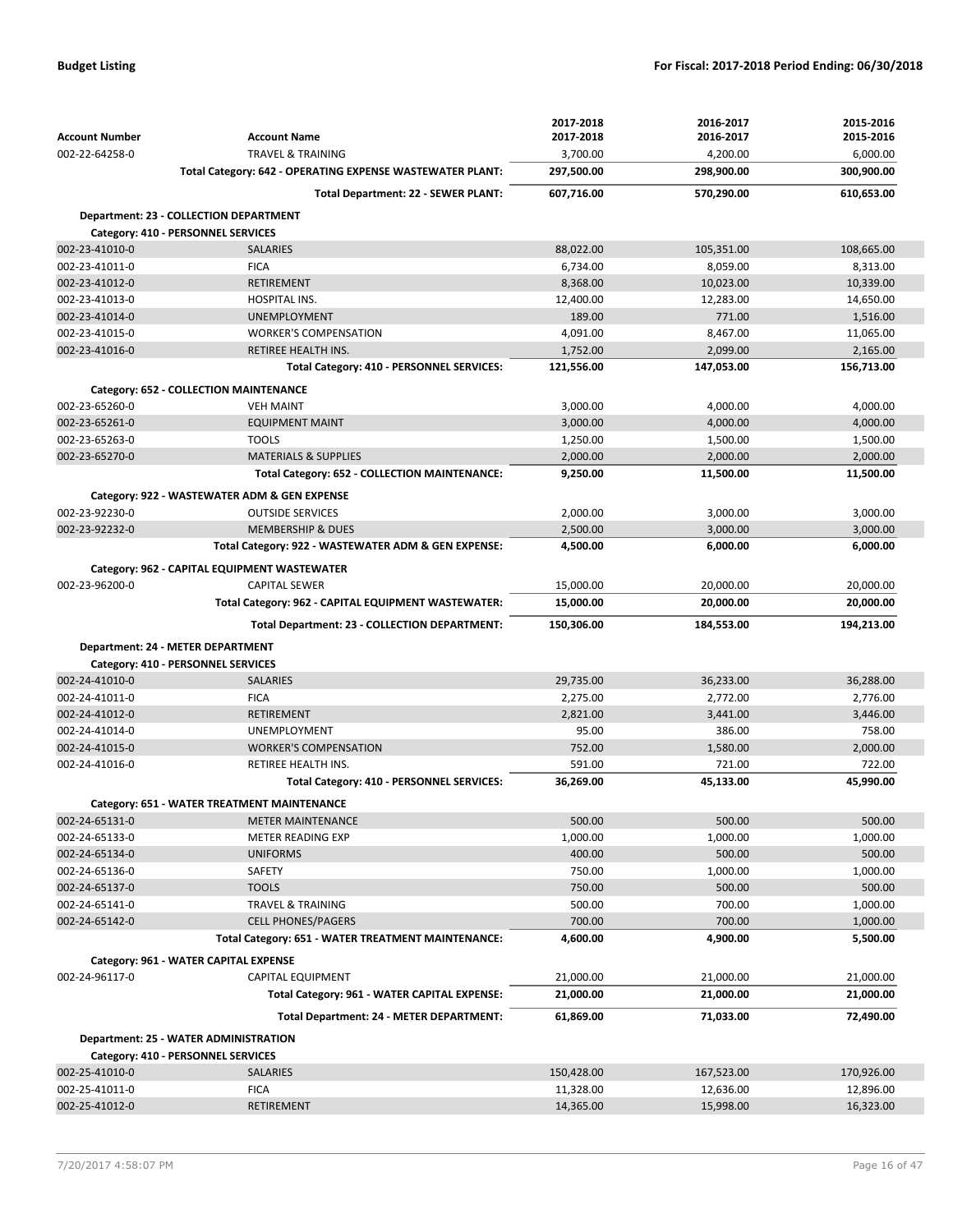|                                     |                                                                                                   | 2017-2018            | 2016-2017             | 2015-2016            |
|-------------------------------------|---------------------------------------------------------------------------------------------------|----------------------|-----------------------|----------------------|
| <b>Account Number</b>               | <b>Account Name</b>                                                                               | 2017-2018            | 2016-2017             | 2015-2016            |
| 002-25-41013-0                      | HOSPITAL INS.                                                                                     | 22,492.00            | 22,432.00             | 24,100.00            |
| 002-25-41014-0                      | <b>UNEMPLOYMENT</b>                                                                               | 213.00               | 1,060.00              | 2,085.00             |
| 002-25-41015-0                      | <b>WORKER'S COMPENSATION</b>                                                                      | 413.00               | 797.00                | 1,021.00             |
| 002-25-41016-0                      | <b>RETIREE HEALTH INS.</b>                                                                        | 3,009.00             | 3,350.00              | 3,419.00             |
|                                     | Total Category: 410 - PERSONNEL SERVICES:                                                         | 202,248.00           | 223,796.00            | 230,770.00           |
| Category: 422 - MAINTENANCE         |                                                                                                   |                      |                       |                      |
| 002-25-42208-0                      | <b>NWS SOFTWARE SUPPORT</b>                                                                       | 9,300.00             | 8,750.00              | 8,750.00             |
|                                     | Total Category: 422 - MAINTENANCE:                                                                | 9,300.00             | 8,750.00              | 8,750.00             |
|                                     | Category: 901 - CUSTOMER SERVICE EXPENSE                                                          |                      |                       |                      |
| 002-25-90136-0                      | <b>CUSTOMER ACCOUNTS EXP</b>                                                                      | 3,200.00             | 2,000.00              | 2,000.00             |
|                                     | Total Category: 901 - CUSTOMER SERVICE EXPENSE:                                                   | 3,200.00             | 2,000.00              | 2,000.00             |
|                                     | Category: 921 - ADM & GENERAL EXPENSE                                                             |                      |                       |                      |
| 002-25-92110-0                      | OFFICE SUP & OTHER EXP                                                                            | 17,000.00            |                       | 15,000.00            |
| 002-25-92112-0                      | <b>GASOLINE EXPENSE</b>                                                                           | 1,000.00             | 15,000.00<br>4,000.00 | 4,000.00             |
| 002-25-92113-0                      | UTILITIES CITY HALL                                                                               | 15,000.00            | 15,000.00             | 15,000.00            |
| 002-25-92114-0                      | <b>MEMBERSHIP &amp; DUES</b>                                                                      | 0.00                 | 1,000.00              | 1,000.00             |
| 002-25-92116-0                      | POSTAGE EXPENSE                                                                                   | 7,000.00             | 8,500.00              | 8,500.00             |
| 002-25-92120-0                      | PRINTING & ADVERTISING                                                                            | 200.00               | 1,000.00              | 1,000.00             |
| 002-25-92130-0                      | <b>OUTSIDE SERVICES</b>                                                                           | 10,000.00            | 0.00                  | 0.00                 |
| 002-25-92140-0                      | PROPERTY INSURANCE                                                                                | 72,000.00            | 60,000.00             | 60,000.00            |
| 002-25-92190-0                      | <b>LEGAL FEES</b>                                                                                 | 0.00                 | 44,000.00             | 44,000.00            |
| 002-25-92191-0                      | <b>AUDIT SERVICES</b>                                                                             | 10,100.00            | 11,500.00             | 11,500.00            |
| 002-25-94199-0                      | <b>GOVERNMENTAL GRT</b>                                                                           | 190,000.00           | 190,000.00            | 211,100.00           |
|                                     | Total Category: 921 - ADM & GENERAL EXPENSE:                                                      | 322,300.00           | 350,000.00            | 371,100.00           |
|                                     |                                                                                                   |                      |                       |                      |
|                                     | Category: 961 - WATER CAPITAL EXPENSE                                                             |                      |                       |                      |
| 002-25-96117-0                      | <b>CAPITAL EQUIPMENT</b><br>Total Category: 961 - WATER CAPITAL EXPENSE:                          | 8,105.00<br>8,105.00 | 8,105.00<br>8,105.00  | 8,105.00<br>8,105.00 |
|                                     |                                                                                                   |                      |                       |                      |
|                                     | Total Department: 25 - WATER ADMINISTRATION:                                                      | 545,153.00           | 592,651.00            | 620,725.00           |
| Department: 26 - W/W ADMINISTRATION |                                                                                                   |                      |                       |                      |
| Category: 410 - PERSONNEL SERVICES  |                                                                                                   |                      |                       |                      |
| 002-26-41010-0                      | <b>SALARIES</b>                                                                                   | 95,472.00            | 95,867.00             | 98,586.00            |
| 002-26-41011-0                      |                                                                                                   |                      |                       |                      |
| 002-26-41012-0                      | <b>FICA</b>                                                                                       | 7,304.00             | 7,334.00              | 7,542.00             |
|                                     | RETIREMENT                                                                                        | 9,117.00             | 9,154.00              | 9,415.00             |
| 002-26-41013-0                      | <b>HOSPITAL INS.</b>                                                                              | 17,259.00            | 22,728.00             | 23,504.00            |
| 002-26-41014-0                      | <b>UNEMPLOYMENT</b>                                                                               | 166.00               | 675.00                | 1,327.00             |
| 002-26-41015-0                      | <b>WORKER'S COMPENSATION</b>                                                                      | 264.00               | 458.00                | 593.00               |
| 002-26-41016-0                      | RETIREE HEALTH INS.                                                                               | 1,909.00             | 1,917.00              | 1,972.00             |
|                                     | Total Category: 410 - PERSONNEL SERVICES:                                                         | 131,491.00           | 138,133.00            | 142,939.00           |
| Category: 422 - MAINTENANCE         |                                                                                                   |                      |                       |                      |
| 002-26-42208-0                      | <b>NWS SOFTWARE SUPPORT</b>                                                                       | 7,500.00             | 8,750.00              | 8,750.00             |
|                                     | <b>Total Category: 422 - MAINTENANCE:</b>                                                         | 7,500.00             | 8,750.00              | 8,750.00             |
|                                     | Category: 922 - WASTEWATER ADM & GEN EXPENSE                                                      |                      |                       |                      |
| 002-26-92210-0                      | OFFICE SUP/OTHER EXP                                                                              | 8,000.00             | 5,000.00              | 5,000.00             |
| 002-26-92213-0                      | UTILTIES EXPENSE                                                                                  | 15,000.00            | 15,000.00             | 15,000.00            |
| 002-26-92216-0                      | POSTAGE EXPENSE                                                                                   | 7,000.00             | 8,500.00              | 8,500.00             |
| 002-26-92230-0                      | <b>OUTSIDE SERVICES</b>                                                                           | 12,000.00            | 500.00                | 500.00               |
| 002-26-92240-0                      | PROPERTY INSURANCE                                                                                | 72,000.00            | 60,000.00             | 60,000.00            |
| 002-26-92290-0                      | <b>LEGAL FEES</b>                                                                                 | 0.00                 | 14,000.00             | 14,000.00            |
| 002-26-92291-0                      | <b>AUDIT SERVICES</b>                                                                             | 10,100.00            | 11,500.00             | 11,500.00            |
|                                     | Total Category: 922 - WASTEWATER ADM & GEN EXPENSE:                                               | 124,100.00           | 114,500.00            | 114,500.00           |
|                                     |                                                                                                   |                      |                       |                      |
|                                     | Category: 962 - CAPITAL EQUIPMENT WASTEWATER                                                      |                      |                       |                      |
| 002-26-96217-0                      | <b>CAPITAL EQUIPMENT</b>                                                                          | 8,106.00<br>8,106.00 | 8,106.00<br>8,106.00  | 8,106.00<br>8,106.00 |
|                                     | Total Category: 962 - CAPITAL EQUIPMENT WASTEWATER:<br>Total Department: 26 - W/W ADMINISTRATION: | 271,197.00           | 269,489.00            | 274,295.00           |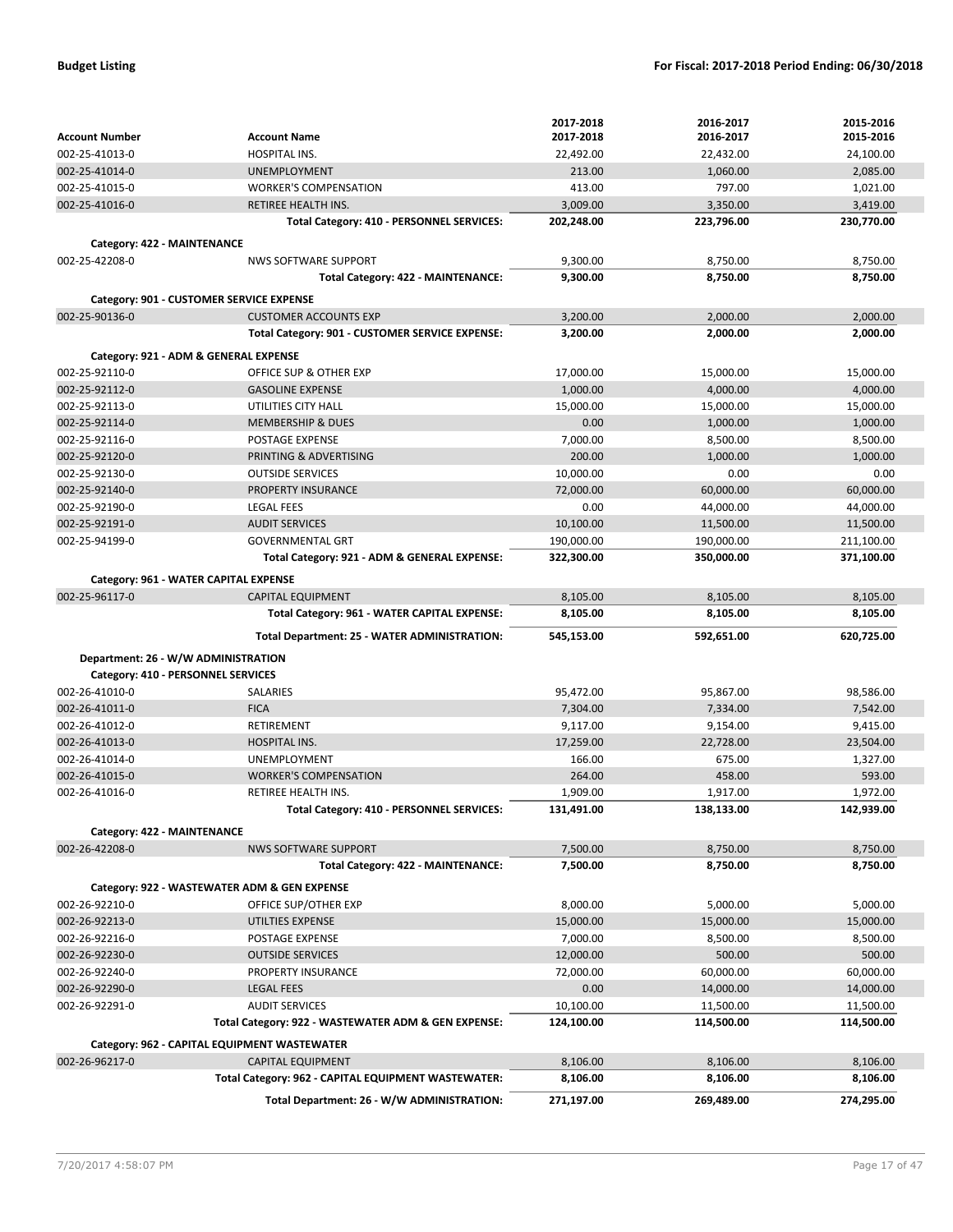|                                                 |                                                 | 2017-2018     | 2016-2017    | 2015-2016     |
|-------------------------------------------------|-------------------------------------------------|---------------|--------------|---------------|
| <b>Account Number</b>                           | <b>Account Name</b>                             | 2017-2018     | 2016-2017    | 2015-2016     |
| <b>Department: 60 - ELECTRIC ADMINISTRATION</b> |                                                 |               |              |               |
| Category: 421 - OPERATING EXPENSES              |                                                 |               |              |               |
| 002-60-42121-0                                  | <b>OUTSIDE SERVICES</b>                         | 15,000.00     | 50,000.00    | 0.00          |
| 002-60-42189-0                                  | <b>LEGAL FEES</b>                               | 180,000.00    | 180,000.00   | 350,000.00    |
| 002-60-42190-0                                  | ENGINEERING                                     | 0.00          | 15,000.00    | 100,000.00    |
|                                                 | Total Category: 421 - OPERATING EXPENSES:       | 195.000.00    | 245.000.00   | 450.000.00    |
|                                                 | Total Department: 60 - ELECTRIC ADMINISTRATION: | 195.000.00    | 245.000.00   | 450.000.00    |
|                                                 | <b>Total Expense:</b>                           | 3,281,704.00  | 3,117,569.00 | 3,874,090.00  |
|                                                 | Total Fund: 002 - UTILITY FUND:                 | $-108.517.00$ | 50.286.00    | $-183.239.00$ |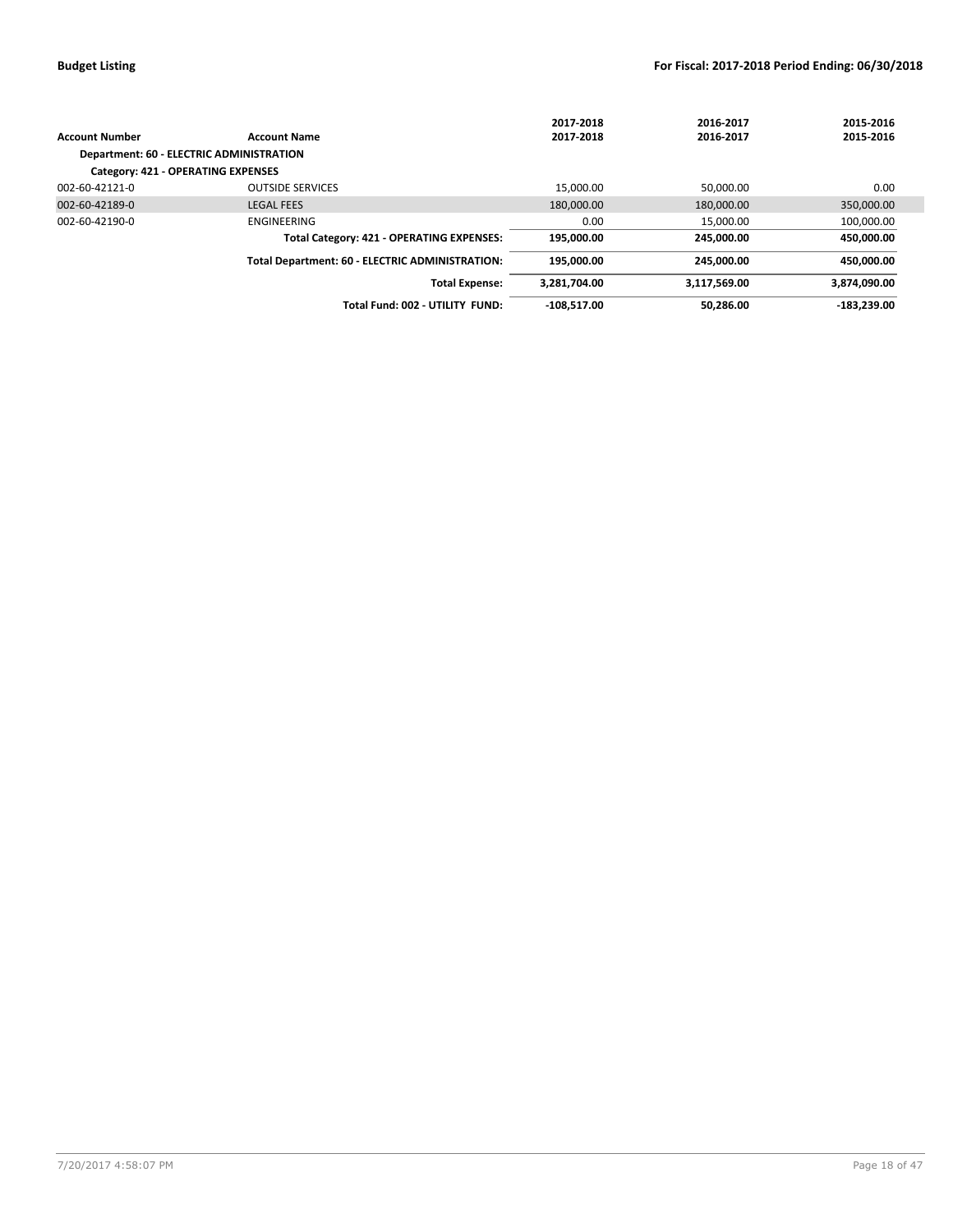|                                      |                                                | 2017-2018     | 2016-2017     | 2015-2016     |
|--------------------------------------|------------------------------------------------|---------------|---------------|---------------|
| <b>Account Number</b>                | <b>Account Name</b>                            | 2017-2018     | 2016-2017     | 2015-2016     |
| Fund: 003 - SOLID WASTE FUND         |                                                |               |               |               |
| Revenue                              |                                                |               |               |               |
| Department: 00 - NON DEPARTMENTAL    |                                                |               |               |               |
| Category: 340 - CHARGES FOR SERVICES |                                                |               |               |               |
| 003-00-34500                         | <b>REMOVAL CHARGES</b>                         | 695,000.00    | 695,000.00    | 774,000.00    |
|                                      | Total Category: 340 - CHARGES FOR SERVICES:    | 695,000.00    | 695,000.00    | 774,000.00    |
|                                      | Category: 360 - MISCELLANEOUS REVENUES         |               |               |               |
| 003-00-36080                         | <b>SW RENT INCOME</b>                          | 16,800.00     | 16,800.00     | 16,800.00     |
|                                      | Total Category: 360 - MISCELLANEOUS REVENUES:  | 16,800.00     | 16,800.00     | 16,800.00     |
|                                      | Category: 385 - TRANSFER TO OTHER FUNDS        |               |               |               |
| 003-00-38509                         | <b>TRANS TO NMFA LOAN</b>                      | $-16,246.00$  | $-16,245.00$  | $-16,244.00$  |
| 003-00-38520                         | TO CAPITAL PROJECTS FUND                       | 0.00          | $-38.775.00$  | 0.00          |
| 003-00-38572                         | TO WATER/SEWER                                 | $-100,000.00$ | $-100,000.00$ | $-200,000.00$ |
|                                      | Total Category: 385 - TRANSFER TO OTHER FUNDS: | $-116,246.00$ | $-155,020.00$ | $-216,244.00$ |
|                                      | Total Department: 00 - NON DEPARTMENTAL:       | 595,554.00    | 556,780.00    | 574,556.00    |
|                                      | <b>Total Revenue:</b>                          | 595,554.00    | 556,780.00    | 574,556.00    |
| <b>Expense</b>                       |                                                |               |               |               |
| Department: 01 - SOLID WASTE DEPT    |                                                |               |               |               |
| Category: 421 - OPERATING EXPENSES   |                                                |               |               |               |
| 003-01-42121-0                       | <b>OUTSIDE SERVICES</b>                        | 639,400.00    | 639,400.00    | 713,000.00    |
| 003-01-42169-0                       | ADM FEE TO GEN FUND                            | 30,000.00     | 30,000.00     | 30,000.00     |
|                                      | Total Category: 421 - OPERATING EXPENSES:      | 669,400.00    | 669,400.00    | 743,000.00    |
|                                      | Category: 463 - PROJECT CONSTRUCTION           |               |               |               |
| 003-01-46301-0                       | PROJECT CONSTRUCTION                           | 16,210.00     | 16,210.00     | 16,210.00     |
|                                      | Total Category: 463 - PROJECT CONSTRUCTION:    | 16,210.00     | 16,210.00     | 16,210.00     |
|                                      | Total Department: 01 - SOLID WASTE DEPT:       | 685,610.00    | 685,610.00    | 759,210.00    |
|                                      | <b>Total Expense:</b>                          | 685,610.00    | 685,610.00    | 759,210.00    |
|                                      | Total Fund: 003 - SOLID WASTE FUND:            | $-90,056.00$  | $-128,830.00$ | $-184,654.00$ |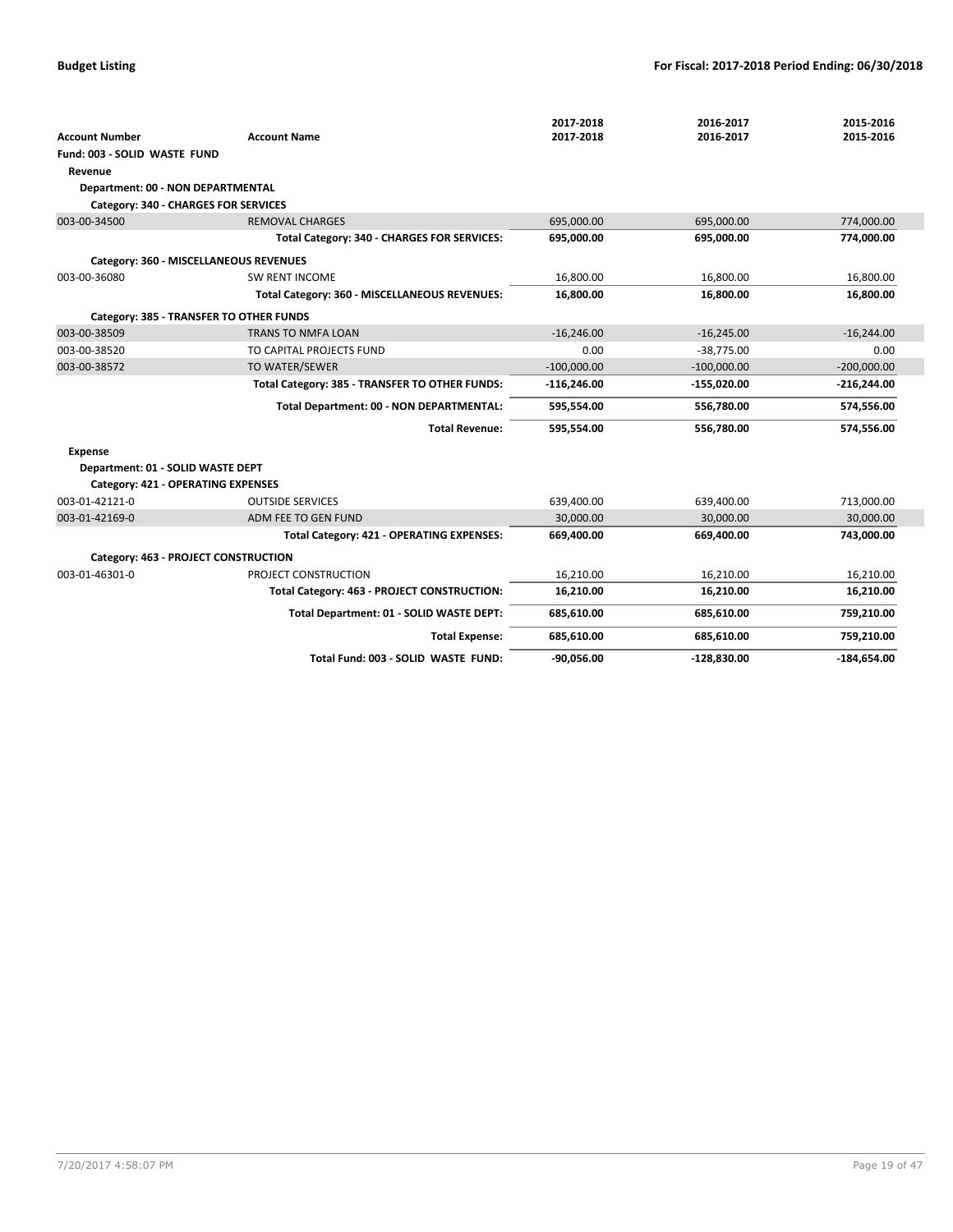| <b>Account Number</b>                          | <b>Account Name</b>                             | 2017-2018<br>2017-2018 | 2016-2017<br>2016-2017 | 2015-2016<br>2015-2016 |
|------------------------------------------------|-------------------------------------------------|------------------------|------------------------|------------------------|
| Fund: 004 - FIRE FUND                          |                                                 |                        |                        |                        |
| Revenue                                        |                                                 |                        |                        |                        |
| Department: 00 - NON DEPARTMENTAL              |                                                 |                        |                        |                        |
|                                                | <b>Category: 370 - GRANTS AND CONTRIBUTIONS</b> |                        |                        |                        |
| 004-00-37017                                   | <b>STATE FIRE ALLOCATION</b>                    | 236,302.00             | 236,302.00             | 309,000.00             |
|                                                | Total Category: 370 - GRANTS AND CONTRIBUTIONS: | 236,302.00             | 236,302.00             | 309,000.00             |
|                                                | Category: 385 - TRANSFER TO OTHER FUNDS         |                        |                        |                        |
| 004-00-38509                                   | <b>TRANS TO NMFA LOANS</b>                      | 0.00                   | $-61,648.00$           | $-92,642.00$           |
|                                                | Total Category: 385 - TRANSFER TO OTHER FUNDS:  | 0.00                   | $-61,648.00$           | $-92,642.00$           |
|                                                | Total Department: 00 - NON DEPARTMENTAL:        | 236,302.00             | 174,654.00             | 216,358.00             |
|                                                | <b>Total Revenue:</b>                           | 236,302.00             | 174,654.00             | 216,358.00             |
| <b>Expense</b>                                 |                                                 |                        |                        |                        |
| <b>Department: 10 - SPECIAL FUNDS EXPENSES</b> |                                                 |                        |                        |                        |
| Category: 421 - OPERATING EXPENSES             |                                                 |                        |                        |                        |
| 004-10-42134-0                                 | <b>FIRE EQUIPMENT</b>                           | 0.00                   | 0.00                   | 6.00                   |
|                                                | Total Category: 421 - OPERATING EXPENSES:       | 0.00                   | 0.00                   | 6.00                   |
| Category: 460 - CAPITAL EQUIPMENT              |                                                 |                        |                        |                        |
| 004-10-46006-0                                 | <b>CAPITAL EQUIP</b>                            | 419.733.00             | 268,345.00             | 176,487.00             |
|                                                | Total Category: 460 - CAPITAL EQUIPMENT:        | 419,733.00             | 268,345.00             | 176,487.00             |
|                                                | Total Department: 10 - SPECIAL FUNDS EXPENSES:  | 419,733.00             | 268,345.00             | 176,493.00             |
|                                                | <b>Total Expense:</b>                           | 419,733.00             | 268,345.00             | 176,493.00             |
|                                                | Total Fund: 004 - FIRE FUND:                    | $-183,431.00$          | $-93,691.00$           | 39,865.00              |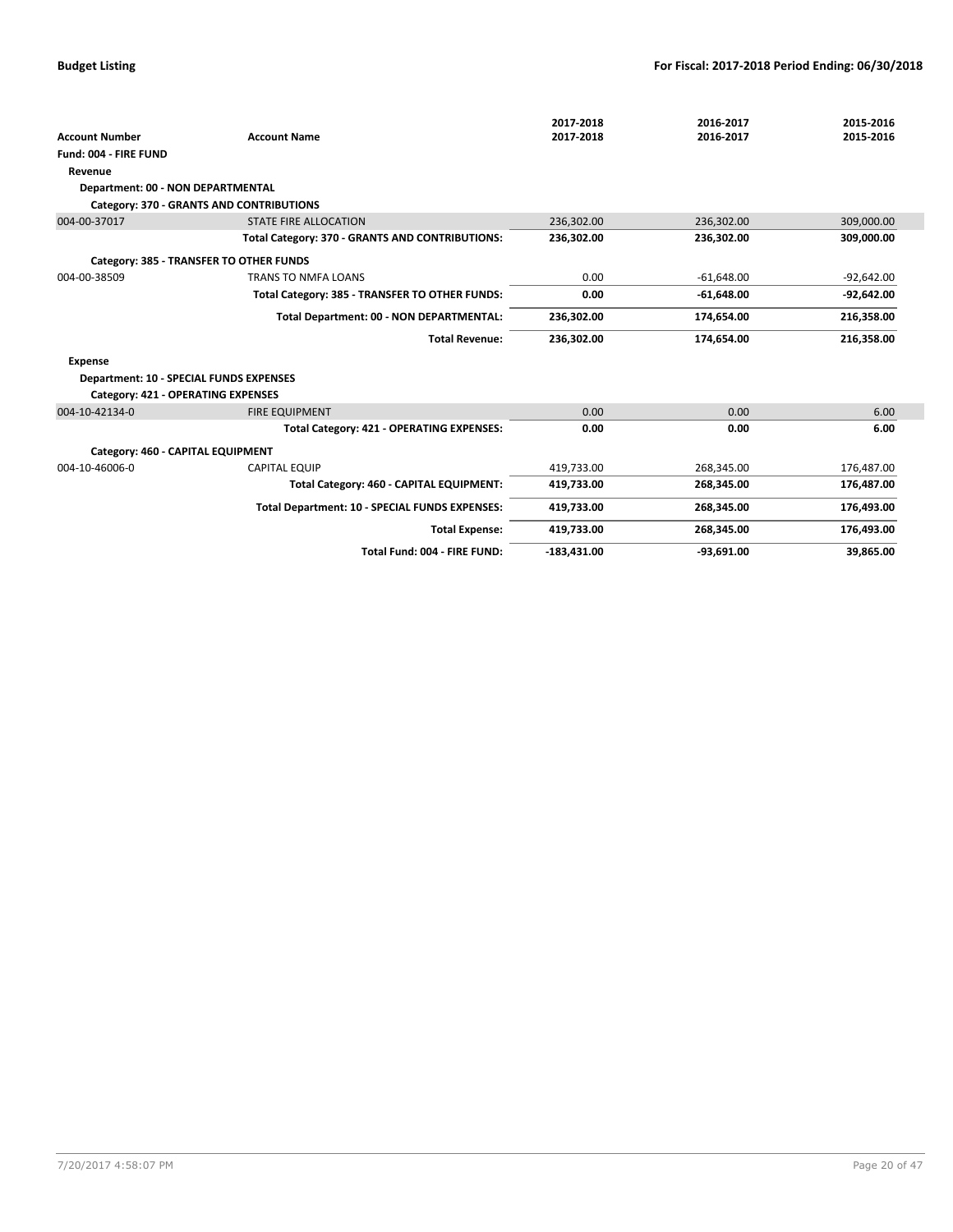|                                                |                                                 | 2017-2018    | 2016-2017    | 2015-2016 |
|------------------------------------------------|-------------------------------------------------|--------------|--------------|-----------|
| <b>Account Number</b>                          | <b>Account Name</b>                             | 2017-2018    | 2016-2017    | 2015-2016 |
| <b>Fund: 005 - RECREATION FUND</b>             |                                                 |              |              |           |
| Revenue                                        |                                                 |              |              |           |
| Department: 00 - NON DEPARTMENTAL              |                                                 |              |              |           |
| Category: 360 - MISCELLANEOUS REVENUES         |                                                 |              |              |           |
| 005-00-36050                                   | <b>MISC. REVENUES</b>                           | 2,000.00     | 3,000.00     | 3,000.00  |
| 005-00-36066                                   | <b>ACTIVITY PROGRAMS INCOME</b>                 | 2,000.00     | 2,000.00     | 4,000.00  |
|                                                | Total Category: 360 - MISCELLANEOUS REVENUES:   | 4,000.00     | 5,000.00     | 7,000.00  |
| Category: 370 - GRANTS AND CONTRIBUTIONS       |                                                 |              |              |           |
| 005-00-37007                                   | <b>CONT STATE</b>                               | 0.00         | 0.00         | 43,406.00 |
|                                                | Total Category: 370 - GRANTS AND CONTRIBUTIONS: | 0.00         | 0.00         | 43,406.00 |
|                                                | Total Department: 00 - NON DEPARTMENTAL:        | 4,000.00     | 5,000.00     | 50,406.00 |
|                                                | <b>Total Revenue:</b>                           | 4,000.00     | 5,000.00     | 50,406.00 |
| <b>Expense</b>                                 |                                                 |              |              |           |
| <b>Department: 10 - SPECIAL FUNDS EXPENSES</b> |                                                 |              |              |           |
| Category: 410 - PERSONNEL SERVICES             |                                                 |              |              |           |
| 005-10-41010-0                                 | <b>SALARIES</b>                                 | 0.00         | 2,645.00     | 19,480.00 |
| 005-10-41011-0                                 | <b>FICA</b>                                     | 0.00         | 202.00       | 1,490.00  |
| 005-10-41014-0                                 | <b>UNEMPLOYMENT</b>                             | 0.00         | 42.00        | 819.00    |
| 005-10-41015-0                                 | <b>WORKER'S COMPENSATION</b>                    | 0.00         | 21.00        | 58.00     |
|                                                | Total Category: 410 - PERSONNEL SERVICES:       | 0.00         | 2,910.00     | 21,847.00 |
| Category: 421 - OPERATING EXPENSES             |                                                 |              |              |           |
| 005-10-42123-0                                 | <b>MATERIALS &amp; SUPPLIES</b>                 | 20,493.00    | 22,000.00    | 10,000.00 |
|                                                | Total Category: 421 - OPERATING EXPENSES:       | 20,493.00    | 22,000.00    | 10,000.00 |
| Category: 463 - PROJECT CONSTRUCTION           |                                                 |              |              |           |
| 005-10-46301-0                                 | PROJECT CONSTRUCTION                            | 0.00         | 0.00         | 1,187.00  |
|                                                | Total Category: 463 - PROJECT CONSTRUCTION:     | 0.00         | 0.00         | 1,187.00  |
|                                                | Total Department: 10 - SPECIAL FUNDS EXPENSES:  | 20,493.00    | 24,910.00    | 33,034.00 |
|                                                | <b>Total Expense:</b>                           | 20,493.00    | 24,910.00    | 33,034.00 |
|                                                | <b>Total Fund: 005 - RECREATION FUND:</b>       | $-16,493.00$ | $-19,910.00$ | 17,372.00 |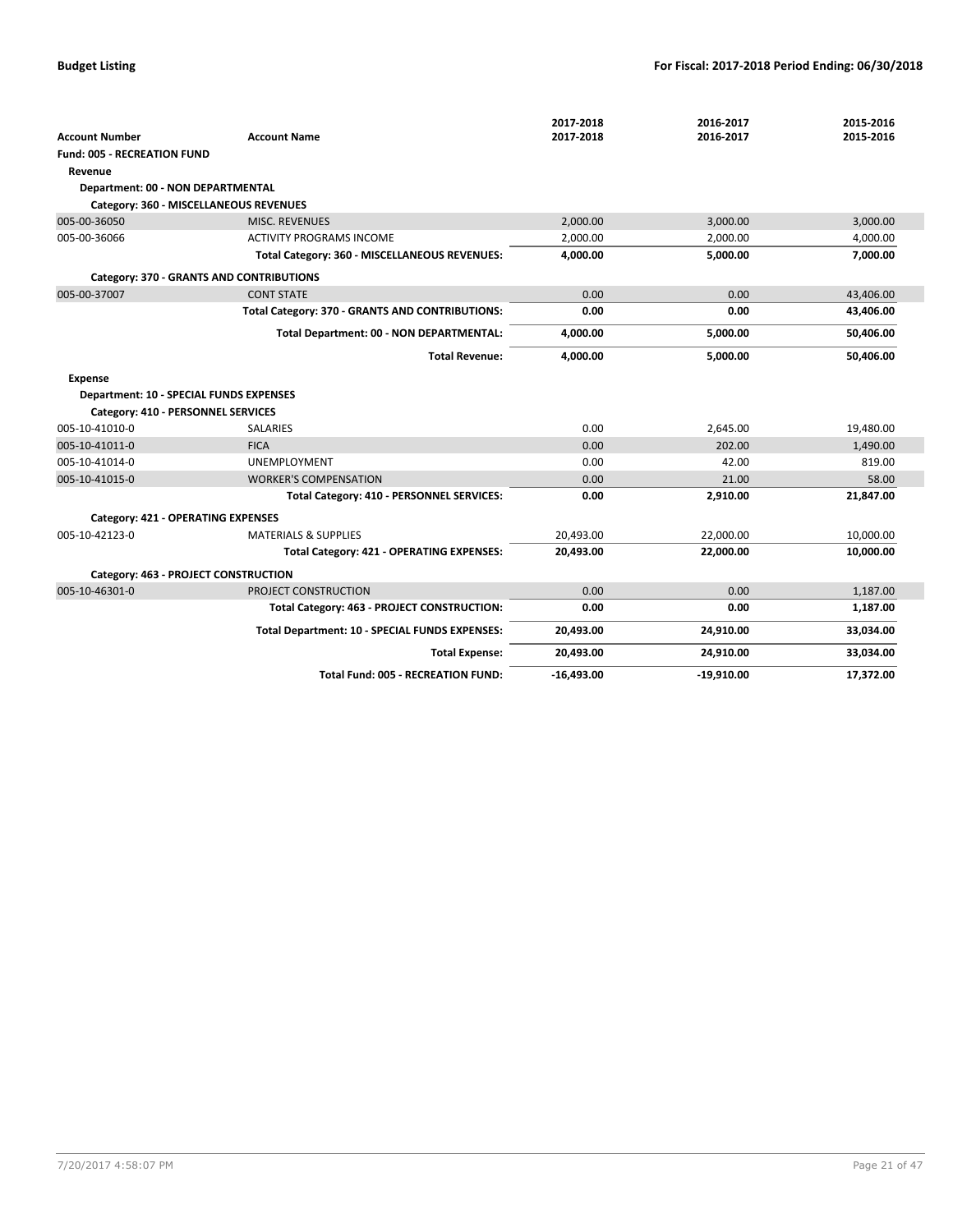|                                              |                                                  | 2017-2018     | 2016-2017     | 2015-2016     |
|----------------------------------------------|--------------------------------------------------|---------------|---------------|---------------|
| <b>Account Number</b>                        | <b>Account Name</b>                              | 2017-2018     | 2016-2017     | 2015-2016     |
| <b>Fund: 006 - CAPITAL EQUIPMENT REPLACE</b> |                                                  |               |               |               |
| Revenue                                      |                                                  |               |               |               |
| Department: 00 - NON DEPARTMENTAL            |                                                  |               |               |               |
| Category: 300 - TAX REVENUES                 |                                                  |               |               |               |
| 006-00-30027                                 | <b>GROSS RECEIPTS TAX .25</b>                    | 396,500.00    | 467,000.00    | 557,200.00    |
|                                              | Total Category: 300 - TAX REVENUES:              | 396,500.00    | 467,000.00    | 557,200.00    |
|                                              | Category: 380 - TRANSFER FROM OTHER FUNDS        |               |               |               |
| 006-00-38006                                 | <b>FROM GEN FUND</b>                             | 0.00          | 0.00          | 113,880.00    |
|                                              | Total Category: 380 - TRANSFER FROM OTHER FUNDS: | 0.00          | 0.00          | 113,880.00    |
|                                              | Category: 385 - TRANSFER TO OTHER FUNDS          |               |               |               |
| 006-00-38509                                 | <b>TRANS TO NMFA LOANS</b>                       | -396,500.00   | -467,000.00   | $-605,936.00$ |
|                                              | Total Category: 385 - TRANSFER TO OTHER FUNDS:   | $-396,500.00$ | $-467,000.00$ | $-605,936.00$ |
|                                              | Total Department: 00 - NON DEPARTMENTAL:         | 0.00          | 0.00          | 65,144.00     |
|                                              | <b>Total Revenue:</b>                            | 0.00          | 0.00          | 65,144.00     |
|                                              | Total Fund: 006 - CAPITAL EQUIPMENT REPLACE:     | 0.00          | 0.00          | 65,144.00     |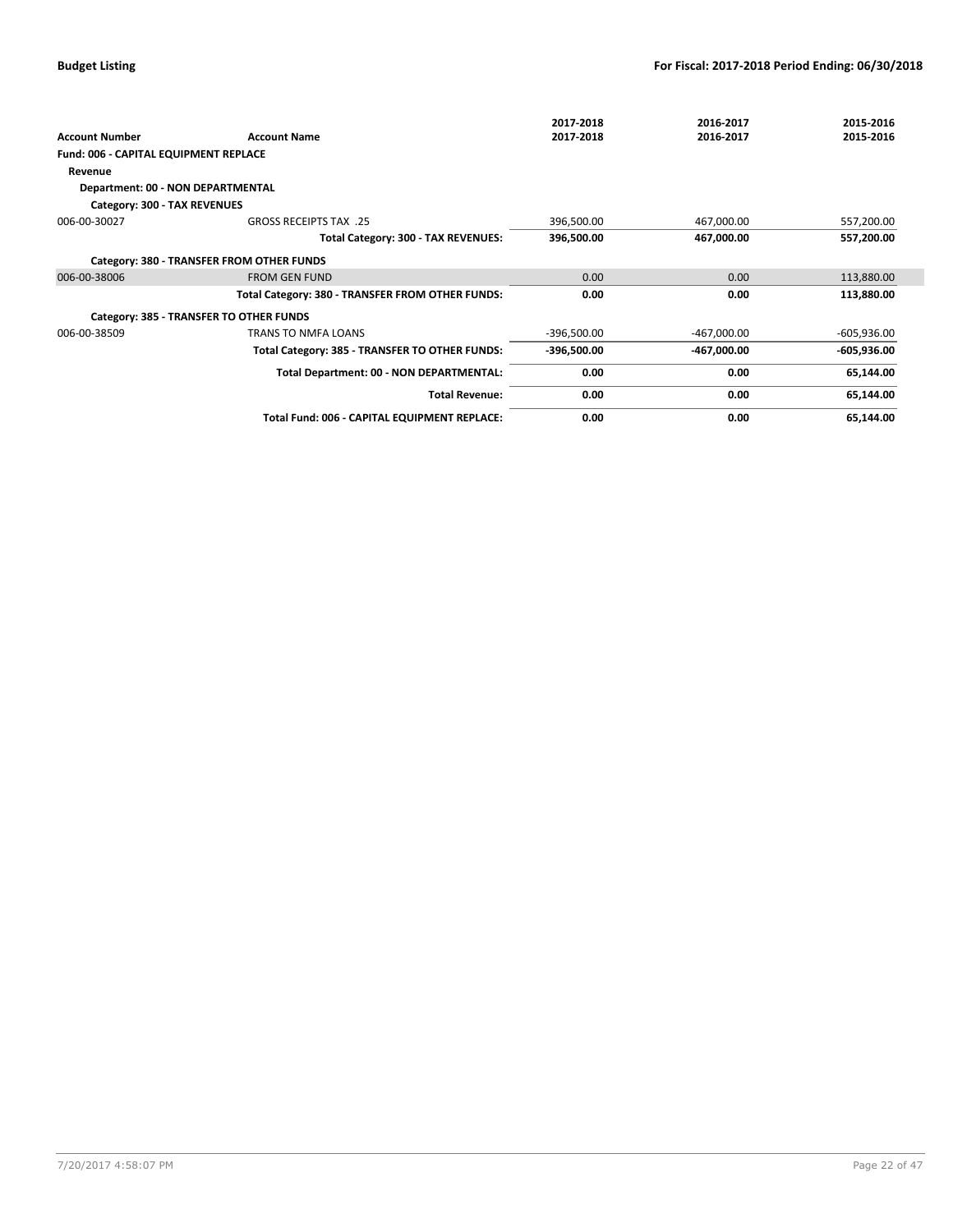|                                                |                                                | 2017-2018   | 2016-2017   | 2015-2016   |
|------------------------------------------------|------------------------------------------------|-------------|-------------|-------------|
| <b>Account Number</b>                          | <b>Account Name</b>                            | 2017-2018   | 2016-2017   | 2015-2016   |
| <b>Fund: 008 - POLICE EVIDENCE</b>             |                                                |             |             |             |
| Revenue                                        |                                                |             |             |             |
| Department: 00 - NON DEPARTMENTAL              |                                                |             |             |             |
|                                                | Category: 360 - MISCELLANEOUS REVENUES         |             |             |             |
| 008-00-36022                                   | <b>EVIDENCE REVENUES</b>                       | 500.00      | 500.00      | 500.00      |
|                                                | Total Category: 360 - MISCELLANEOUS REVENUES:  | 500.00      | 500.00      | 500.00      |
|                                                | Total Department: 00 - NON DEPARTMENTAL:       | 500.00      | 500.00      | 500.00      |
|                                                | <b>Total Revenue:</b>                          | 500.00      | 500.00      | 500.00      |
| Expense                                        |                                                |             |             |             |
| <b>Department: 10 - SPECIAL FUNDS EXPENSES</b> |                                                |             |             |             |
| Category: 424 - OPERATING EXPENSES             |                                                |             |             |             |
| 008-10-42463-0                                 | <b>EVIDENCE REIMBURSE</b>                      | 7,131.00    | 7,131.00    | 7,209.00    |
|                                                | Total Category: 424 - OPERATING EXPENSES:      | 7,131.00    | 7,131.00    | 7,209.00    |
|                                                | Total Department: 10 - SPECIAL FUNDS EXPENSES: | 7,131.00    | 7,131.00    | 7,209.00    |
|                                                | <b>Total Expense:</b>                          | 7,131.00    | 7,131.00    | 7,209.00    |
|                                                | <b>Total Fund: 008 - POLICE EVIDENCE:</b>      | $-6,631.00$ | $-6,631.00$ | $-6,709.00$ |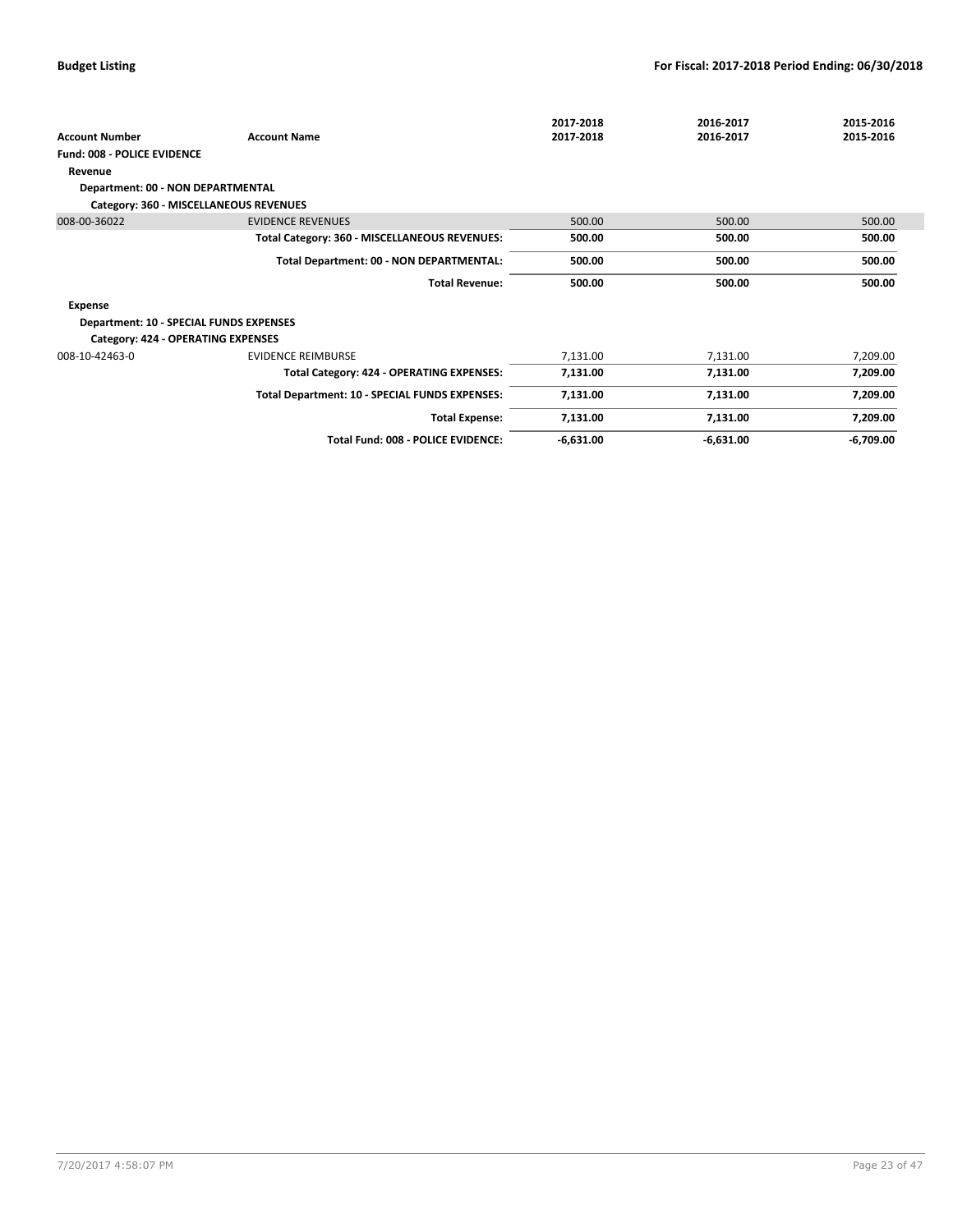|                                                |                                                 | 2017-2018   | 2016-2017   | 2015-2016   |
|------------------------------------------------|-------------------------------------------------|-------------|-------------|-------------|
| <b>Account Number</b>                          | <b>Account Name</b>                             | 2017-2018   | 2016-2017   | 2015-2016   |
| <b>Fund: 012 - LIBRARY GIFTS &amp; GRANTS</b>  |                                                 |             |             |             |
| Revenue                                        |                                                 |             |             |             |
| Department: 00 - NON DEPARTMENTAL              |                                                 |             |             |             |
|                                                | Category: 370 - GRANTS AND CONTRIBUTIONS        |             |             |             |
| 012-00-37006                                   | <b>COUNTY CONT-LIBRARY</b>                      | 0.00        | 8,000.00    | 8,000.00    |
| 012-00-37044                                   | STATE LIB CONT.                                 | 14.500.00   | 14.500.00   | 14.500.00   |
|                                                | Total Category: 370 - GRANTS AND CONTRIBUTIONS: | 14,500.00   | 22,500.00   | 22,500.00   |
|                                                | Total Department: 00 - NON DEPARTMENTAL:        | 14,500.00   | 22,500.00   | 22,500.00   |
|                                                | <b>Total Revenue:</b>                           | 14,500.00   | 22,500.00   | 22,500.00   |
| <b>Expense</b>                                 |                                                 |             |             |             |
| <b>Department: 10 - SPECIAL FUNDS EXPENSES</b> |                                                 |             |             |             |
| Category: 421 - OPERATING EXPENSES             |                                                 |             |             |             |
| 012-10-42121-0                                 | <b>OUTSIDE SERVICES</b>                         | 2,500.00    | 2,500.00    | 2,500.00    |
| 012-10-42123-0                                 | <b>MATERIALS &amp; SUPPLIES</b>                 | 0.00        | 0.00        | 3,852.00    |
|                                                | Total Category: 421 - OPERATING EXPENSES:       | 2,500.00    | 2,500.00    | 6,352.00    |
| Category: 460 - CAPITAL EQUIPMENT              |                                                 |             |             |             |
| 012-10-46005-0                                 | <b>INVENTORY BOOKS</b>                          | 0.00        | 5,000.00    | 5,000.00    |
| 012-10-46006-0                                 | <b>CAPITAL EQUIP</b>                            | 0.00        | 2,000.00    | 2,000.00    |
| 012-10-46022-0                                 | <b>BOOKS/EQUIP BOND ISSUE</b>                   | 14,500.00   | 14,500.00   | 14,500.00   |
|                                                | Total Category: 460 - CAPITAL EQUIPMENT:        | 14,500.00   | 21,500.00   | 21,500.00   |
|                                                | Total Department: 10 - SPECIAL FUNDS EXPENSES:  | 17,000.00   | 24,000.00   | 27,852.00   |
|                                                | <b>Total Expense:</b>                           | 17,000.00   | 24,000.00   | 27,852.00   |
|                                                | Total Fund: 012 - LIBRARY GIFTS & GRANTS:       | $-2,500.00$ | $-1,500.00$ | $-5,352.00$ |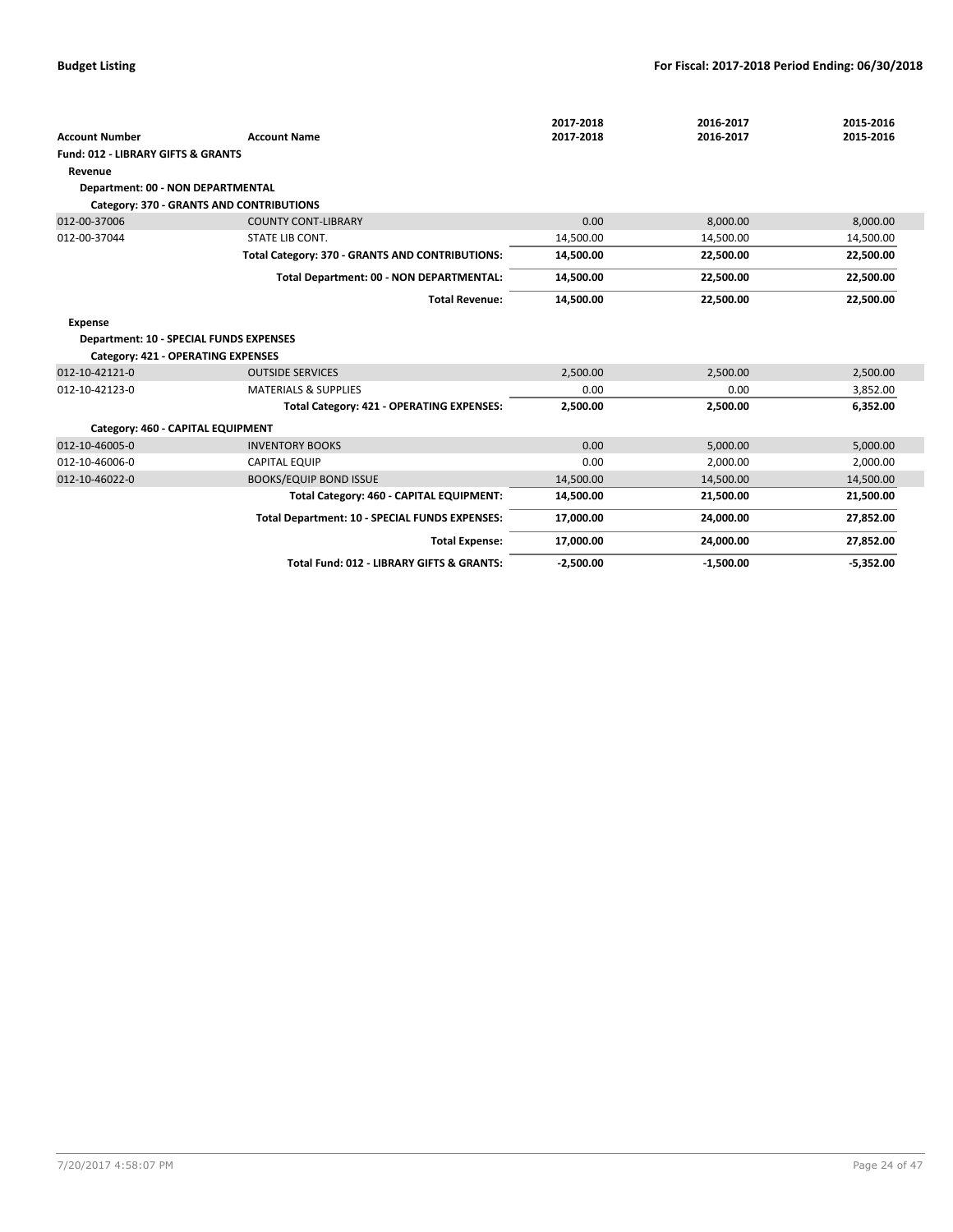|                                                |                                                 | 2017-2018    | 2016-2017    | 2015-2016   |
|------------------------------------------------|-------------------------------------------------|--------------|--------------|-------------|
| <b>Account Number</b>                          | <b>Account Name</b>                             | 2017-2018    | 2016-2017    | 2015-2016   |
| <b>Fund: 013 - LAW ENFORCEMENT FUND</b>        |                                                 |              |              |             |
| Revenue                                        |                                                 |              |              |             |
| <b>Department: 00 - NON DEPARTMENTAL</b>       |                                                 |              |              |             |
|                                                | Category: 370 - GRANTS AND CONTRIBUTIONS        |              |              |             |
| 013-00-37026                                   | STATE LAW ENFORCEMENT                           | 30,800.00    | 31,400.00    | 29,000.00   |
|                                                | Total Category: 370 - GRANTS AND CONTRIBUTIONS: | 30,800.00    | 31,400.00    | 29,000.00   |
|                                                | Total Department: 00 - NON DEPARTMENTAL:        | 30,800.00    | 31,400.00    | 29,000.00   |
|                                                | <b>Total Revenue:</b>                           | 30,800.00    | 31,400.00    | 29,000.00   |
| Expense                                        |                                                 |              |              |             |
| <b>Department: 10 - SPECIAL FUNDS EXPENSES</b> |                                                 |              |              |             |
| Category: 421 - OPERATING EXPENSES             |                                                 |              |              |             |
| 013-10-42153-0                                 | POLICE EQUIPMENT                                | 42,614.00    | 51,871.00    | 38,509.00   |
|                                                | Total Category: 421 - OPERATING EXPENSES:       | 42,614.00    | 51,871.00    | 38,509.00   |
|                                                | Total Department: 10 - SPECIAL FUNDS EXPENSES:  | 42,614.00    | 51,871.00    | 38,509.00   |
|                                                | <b>Total Expense:</b>                           | 42,614.00    | 51,871.00    | 38,509.00   |
|                                                | Total Fund: 013 - LAW ENFORCEMENT FUND:         | $-11,814.00$ | $-20,471.00$ | $-9,509.00$ |
|                                                |                                                 |              |              |             |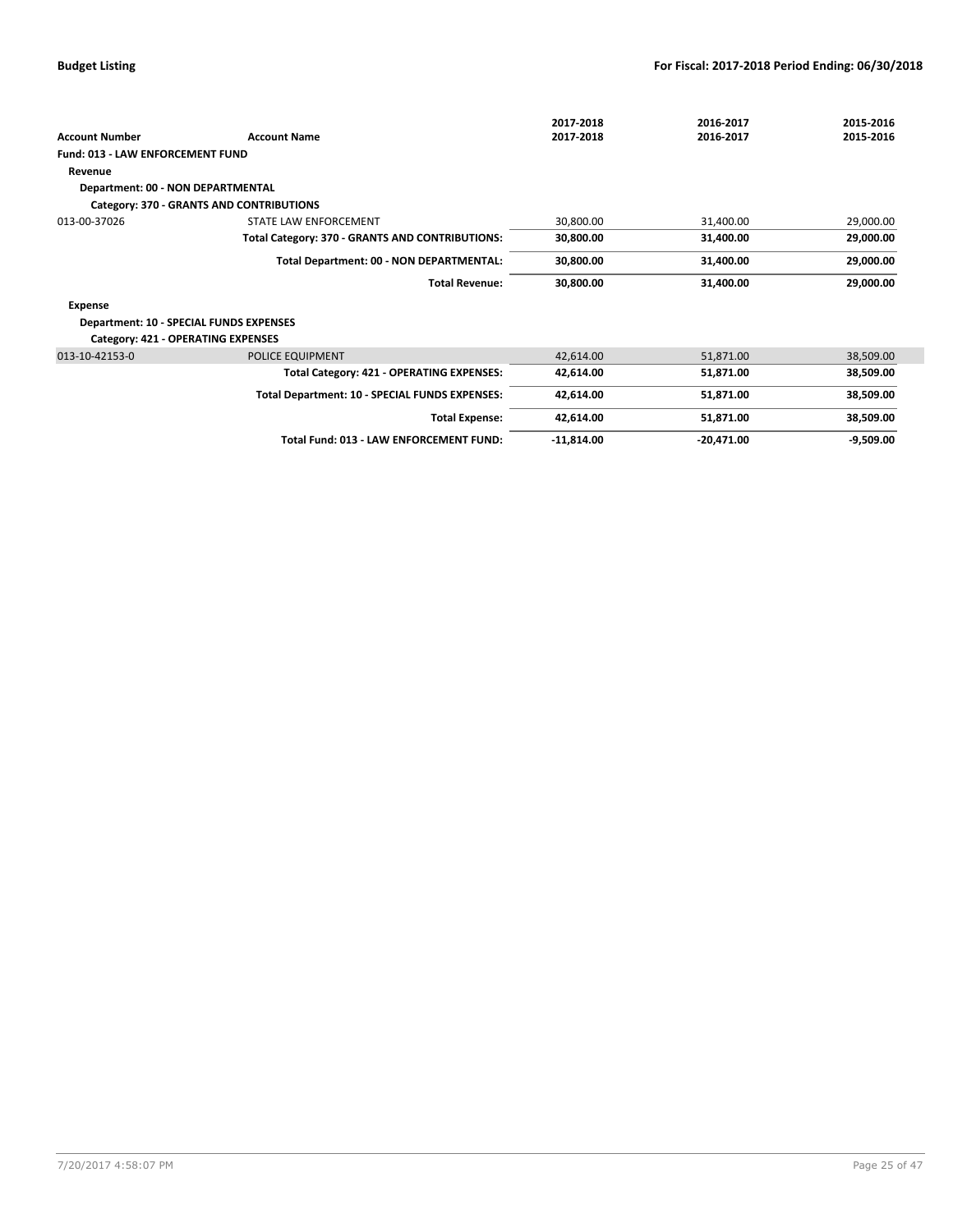|                                                |                                                | 2017-2018 | 2016-2017 | 2015-2016 |
|------------------------------------------------|------------------------------------------------|-----------|-----------|-----------|
| <b>Account Number</b>                          | <b>Account Name</b>                            | 2017-2018 | 2016-2017 | 2015-2016 |
| <b>Fund: 015 - FIRE DEPT CONSTRUCTION</b>      |                                                |           |           |           |
| Expense                                        |                                                |           |           |           |
| <b>Department: 10 - SPECIAL FUNDS EXPENSES</b> |                                                |           |           |           |
| Category: 410 - PERSONNEL SERVICES             |                                                |           |           |           |
| 015-10-41010-0                                 | SALARIES                                       | 22,798.00 | 0.00      | 0.00      |
| 015-10-41011-0                                 | <b>FICA</b>                                    | 1,744.00  | 0.00      | 0.00      |
| 015-10-41014-0                                 | <b>UNEMPLOYMENT</b>                            | 89.00     | 0.00      | 0.00      |
| 015-10-41015-0                                 | <b>WORKER'S COMPENSATION</b>                   | 677.00    | 0.00      | 0.00      |
|                                                | Total Category: 410 - PERSONNEL SERVICES:      | 25,308.00 | 0.00      | 0.00      |
|                                                | Category: 463 - PROJECT CONSTRUCTION           |           |           |           |
| 015-10-46301-0                                 | PROJECT CONSTRUCTION                           | 13,707.00 | 66,670.00 | 39,400.00 |
|                                                | Total Category: 463 - PROJECT CONSTRUCTION:    | 13,707.00 | 66,670.00 | 39,400.00 |
|                                                | Total Department: 10 - SPECIAL FUNDS EXPENSES: | 39,015.00 | 66,670.00 | 39,400.00 |
|                                                | <b>Total Expense:</b>                          | 39,015.00 | 66,670.00 | 39,400.00 |
|                                                | Total Fund: 015 - FIRE DEPT CONSTRUCTION:      | 39,015.00 | 66,670.00 | 39,400.00 |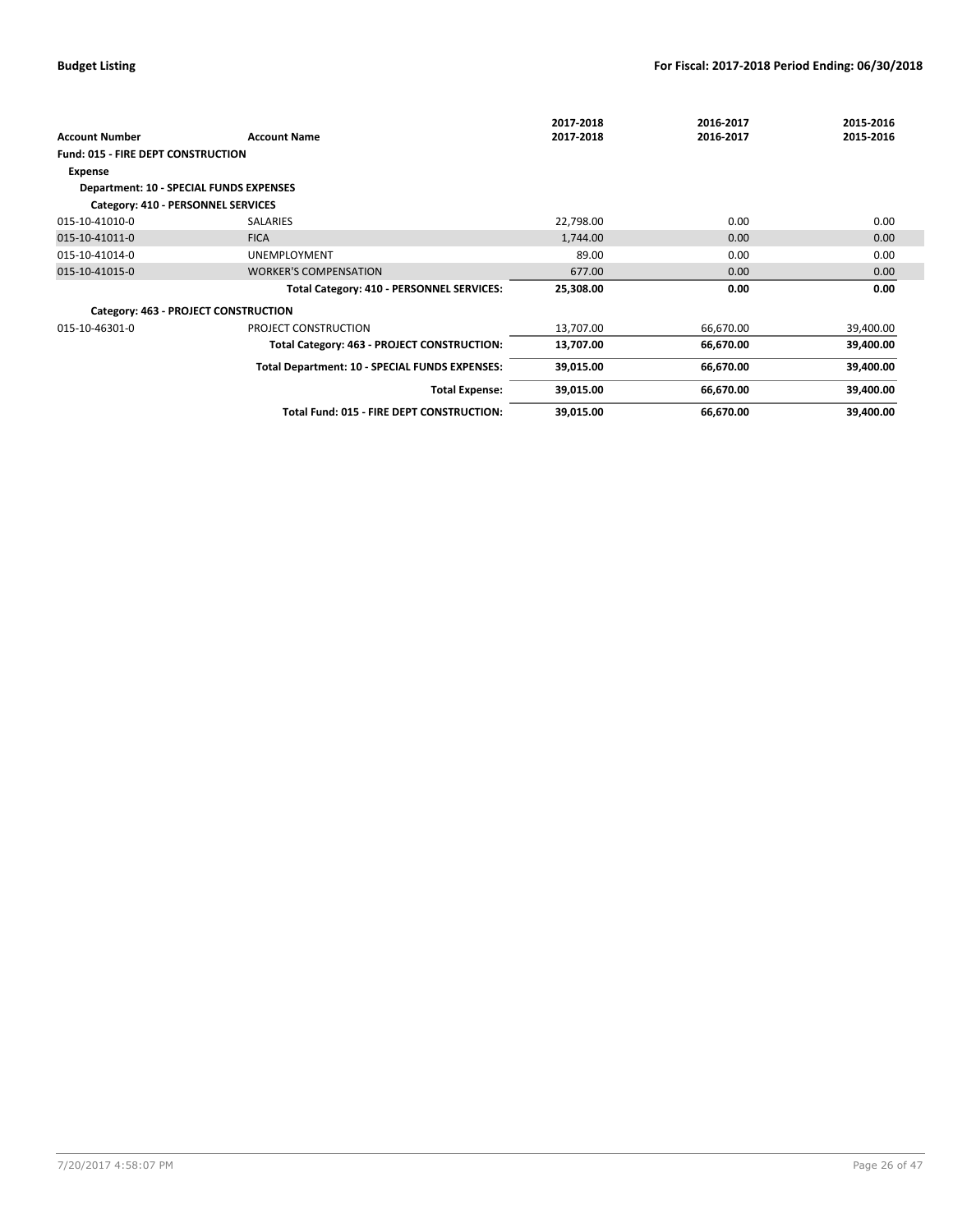|                                                |                                                | 2017-2018    | 2016-2017 | 2015-2016 |
|------------------------------------------------|------------------------------------------------|--------------|-----------|-----------|
| <b>Account Number</b>                          | <b>Account Name</b>                            | 2017-2018    | 2016-2017 | 2015-2016 |
| Fund: 016 - W/S CAPITAL EQUIP REPLACE          |                                                |              |           |           |
| Revenue                                        |                                                |              |           |           |
| Department: 00 - NON DEPARTMENTAL              |                                                |              |           |           |
| Category: 00 - 100                             |                                                |              |           |           |
| 016-00-31007                                   | W/S CAPITAL CHARGE                             | 157,500.00   | 0.00      | 0.00      |
|                                                | Total Category: 00 - 100:                      | 157,500.00   | 0.00      | 0.00      |
|                                                | Total Department: 00 - NON DEPARTMENTAL:       | 157,500.00   | 0.00      | 0.00      |
|                                                | <b>Total Revenue:</b>                          | 157,500.00   | 0.00      | 0.00      |
| Expense                                        |                                                |              |           |           |
| <b>Department: 10 - SPECIAL FUNDS EXPENSES</b> |                                                |              |           |           |
| Category: 460 - CAPITAL EQUIPMENT              |                                                |              |           |           |
| 016-10-46015-0                                 | W/S CAPITAL EXPENSE                            | 231,800.00   | 0.00      | 0.00      |
|                                                | Total Category: 460 - CAPITAL EQUIPMENT:       | 231,800.00   | 0.00      | 0.00      |
|                                                | Total Department: 10 - SPECIAL FUNDS EXPENSES: | 231,800.00   | 0.00      | 0.00      |
|                                                | <b>Total Expense:</b>                          | 231,800.00   | 0.00      | 0.00      |
|                                                | Total Fund: 016 - W/S CAPITAL EQUIP REPLACE:   | $-74,300.00$ | 0.00      | 0.00      |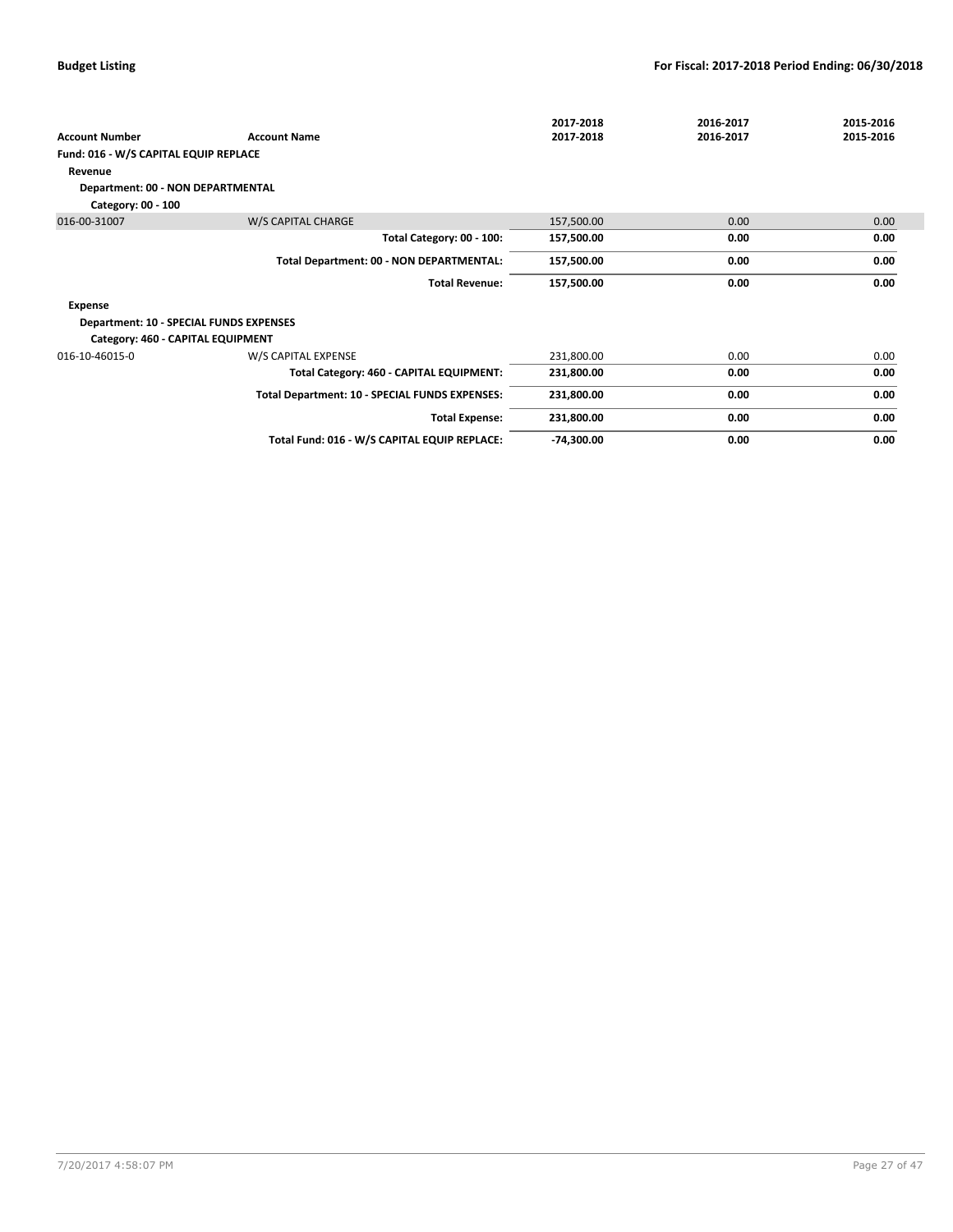|                                         |                                                | 2017-2018 | 2016-2017 | 2015-2016 |
|-----------------------------------------|------------------------------------------------|-----------|-----------|-----------|
| <b>Account Number</b>                   | <b>Account Name</b>                            | 2017-2018 | 2016-2017 | 2015-2016 |
| Fund: 018 - JUDICIAL EDUCATION          |                                                |           |           |           |
| Revenue                                 |                                                |           |           |           |
| Department: 00 - NON DEPARTMENTAL       |                                                |           |           |           |
| Category: 350 - COURT FINES             |                                                |           |           |           |
| 018-00-35011                            | <b>JUDICIAL EDUCATION FEE</b>                  | 3,000.00  | 8,000.00  | 8,000.00  |
|                                         | Total Category: 350 - COURT FINES:             | 3,000.00  | 8,000.00  | 8,000.00  |
|                                         | Total Department: 00 - NON DEPARTMENTAL:       | 3,000.00  | 8,000.00  | 8,000.00  |
|                                         | <b>Total Revenue:</b>                          | 3,000.00  | 8,000.00  | 8,000.00  |
| Expense                                 |                                                |           |           |           |
| Department: 10 - SPECIAL FUNDS EXPENSES |                                                |           |           |           |
| Category: 421 - OPERATING EXPENSES      |                                                |           |           |           |
| 018-10-42179-0                          | <b>JUDICIAL EDUC. CENTER</b>                   | 3,157.00  | 8,000.00  | 8,000.00  |
|                                         | Total Category: 421 - OPERATING EXPENSES:      | 3,157.00  | 8,000.00  | 8,000.00  |
|                                         | Total Department: 10 - SPECIAL FUNDS EXPENSES: | 3,157.00  | 8,000.00  | 8,000.00  |
|                                         | <b>Total Expense:</b>                          | 3,157.00  | 8,000.00  | 8,000.00  |
|                                         | Total Fund: 018 - JUDICIAL EDUCATION:          | $-157.00$ | 0.00      | 0.00      |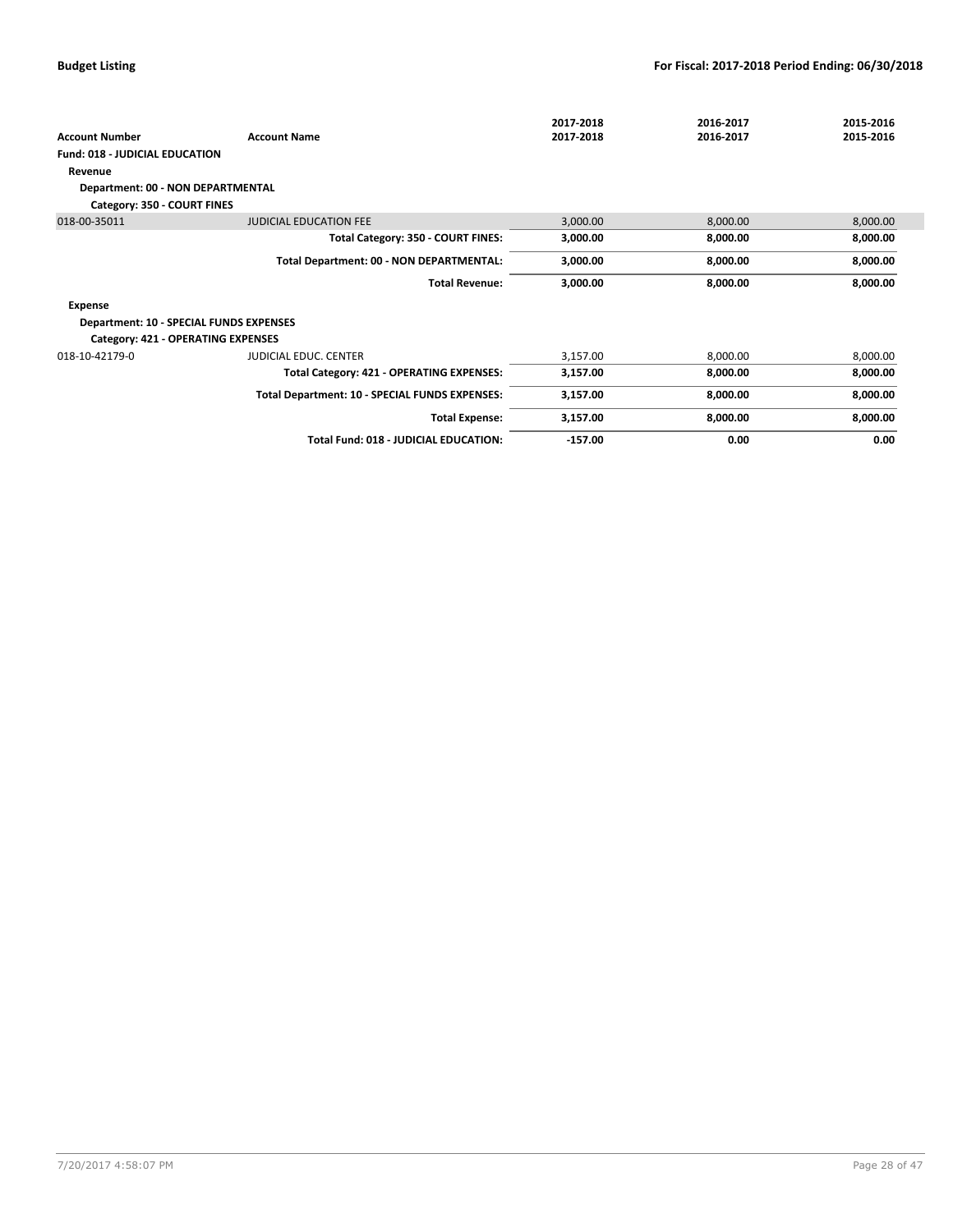|                                                |                                                | 2017-2018   | 2016-2017   | 2015-2016   |
|------------------------------------------------|------------------------------------------------|-------------|-------------|-------------|
| <b>Account Number</b>                          | <b>Account Name</b>                            | 2017-2018   | 2016-2017   | 2015-2016   |
| <b>Fund: 019 - TRAFFIC SAFETY EDUCATION</b>    |                                                |             |             |             |
| Revenue                                        |                                                |             |             |             |
| Department: 00 - NON DEPARTMENTAL              |                                                |             |             |             |
| Category: 350 - COURT FINES                    |                                                |             |             |             |
| 019-00-35012                                   | <b>TRAFFIC SAFETY FEES</b>                     | 3,000.00    | 3,000.00    | 8,000.00    |
|                                                | Total Category: 350 - COURT FINES:             | 3,000.00    | 3,000.00    | 8,000.00    |
|                                                | Total Department: 00 - NON DEPARTMENTAL:       | 3,000.00    | 3,000.00    | 8,000.00    |
|                                                | <b>Total Revenue:</b>                          | 3,000.00    | 3,000.00    | 8,000.00    |
| Expense                                        |                                                |             |             |             |
| <b>Department: 10 - SPECIAL FUNDS EXPENSES</b> |                                                |             |             |             |
| Category: 421 - OPERATING EXPENSES             |                                                |             |             |             |
| 019-10-42123-0                                 | <b>MATERIALS &amp; SUPPLIES</b>                | 6,214.00    | 7,563.00    | 17,000.00   |
|                                                | Total Category: 421 - OPERATING EXPENSES:      | 6,214.00    | 7,563.00    | 17,000.00   |
|                                                | Total Department: 10 - SPECIAL FUNDS EXPENSES: | 6,214.00    | 7,563.00    | 17,000.00   |
|                                                | <b>Total Expense:</b>                          | 6,214.00    | 7,563.00    | 17,000.00   |
|                                                | Total Fund: 019 - TRAFFIC SAFETY EDUCATION:    | $-3,214.00$ | $-4,563.00$ | $-9,000.00$ |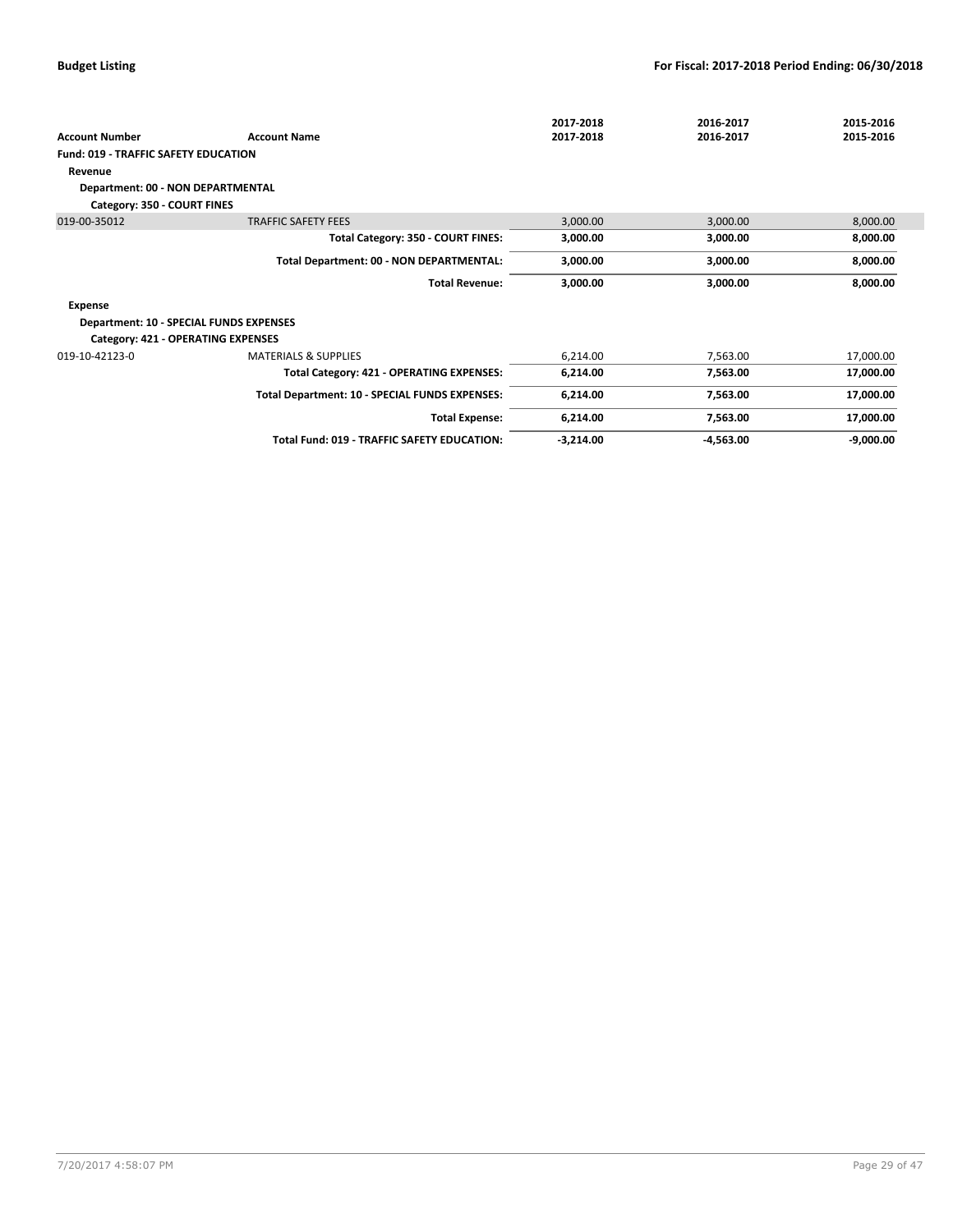| <b>Account Number</b>                    | <b>Account Name</b>                             | 2017-2018<br>2017-2018 | 2016-2017<br>2016-2017 | 2015-2016<br>2015-2016 |
|------------------------------------------|-------------------------------------------------|------------------------|------------------------|------------------------|
| <b>Fund: 020 - COURT AUTOMATION FUND</b> |                                                 |                        |                        |                        |
|                                          |                                                 |                        |                        |                        |
| Revenue                                  |                                                 |                        |                        |                        |
| Department: 00 - NON DEPARTMENTAL        |                                                 |                        |                        |                        |
| Category: 350 - COURT FINES              |                                                 |                        |                        |                        |
| 020-00-35013                             | <b>COURT AUTOMATION FEES</b>                    | 5,000.00               | 6,000.00               | 15,000.00              |
|                                          | Total Category: 350 - COURT FINES:              | 5,000.00               | 6,000.00               | 15,000.00              |
|                                          | Total Department: 00 - NON DEPARTMENTAL:        | 5,000.00               | 6,000.00               | 15,000.00              |
|                                          | <b>Total Revenue:</b>                           | 5,000.00               | 6,000.00               | 15,000.00              |
| Expense                                  |                                                 |                        |                        |                        |
| Department: 10 - SPECIAL FUNDS EXPENSES  |                                                 |                        |                        |                        |
| Category: 421 - OPERATING EXPENSES       |                                                 |                        |                        |                        |
| 020-10-42183-0                           | <b>COURT AUTOMATION STATE</b>                   | 12,321.00              | 13,357.00              | 22,050.00              |
|                                          | Total Category: 421 - OPERATING EXPENSES:       | 12,321.00              | 13,357.00              | 22,050.00              |
|                                          | Total Department: 10 - SPECIAL FUNDS EXPENSES:  | 12,321.00              | 13,357.00              | 22,050.00              |
|                                          | <b>Total Expense:</b>                           | 12,321.00              | 13,357.00              | 22,050.00              |
|                                          | <b>Total Fund: 020 - COURT AUTOMATION FUND:</b> | $-7,321.00$            | $-7,357.00$            | $-7,050.00$            |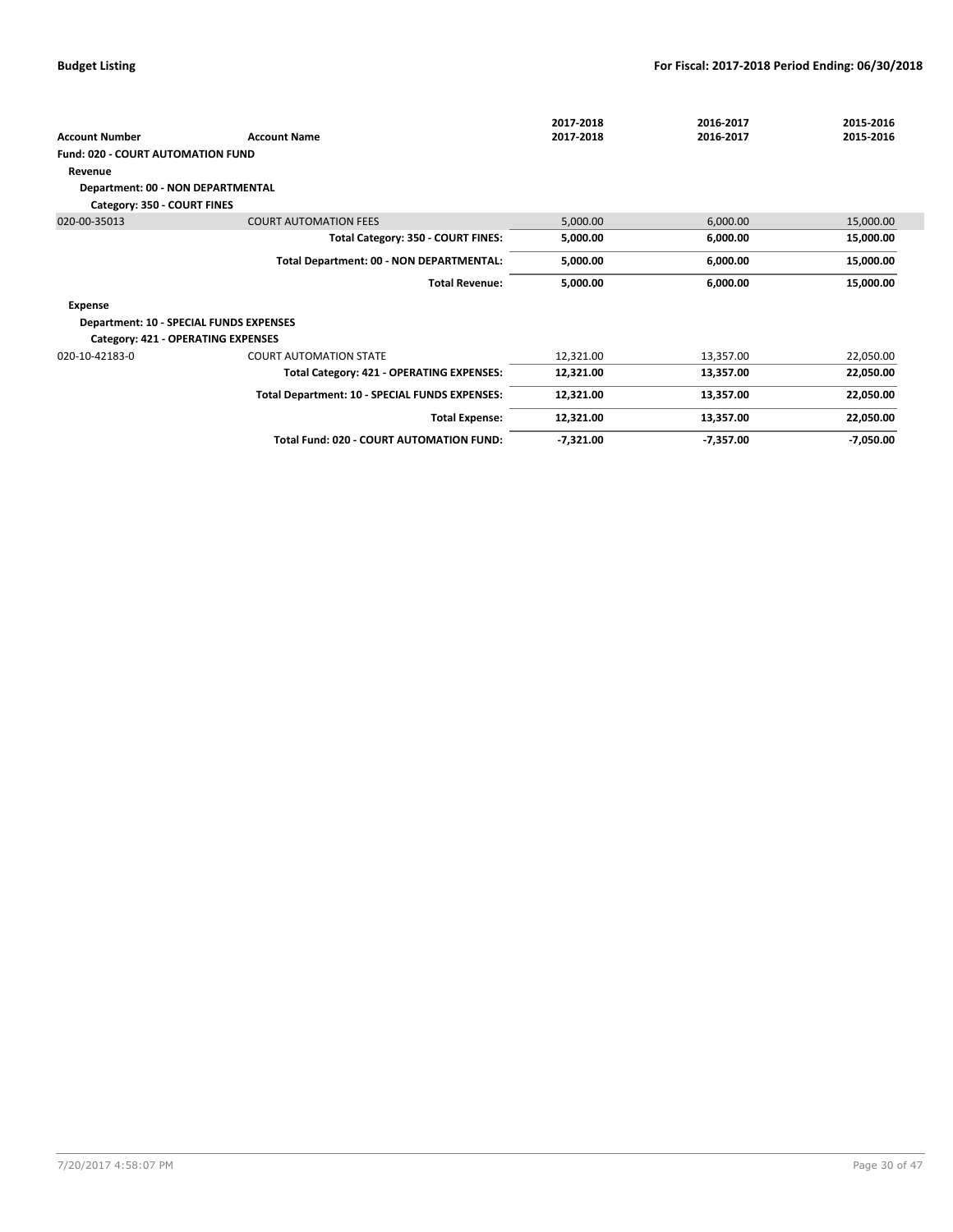| <b>Account Number</b>                   | <b>Account Name</b>                            | 2017-2018<br>2017-2018 | 2016-2017<br>2016-2017 | 2015-2016<br>2015-2016 |
|-----------------------------------------|------------------------------------------------|------------------------|------------------------|------------------------|
| Fund: 026 - OUTSIDE CITY WATER FEES     |                                                |                        |                        |                        |
| Revenue                                 |                                                |                        |                        |                        |
| Department: 00 - NON DEPARTMENTAL       |                                                |                        |                        |                        |
| Category: 310 - UTILITY REVENUES        |                                                |                        |                        |                        |
| 026-00-31006                            | <b>OUTSIDE CITY WATER FEES</b>                 | 7,000.00               | 10,000.00              | 10,000.00              |
|                                         | Total Category: 310 - UTILITY REVENUES:        | 7,000.00               | 10,000.00              | 10,000.00              |
|                                         | Total Department: 00 - NON DEPARTMENTAL:       | 7,000.00               | 10,000.00              | 10,000.00              |
|                                         | <b>Total Revenue:</b>                          | 7,000.00               | 10,000.00              | 10,000.00              |
| <b>Expense</b>                          |                                                |                        |                        |                        |
| Department: 10 - SPECIAL FUNDS EXPENSES |                                                |                        |                        |                        |
| Category: 460 - CAPITAL EQUIPMENT       |                                                |                        |                        |                        |
| 026-10-46026-0                          | <b>WATER RIGHTS PURCHASED</b>                  | 28,019.00              | 28,000.00              | 21,000.00              |
|                                         | Total Category: 460 - CAPITAL EQUIPMENT:       | 28,019.00              | 28,000.00              | 21,000.00              |
|                                         | Total Department: 10 - SPECIAL FUNDS EXPENSES: | 28,019.00              | 28,000.00              | 21,000.00              |
|                                         | <b>Total Expense:</b>                          | 28,019.00              | 28,000.00              | 21,000.00              |
|                                         | Total Fund: 026 - OUTSIDE CITY WATER FEES:     | $-21,019.00$           | $-18,000.00$           | $-11,000.00$           |
|                                         |                                                |                        |                        |                        |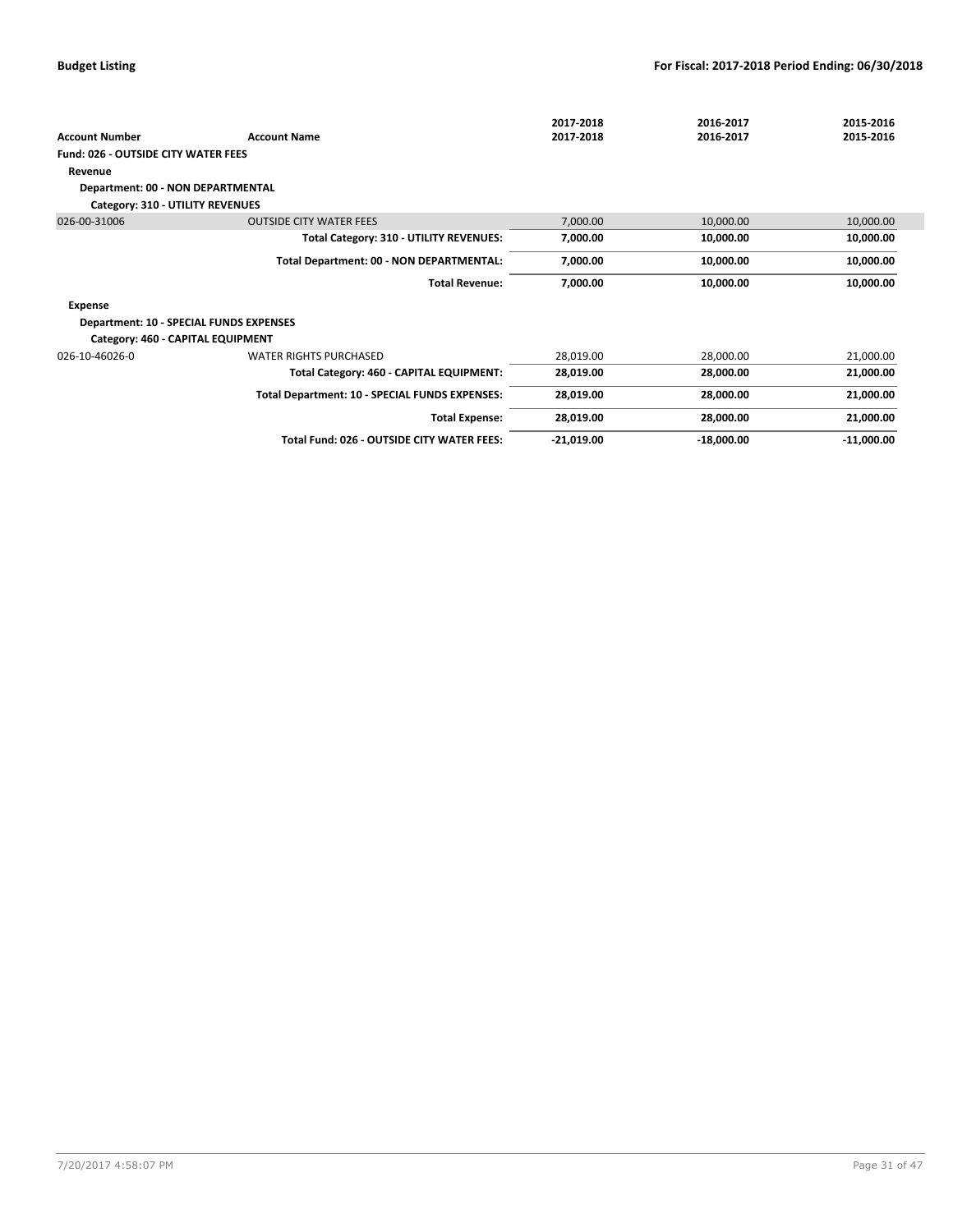|                                                |                                                 | 2017-2018 | 2016-2017  | 2015-2016  |
|------------------------------------------------|-------------------------------------------------|-----------|------------|------------|
| <b>Account Number</b>                          | <b>Account Name</b>                             | 2017-2018 | 2016-2017  | 2015-2016  |
| <b>Fund: 031 - FEMA GRANT-FIRE DEPT</b>        |                                                 |           |            |            |
| Revenue                                        |                                                 |           |            |            |
| Department: 00 - NON DEPARTMENTAL              |                                                 |           |            |            |
|                                                | <b>Category: 370 - GRANTS AND CONTRIBUTIONS</b> |           |            |            |
| 031-00-37109                                   | FEMA GRANT-FIRE DEPT                            | 0.00      | 146,000.00 | 599,733.00 |
|                                                | Total Category: 370 - GRANTS AND CONTRIBUTIONS: | 0.00      | 146,000.00 | 599,733.00 |
|                                                | Total Department: 00 - NON DEPARTMENTAL:        | 0.00      | 146,000.00 | 599,733.00 |
|                                                | <b>Total Revenue:</b>                           | 0.00      | 146,000.00 | 599,733.00 |
| <b>Expense</b>                                 |                                                 |           |            |            |
| <b>Department: 10 - SPECIAL FUNDS EXPENSES</b> |                                                 |           |            |            |
| Category: 410 - PERSONNEL SERVICES             |                                                 |           |            |            |
| 031-10-41003-0                                 | <b>SCHEDULED OVERTIME</b>                       | 0.00      | 0.00       | 22,152.00  |
| 031-10-41009-0                                 | AIC & CERTIFICATION PAY                         | 0.00      | 8,100.00   | 25,200.00  |
| 031-10-41010-0                                 | <b>SALARIES</b>                                 | 0.00      | 86,262.00  | 248,178.00 |
| 031-10-41011-0                                 | <b>FICA</b>                                     | 0.00      | 7,219.00   | 22,608.00  |
| 031-10-41012-0                                 | <b>RETIREMENT</b>                               | 0.00      | 23,262.00  | 72,848.00  |
| 031-10-41013-0                                 | <b>HOSPITAL INS.</b>                            | 0.00      | 12,579.00  | 65,287.00  |
| 031-10-41014-0                                 | <b>UNEMPLOYMENT</b>                             | 0.00      | 1,380.00   | 5,307.00   |
| 031-10-41015-0                                 | <b>WORKER'S COMPENSATION</b>                    | 0.00      | 4,839.00   | 19,142.00  |
| 031-10-41016-0                                 | <b>RETIREE HEALTH INS.</b>                      | 0.00      | 2,359.00   | 7,388.00   |
|                                                | Total Category: 410 - PERSONNEL SERVICES:       | 0.00      | 146,000.00 | 488,110.00 |
|                                                | Total Department: 10 - SPECIAL FUNDS EXPENSES:  | 0.00      | 146,000.00 | 488,110.00 |
|                                                | <b>Total Expense:</b>                           | 0.00      | 146,000.00 | 488,110.00 |
|                                                | Total Fund: 031 - FEMA GRANT-FIRE DEPT:         | 0.00      | 0.00       | 111,623.00 |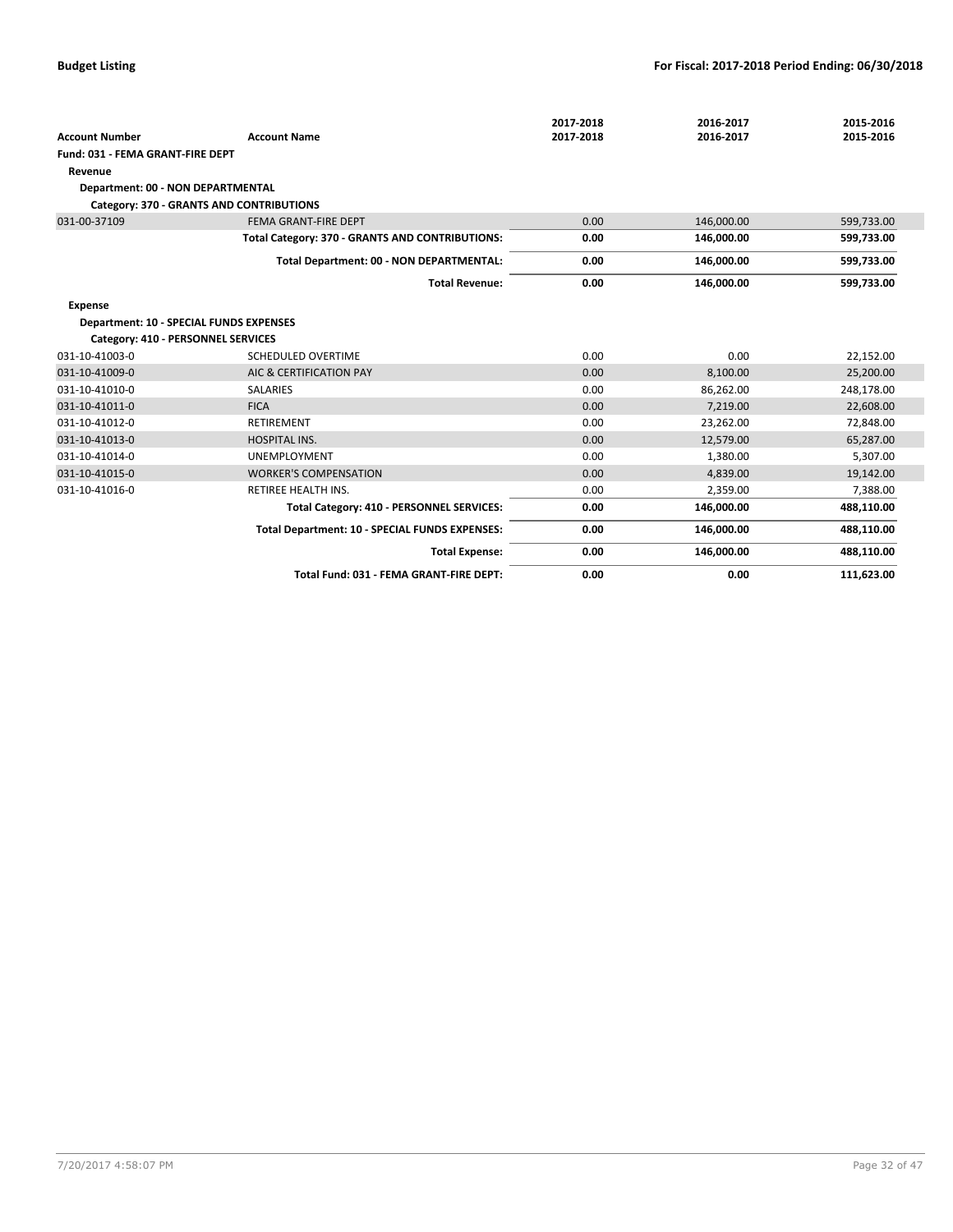|                                                |                                                | 2017-2018  | 2016-2017   | 2015-2016   |
|------------------------------------------------|------------------------------------------------|------------|-------------|-------------|
| <b>Account Number</b>                          | <b>Account Name</b>                            | 2017-2018  | 2016-2017   | 2015-2016   |
| Fund: 032 - G.O. BOND FUND                     |                                                |            |             |             |
| Revenue                                        |                                                |            |             |             |
| Department: 00 - NON DEPARTMENTAL              |                                                |            |             |             |
| Category: 300 - TAX REVENUES                   |                                                |            |             |             |
| 032-00-30010                                   | PROPERTY TAX                                   | 140,002.00 | 135,875.00  | 134,680.00  |
|                                                | Total Category: 300 - TAX REVENUES:            | 140,002.00 | 135,875.00  | 134,680.00  |
|                                                | Total Department: 00 - NON DEPARTMENTAL:       | 140,002.00 | 135,875.00  | 134,680.00  |
|                                                | <b>Total Revenue:</b>                          | 140,002.00 | 135,875.00  | 134,680.00  |
| <b>Expense</b>                                 |                                                |            |             |             |
| <b>Department: 10 - SPECIAL FUNDS EXPENSES</b> |                                                |            |             |             |
| Category: 421 - OPERATING EXPENSES             |                                                |            |             |             |
| 032-10-42182-0                                 | <b>ANNUAL DISCLOSURE FEES</b>                  | 0.00       | 0.00        | 2,675.00    |
| 032-10-42193-0                                 | ADM FEE PROPERTY TAXES                         | 1,400.00   | 1,359.00    | 1,350.00    |
|                                                | Total Category: 421 - OPERATING EXPENSES:      | 1,400.00   | 1,359.00    | 4,025.00    |
| Category: 424 - OPERATING EXPENSES             |                                                |            |             |             |
| 032-10-42440-0                                 | <b>COUPONS PAID</b>                            | 18,760.00  | 23,315.00   | 27,508.00   |
| 032-10-42441-0                                 | <b>BONDS PAID</b>                              | 120,000.00 | 115,000.00  | 110,000.00  |
|                                                | Total Category: 424 - OPERATING EXPENSES:      | 138,760.00 | 138,315.00  | 137,508.00  |
|                                                | Total Department: 10 - SPECIAL FUNDS EXPENSES: | 140,160.00 | 139,674.00  | 141,533.00  |
|                                                | <b>Total Expense:</b>                          | 140,160.00 | 139,674.00  | 141,533.00  |
|                                                | Total Fund: 032 - G.O. BOND FUND:              | $-158.00$  | $-3,799.00$ | $-6,853.00$ |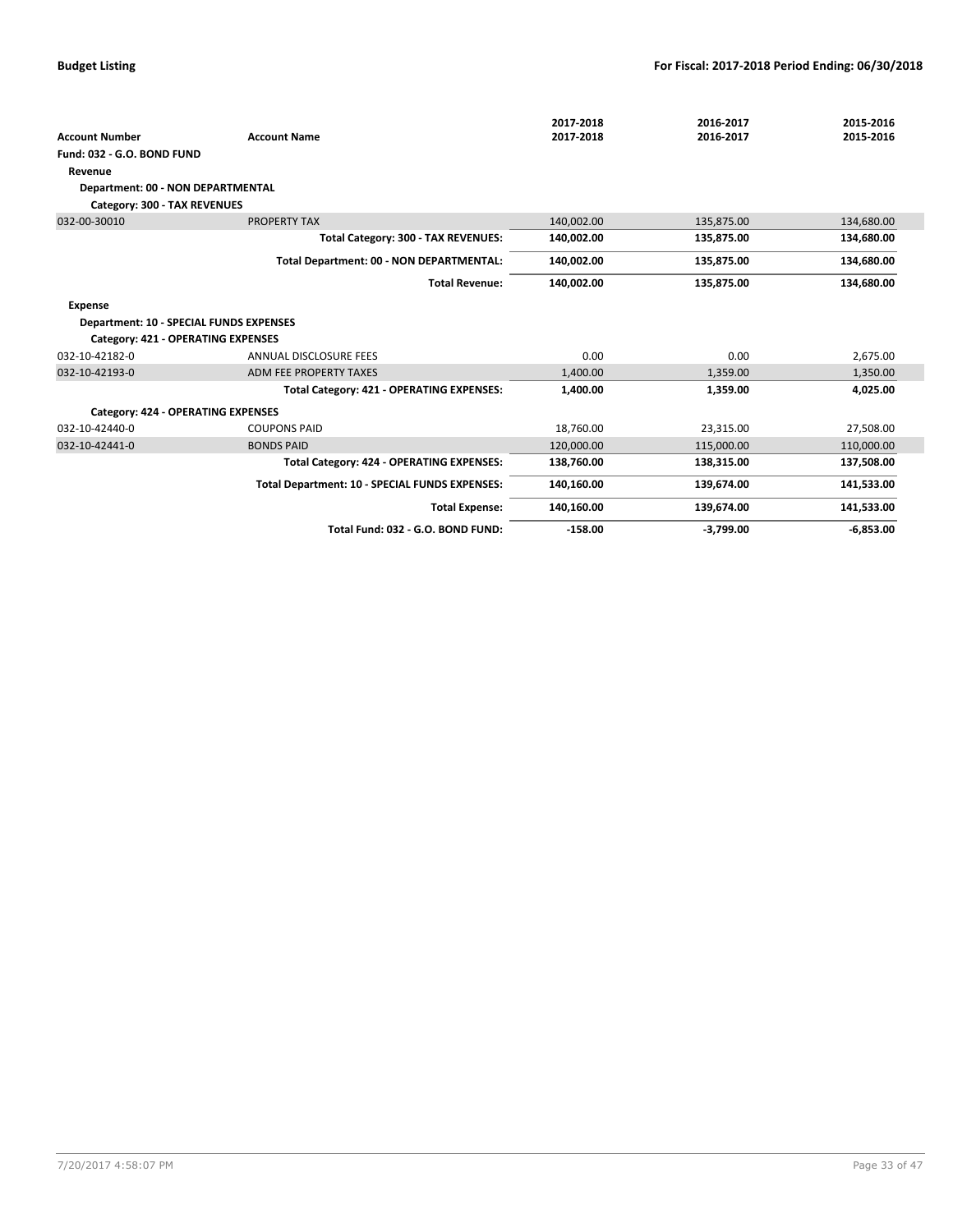| <b>Account Number</b>                          | <b>Account Name</b>                              | 2017-2018<br>2017-2018 | 2016-2017<br>2016-2017 | 2015-2016<br>2015-2016 |
|------------------------------------------------|--------------------------------------------------|------------------------|------------------------|------------------------|
| <b>Fund: 033 - CAPITAL PROJECTS</b>            |                                                  |                        |                        |                        |
| Revenue                                        |                                                  |                        |                        |                        |
| <b>Department: 00 - NON DEPARTMENTAL</b>       |                                                  |                        |                        |                        |
|                                                | Category: 360 - MISCELLANEOUS REVENUES           |                        |                        |                        |
| 033-00-36082                                   | NMFA/WTB LOAN PROCEEDS                           | 0.00                   | 134.501.00             | 2,151,267.00           |
|                                                | Total Category: 360 - MISCELLANEOUS REVENUES:    | 0.00                   | 134,501.00             | 2,151,267.00           |
|                                                | Category: 380 - TRANSFER FROM OTHER FUNDS        |                        |                        |                        |
| 033-00-38004                                   | TRANS FROM SOLID WASTE                           | 0.00                   | 38,775.00              | 0.00                   |
| 033-00-38070                                   | <b>TRANS FROM GEN FUND</b>                       | 0.00                   | 0.00                   | 216,369.00             |
|                                                | Total Category: 380 - TRANSFER FROM OTHER FUNDS: | 0.00                   | 38,775.00              | 216,369.00             |
|                                                | Total Department: 00 - NON DEPARTMENTAL:         | 0.00                   | 173,276.00             | 2,367,636.00           |
|                                                | <b>Total Revenue:</b>                            | 0.00                   | 173.276.00             | 2.367.636.00           |
| <b>Expense</b>                                 |                                                  |                        |                        |                        |
| <b>Department: 10 - SPECIAL FUNDS EXPENSES</b> |                                                  |                        |                        |                        |
|                                                | Category: 463 - PROJECT CONSTRUCTION             |                        |                        |                        |
| 033-10-46301-0                                 | PROJECT CONSTRUCTION                             | 0.00                   | 173,276.00             | 2,317,336.00           |
|                                                | Total Category: 463 - PROJECT CONSTRUCTION:      | 0.00                   | 173,276.00             | 2,317,336.00           |
|                                                | Total Department: 10 - SPECIAL FUNDS EXPENSES:   | 0.00                   | 173,276.00             | 2,317,336.00           |
|                                                | <b>Total Expense:</b>                            | 0.00                   | 173,276.00             | 2,317,336.00           |
|                                                | Total Fund: 033 - CAPITAL PROJECTS:              | 0.00                   | 0.00                   | 50.300.00              |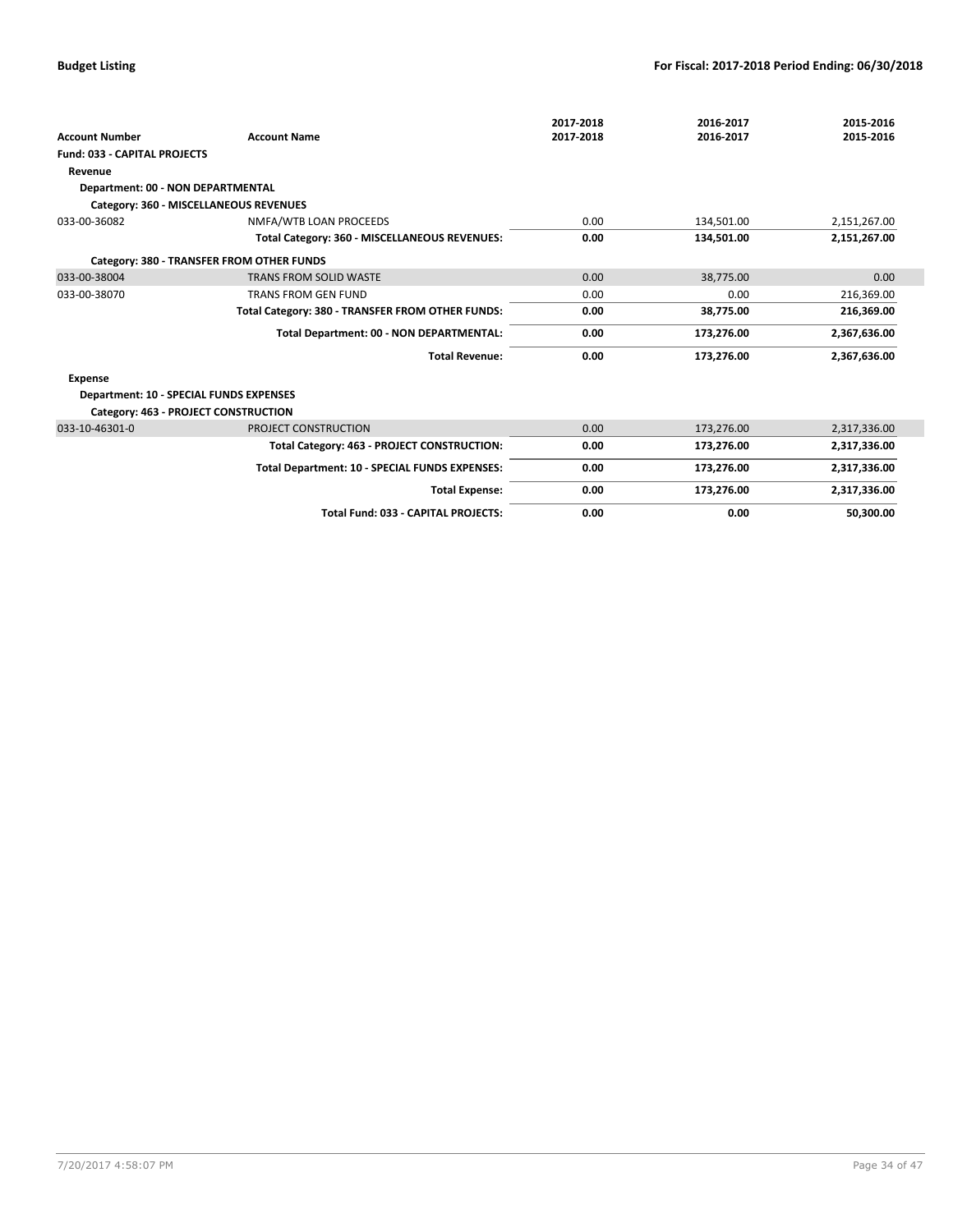|                                           |                                                  | 2017-2018 | 2016-2017 | 2015-2016 |
|-------------------------------------------|--------------------------------------------------|-----------|-----------|-----------|
| <b>Account Number</b>                     | <b>Account Name</b>                              | 2017-2018 | 2016-2017 | 2015-2016 |
| Fund: 034 - R/B INTEREST & PRINC          |                                                  |           |           |           |
| Revenue                                   |                                                  |           |           |           |
| Department: 00 - NON DEPARTMENTAL         |                                                  |           |           |           |
|                                           | Category: 380 - TRANSFER FROM OTHER FUNDS        |           |           |           |
| 034-00-38089                              | <b>FROM W/S '06</b>                              | 18,390.00 | 23,731.00 | 33,306.00 |
|                                           | Total Category: 380 - TRANSFER FROM OTHER FUNDS: | 18,390.00 | 23,731.00 | 33,306.00 |
|                                           | Total Department: 00 - NON DEPARTMENTAL:         | 18,390.00 | 23,731.00 | 33,306.00 |
|                                           | <b>Total Revenue:</b>                            | 18,390.00 | 23,731.00 | 33,306.00 |
| <b>Expense</b>                            |                                                  |           |           |           |
|                                           | <b>Department: 10 - SPECIAL FUNDS EXPENSES</b>   |           |           |           |
| Category: 421 - OPERATING EXPENSES        |                                                  |           |           |           |
| 034-10-42184-0                            | PAYING AGENT FEES                                | 0.00      | 0.00      | 58.00     |
|                                           | Total Category: 421 - OPERATING EXPENSES:        | 0.00      | 0.00      | 58.00     |
| Category: 422 - MAINTENANCE               |                                                  |           |           |           |
| 034-10-42203-0                            | NMFA S/W ADMIN FEES                              | 114.00    | 166.00    | 239.00    |
|                                           | Total Category: 422 - MAINTENANCE:               | 114.00    | 166.00    | 239.00    |
| <b>Category: 424 - OPERATING EXPENSES</b> |                                                  |           |           |           |
| 034-10-42434-0                            | <b>REVENUE BONDS '06</b>                         | 16,458.00 | 20,925.00 | 29,292.00 |
| 034-10-42450-0                            | R/B INTEREST '06                                 | 1,818.00  | 2,640.00  | 3,775.00  |
|                                           | Total Category: 424 - OPERATING EXPENSES:        | 18,276.00 | 23,565.00 | 33,067.00 |
|                                           | Total Department: 10 - SPECIAL FUNDS EXPENSES:   | 18,390.00 | 23,731.00 | 33,364.00 |
|                                           | <b>Total Expense:</b>                            | 18,390.00 | 23,731.00 | 33,364.00 |
|                                           | Total Fund: 034 - R/B INTEREST & PRINC:          | 0.00      | 0.00      | $-58.00$  |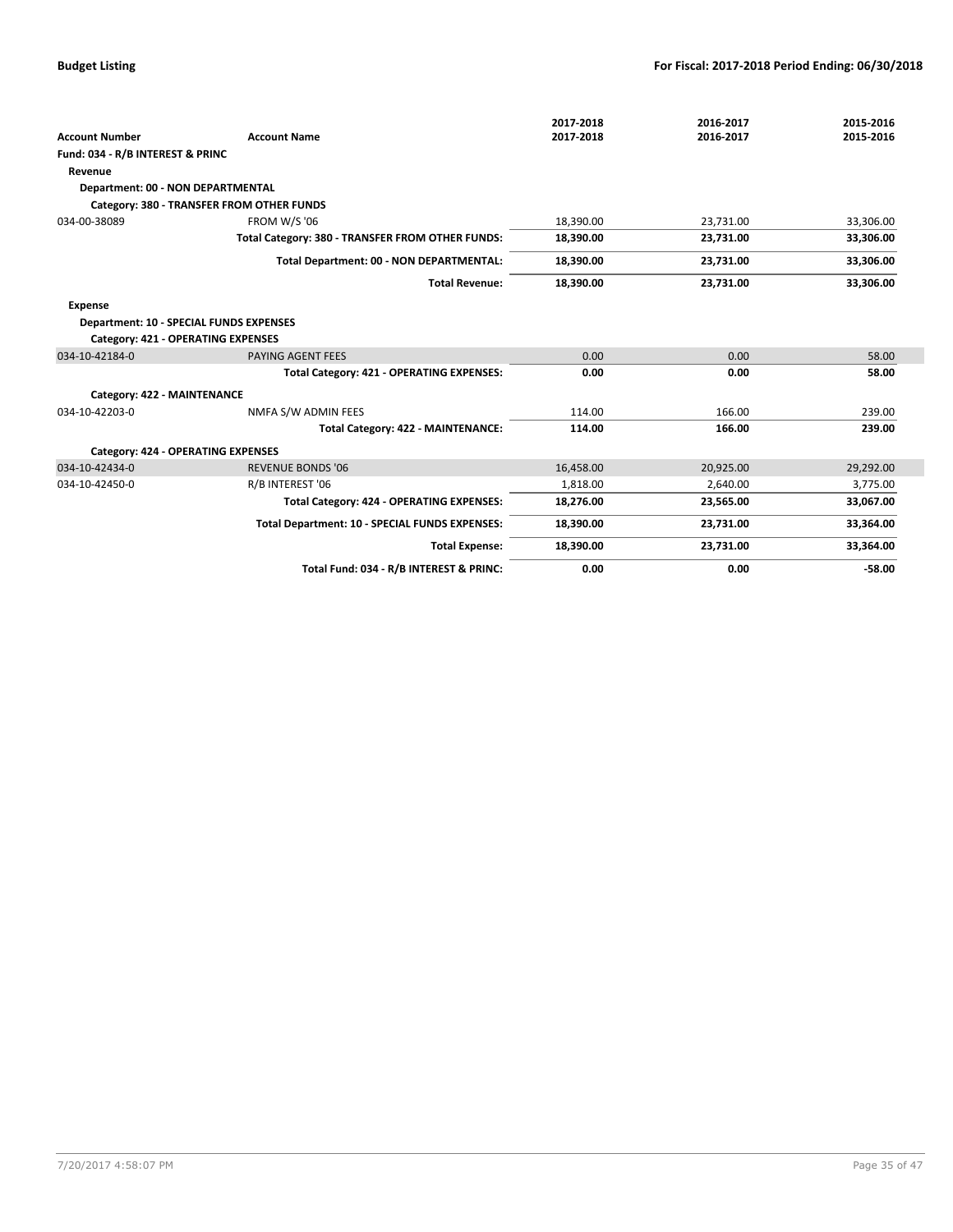|                                           |                                                  | 2017-2018  | 2016-2017  | 2015-2016  |
|-------------------------------------------|--------------------------------------------------|------------|------------|------------|
| <b>Account Number</b>                     | <b>Account Name</b>                              | 2017-2018  | 2016-2017  | 2015-2016  |
| Fund: 043 - W/W PLANT I & P               |                                                  |            |            |            |
| Revenue                                   |                                                  |            |            |            |
| Department: 00 - NON DEPARTMENTAL         |                                                  |            |            |            |
|                                           | Category: 380 - TRANSFER FROM OTHER FUNDS        |            |            |            |
| 043-00-38086                              | TRANS FROM W/S                                   | 187,667.00 | 187,667.00 | 187,684.00 |
|                                           | Total Category: 380 - TRANSFER FROM OTHER FUNDS: | 187,667.00 | 187,667.00 | 187,684.00 |
|                                           | Total Department: 00 - NON DEPARTMENTAL:         | 187,667.00 | 187,667.00 | 187,684.00 |
|                                           | <b>Total Revenue:</b>                            | 187,667.00 | 187,667.00 | 187,684.00 |
| Expense                                   |                                                  |            |            |            |
| Department: 10 - SPECIAL FUNDS EXPENSES   |                                                  |            |            |            |
| <b>Category: 424 - OPERATING EXPENSES</b> |                                                  |            |            |            |
| 043-10-42456-0                            | <b>LOAN PRINC PAID</b>                           | 143,831.00 | 139,642.00 | 135,575.00 |
| 043-10-42460-0                            | <b>LOAN INTEREST PAID</b>                        | 43,836.00  | 48,025.00  | 52,092.00  |
|                                           | Total Category: 424 - OPERATING EXPENSES:        | 187,667.00 | 187,667.00 | 187,667.00 |
|                                           | Total Department: 10 - SPECIAL FUNDS EXPENSES:   | 187,667.00 | 187,667.00 | 187,667.00 |
|                                           | <b>Total Expense:</b>                            | 187,667.00 | 187,667.00 | 187,667.00 |
|                                           | Total Fund: 043 - W/W PLANT I & P:               | 0.00       | 0.00       | 17.00      |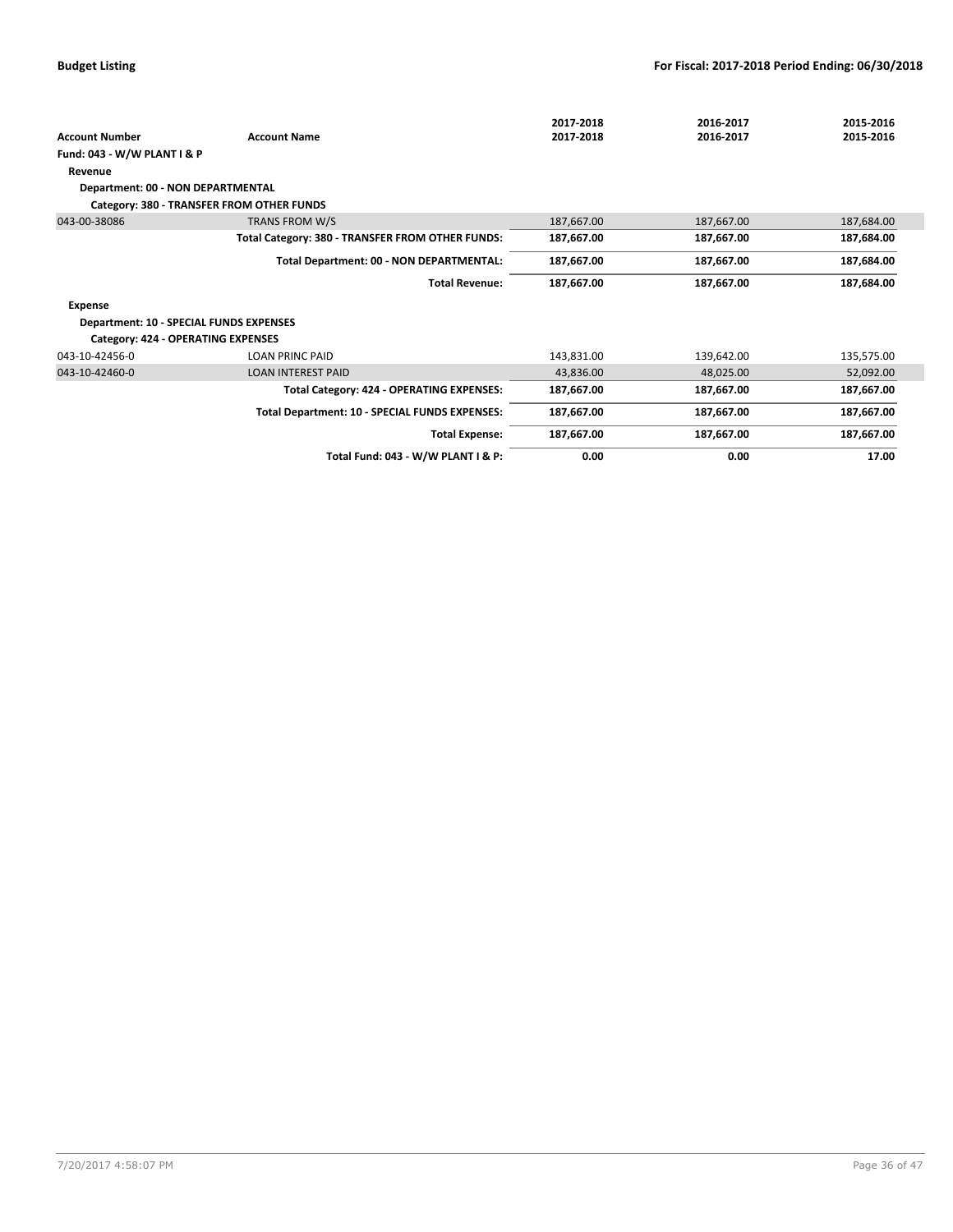|                                                |                                                 | 2017-2018 | 2016-2017 | 2015-2016   |
|------------------------------------------------|-------------------------------------------------|-----------|-----------|-------------|
| <b>Account Number</b>                          | <b>Account Name</b>                             | 2017-2018 | 2016-2017 | 2015-2016   |
| <b>Fund: 048 - EMERGENCY MEDICAL FUND</b>      |                                                 |           |           |             |
| Revenue                                        |                                                 |           |           |             |
| Department: 00 - NON DEPARTMENTAL              |                                                 |           |           |             |
| Category: 370 - GRANTS AND CONTRIBUTIONS       |                                                 |           |           |             |
| 048-00-37031                                   | <b>EMS GRANT</b>                                | 7,050.00  | 7,024.00  | 8,800.00    |
|                                                | Total Category: 370 - GRANTS AND CONTRIBUTIONS: | 7,050.00  | 7,024.00  | 8,800.00    |
|                                                | Total Department: 00 - NON DEPARTMENTAL:        | 7,050.00  | 7,024.00  | 8,800.00    |
|                                                | <b>Total Revenue:</b>                           | 7,050.00  | 7,024.00  | 8,800.00    |
| Expense                                        |                                                 |           |           |             |
| <b>Department: 10 - SPECIAL FUNDS EXPENSES</b> |                                                 |           |           |             |
| Category: 460 - CAPITAL EQUIPMENT              |                                                 |           |           |             |
| 048-10-46006-0                                 | <b>CAPITAL EQUIP</b>                            | 7,050.00  | 7,024.00  | 13,628.00   |
|                                                | Total Category: 460 - CAPITAL EQUIPMENT:        | 7,050.00  | 7,024.00  | 13,628.00   |
|                                                | Total Department: 10 - SPECIAL FUNDS EXPENSES:  | 7,050.00  | 7,024.00  | 13,628.00   |
|                                                | <b>Total Expense:</b>                           | 7,050.00  | 7,024.00  | 13,628.00   |
|                                                | Total Fund: 048 - EMERGENCY MEDICAL FUND:       | 0.00      | 0.00      | $-4,828.00$ |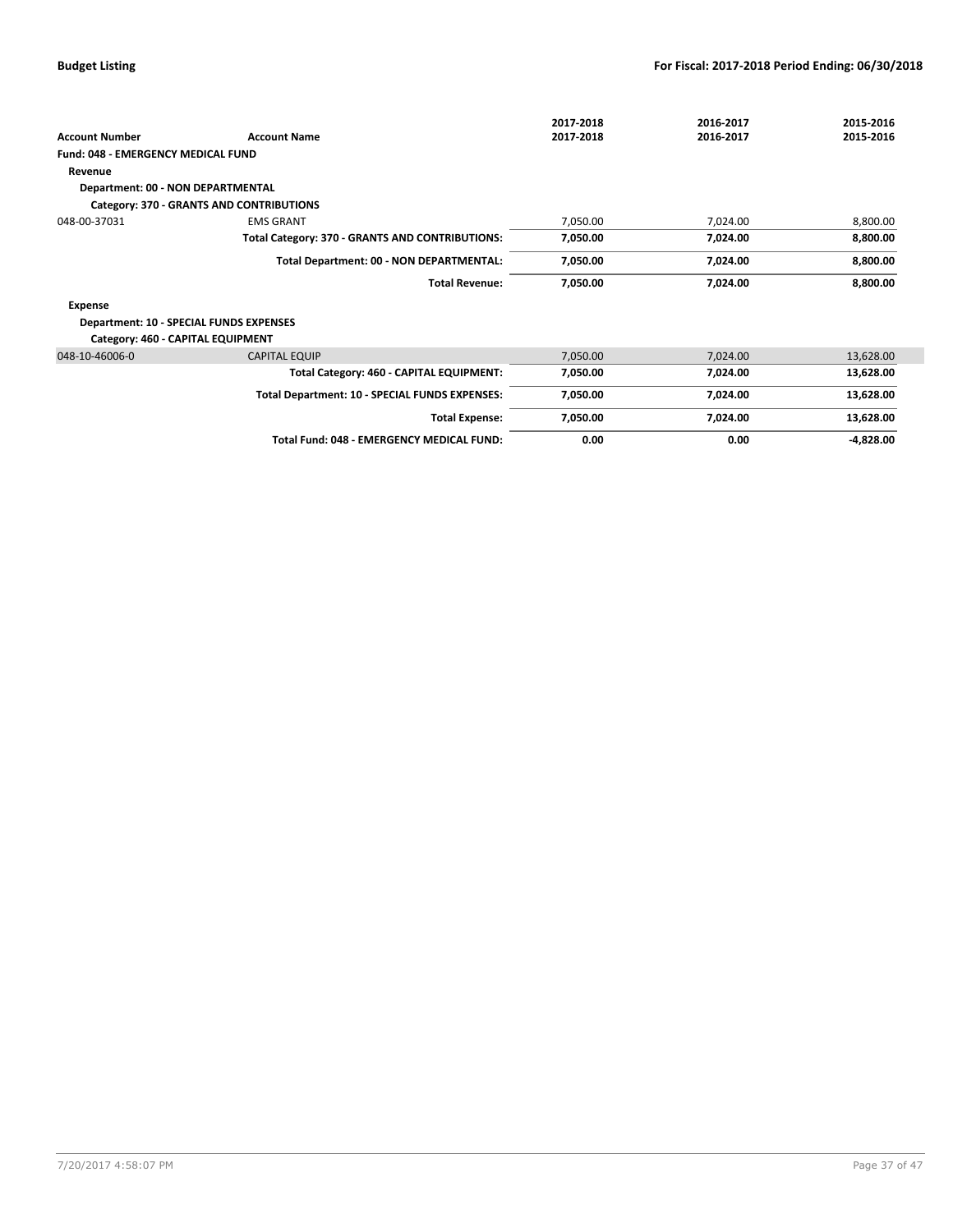|                                                |                                                  | 2017-2018 | 2016-2017 | 2015-2016    |
|------------------------------------------------|--------------------------------------------------|-----------|-----------|--------------|
| <b>Account Number</b>                          | <b>Account Name</b>                              | 2017-2018 | 2016-2017 | 2015-2016    |
| <b>Fund: 050 - WASTEWATER REPLACEMENT</b>      |                                                  |           |           |              |
| Revenue                                        |                                                  |           |           |              |
| Department: 00 - NON DEPARTMENTAL              |                                                  |           |           |              |
|                                                | Category: 380 - TRANSFER FROM OTHER FUNDS        |           |           |              |
| 050-00-38017                                   | TRANS SEWER \$1 Chg                              | 23,000.00 | 23,000.00 | 24,514.00    |
|                                                | Total Category: 380 - TRANSFER FROM OTHER FUNDS: | 23,000.00 | 23,000.00 | 24,514.00    |
|                                                | Total Department: 00 - NON DEPARTMENTAL:         | 23,000.00 | 23,000.00 | 24,514.00    |
|                                                | <b>Total Revenue:</b>                            | 23,000.00 | 23,000.00 | 24,514.00    |
| <b>Expense</b>                                 |                                                  |           |           |              |
| <b>Department: 10 - SPECIAL FUNDS EXPENSES</b> |                                                  |           |           |              |
| Category: 421 - OPERATING EXPENSES             |                                                  |           |           |              |
| 050-10-42120-0                                 | <b>MISCELLANEOUS EXPENSE</b>                     | 0.00      | 0.00      | 6.00         |
|                                                | Total Category: 421 - OPERATING EXPENSES:        | 0.00      | 0.00      | 6.00         |
| Category: 460 - CAPITAL EQUIPMENT              |                                                  |           |           |              |
| 050-10-46007-0                                 | <b>CAPITAL EQUIPMENT</b>                         | 0.00      | 0.00      | 60,003.00    |
|                                                | Total Category: 460 - CAPITAL EQUIPMENT:         | 0.00      | 0.00      | 60,003.00    |
|                                                | Total Department: 10 - SPECIAL FUNDS EXPENSES:   | 0.00      | 0.00      | 60,009.00    |
|                                                | <b>Total Expense:</b>                            | 0.00      | 0.00      | 60,009.00    |
|                                                | Total Fund: 050 - WASTEWATER REPLACEMENT:        | 23,000.00 | 23,000.00 | $-35,495.00$ |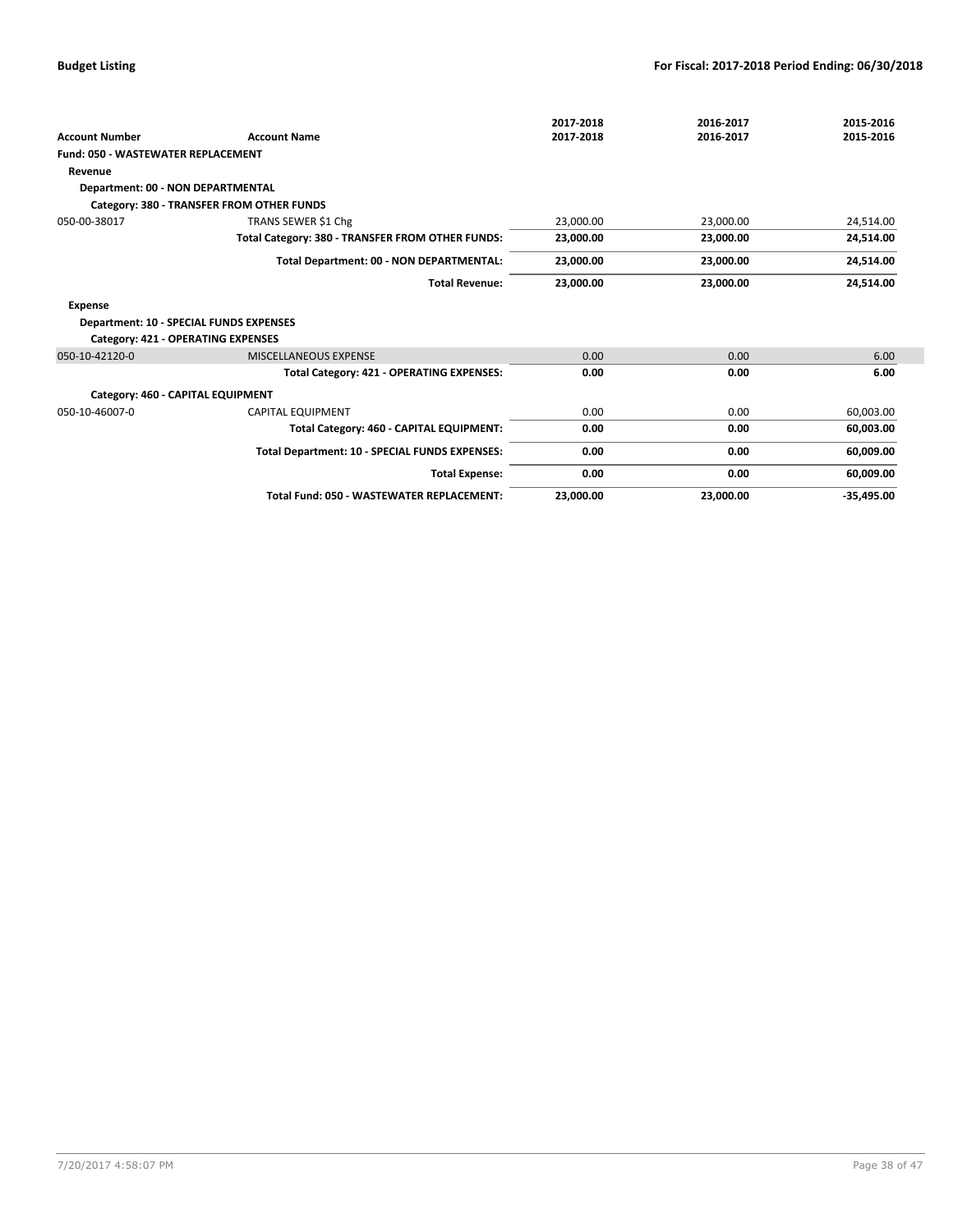|                                                |                                                  | 2017-2018    | 2016-2017  | 2015-2016    |
|------------------------------------------------|--------------------------------------------------|--------------|------------|--------------|
| <b>Account Number</b>                          | <b>Account Name</b>                              | 2017-2018    | 2016-2017  | 2015-2016    |
| <b>Fund: 055 - SPECIAL STREET MAINT</b>        |                                                  |              |            |              |
| Revenue                                        |                                                  |              |            |              |
| Department: 00 - NON DEPARTMENTAL              |                                                  |              |            |              |
| Category: 330 - STATE SHARED TAXES             |                                                  |              |            |              |
| 055-00-33010                                   | <b>GASOLINE TAX</b>                              | 140,000.00   | 140,000.00 | 140,000.00   |
| 055-00-33015                                   | SPECIAL ROAD GASOLINE TAX                        | 95,000.00    | 95,000.00  | 95,000.00    |
|                                                | Total Category: 330 - STATE SHARED TAXES:        |              | 235,000.00 | 235,000.00   |
|                                                |                                                  | 235,000.00   |            |              |
| Category: 370 - GRANTS AND CONTRIBUTIONS       |                                                  |              |            |              |
| 055-00-37007                                   | <b>CONT FROM STATE</b>                           | 0.00         | 0.00       | 156,640.00   |
|                                                | Total Category: 370 - GRANTS AND CONTRIBUTIONS:  | 0.00         | 0.00       | 156,640.00   |
| Category: 380 - TRANSFER FROM OTHER FUNDS      |                                                  |              |            |              |
| 055-00-38003                                   | <b>FROM GENERAL FUND</b>                         | 422,586.00   | 421,912.00 | 652,621.00   |
|                                                | Total Category: 380 - TRANSFER FROM OTHER FUNDS: | 422,586.00   | 421,912.00 | 652,621.00   |
|                                                |                                                  |              |            |              |
| Category: 385 - TRANSFER TO OTHER FUNDS        |                                                  |              |            |              |
| 055-00-38504                                   | TRANSFER TO STREET CAPITAL FUND                  | $-20,000.00$ | 0.00       | 0.00         |
|                                                | Total Category: 385 - TRANSFER TO OTHER FUNDS:   | $-20,000.00$ | 0.00       | 0.00         |
|                                                | Total Department: 00 - NON DEPARTMENTAL:         | 637,586.00   | 656,912.00 | 1,044,261.00 |
|                                                |                                                  |              |            |              |
|                                                | <b>Total Revenue:</b>                            | 637,586.00   | 656,912.00 | 1,044,261.00 |
| <b>Expense</b>                                 |                                                  |              |            |              |
| <b>Department: 10 - SPECIAL FUNDS EXPENSES</b> |                                                  |              |            |              |
| Category: 410 - PERSONNEL SERVICES             |                                                  |              |            |              |
| 055-10-41005-0                                 | <b>OVERTIME</b>                                  | 7,000.00     | 7,000.00   | 24,000.00    |
| 055-10-41010-0                                 | <b>SALARIES</b>                                  | 217,440.00   | 235,105.00 | 350,219.00   |
| 055-10-41011-0                                 | <b>FICA</b>                                      | 17,170.00    | 18,521.00  | 28,628.00    |
| 055-10-41012-0                                 | <b>RETIREMENT</b>                                | 20,631.00    | 22,319.00  | 33,312.00    |
| 055-10-41013-0                                 | HOSPITAL INS.                                    | 40,168.00    | 27,895.00  | 55,731.00    |
| 055-10-41014-0                                 | <b>UNEMPLOYMENT</b>                              | 486.00       | 2,121.00   | 5,134.00     |
| 055-10-41015-0                                 | <b>WORKER'S COMPENSATION</b>                     | 9,233.00     | 17,970.00  | 41,198.00    |
| 055-10-41016-0                                 | RETIREE HEALTH INS.                              | 4,321.00     | 4,674.00   | 6,854.00     |
|                                                |                                                  | 316,449.00   | 335,605.00 | 545,076.00   |
|                                                | Total Category: 410 - PERSONNEL SERVICES:        |              |            |              |
| Category: 421 - OPERATING EXPENSES             |                                                  |              |            |              |
| 055-10-42121-0                                 | <b>OUTSIDE SERVICES</b>                          | 15,000.00    | 15,000.00  | 15,000.00    |
| 055-10-42123-0                                 | <b>MATERIALS &amp; SUPPLIES</b>                  | 4,000.00     | 4,000.00   | 4,000.00     |
| 055-10-42140-0                                 | <b>TRAVEL &amp; TRAINING</b>                     | 7,000.00     | 7,000.00   | 7,000.00     |
| 055-10-42150-0                                 | <b>OFFICE SUPPLIES</b>                           | 1,500.00     | 1,500.00   | 1,500.00     |
| 055-10-42160-0                                 | <b>UTILITIES</b>                                 | 1,000.00     | 1,000.00   | 1,000.00     |
| 055-10-42165-0                                 | <b>Cell Phones/Pagers</b>                        | 3,000.00     | 3,000.00   | 3,000.00     |
| 055-10-42170-0                                 | TELEPHONE EXP.GEN FUND                           | 5,000.00     | 5,000.00   | 5,000.00     |
| 055-10-42181-0                                 | UNINSURED REPAIRS                                | 2,000.00     | 2,000.00   | 2,000.00     |
| 055-10-42192-0                                 | CHEMICALS/TOOLS                                  | 5,000.00     | 5,000.00   | 5,000.00     |
| 055-10-42194-0                                 | <b>SIGNS</b>                                     | 6,500.00     | 6,500.00   | 6,500.00     |
| 055-10-42510-0                                 | <b>EQUIPMENT RENTAL</b>                          | 20,000.00    | 20,000.00  | 20,000.00    |
| 055-10-42811-0                                 | <b>PURCHASE STREET LIGHTS</b>                    | 10,000.00    | 10,000.00  | 10,000.00    |
|                                                | Total Category: 421 - OPERATING EXPENSES:        | 80,000.00    | 80,000.00  | 80,000.00    |
|                                                |                                                  |              |            |              |
| Category: 422 - MAINTENANCE                    |                                                  |              |            |              |
| 055-10-42221-0                                 | <b>GASOLINE EXPENSE</b>                          | 25,000.00    | 25,000.00  | 16,900.00    |
| 055-10-42250-0                                 | <b>TRAFFIC SIGNAL EXPENSE</b>                    | 60,000.00    | 60,000.00  | 60,000.00    |
| 055-10-42251-0                                 | <b>STREET MAINTENANCE</b>                        | 100,000.00   | 100,000.00 | 100,000.00   |
| 055-10-42269-0                                 | MPO STREET PLANNING                              | 4,000.00     | 4,000.00   | 4,000.00     |
|                                                | Total Category: 422 - MAINTENANCE:               | 189,000.00   | 189,000.00 | 180,900.00   |
| Category: 424 - OPERATING EXPENSES             |                                                  |              |            |              |
| 055-10-42410-0                                 | <b>UNIFORMS</b>                                  | 1,400.00     | 1,400.00   | 1,400.00     |
| 055-10-42424-0                                 | SAFETY                                           | 8,000.00     | 8,000.00   | 8,000.00     |
|                                                | Total Category: 424 - OPERATING EXPENSES:        | 9,400.00     | 9,400.00   | 9,400.00     |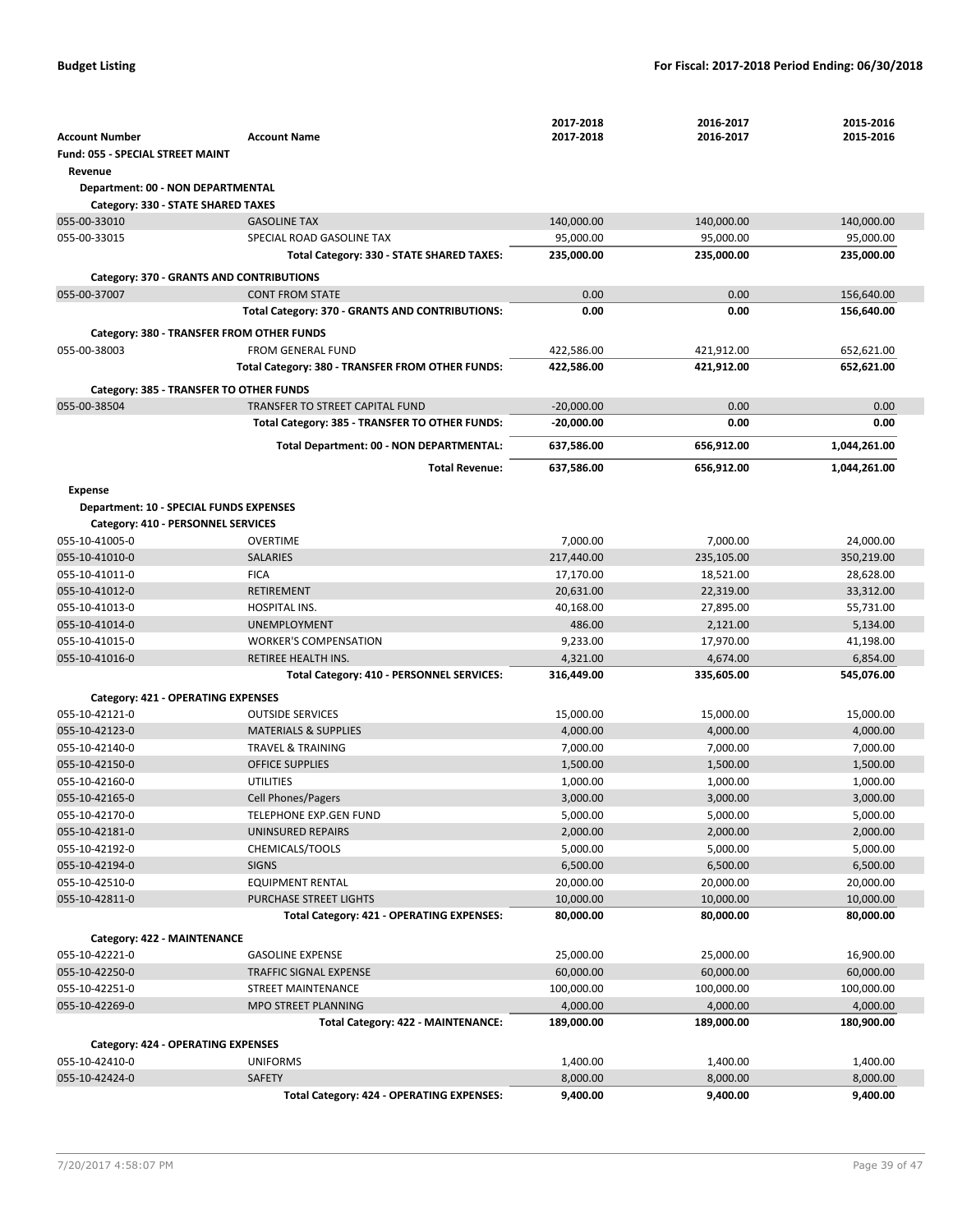|                                       |                                                | 2017-2018    | 2016-2017   | 2015-2016    |
|---------------------------------------|------------------------------------------------|--------------|-------------|--------------|
| <b>Account Number</b>                 | <b>Account Name</b>                            | 2017-2018    | 2016-2017   | 2015-2016    |
| Category: 460 - CAPITAL EQUIPMENT     |                                                |              |             |              |
| 055-10-46006-0                        | <b>CAPITAL EQUIP</b>                           | 0.00         | 0.00        | 35,000.00    |
|                                       | Total Category: 460 - CAPITAL EQUIPMENT:       | 0.00         | 0.00        | 35,000.00    |
| Category: 463 - PROJECT CONSTRUCTION  |                                                |              |             |              |
| 055-10-44000-0                        | PROJ CONST- E. BLANCO BR                       | 45,187.00    | 164,906.00  | 156,640.00   |
|                                       | Total Category: 463 - PROJECT CONSTRUCTION:    | 45,187.00    | 164,906.00  | 156,640.00   |
| Category: 961 - WATER CAPITAL EXPENSE |                                                |              |             |              |
| 055-10-96161-0                        | <b>SWEEPER LEASE</b>                           | 42,737.00    | 42,737.00   | 24,930.00    |
| 055-10-96162-0                        | <b>GRADER LEASE PAYMENTS</b>                   | 0.00         | 0.00        | 12,315.00    |
|                                       | Total Category: 961 - WATER CAPITAL EXPENSE:   | 42,737.00    | 42,737.00   | 37,245.00    |
|                                       | Total Department: 10 - SPECIAL FUNDS EXPENSES: | 682,773.00   | 821,648.00  | 1,044,261.00 |
|                                       | <b>Total Expense:</b>                          | 682,773.00   | 821,648.00  | 1,044,261.00 |
|                                       | Total Fund: 055 - SPECIAL STREET MAINT:        | $-45,187.00$ | -164,736.00 | 0.00         |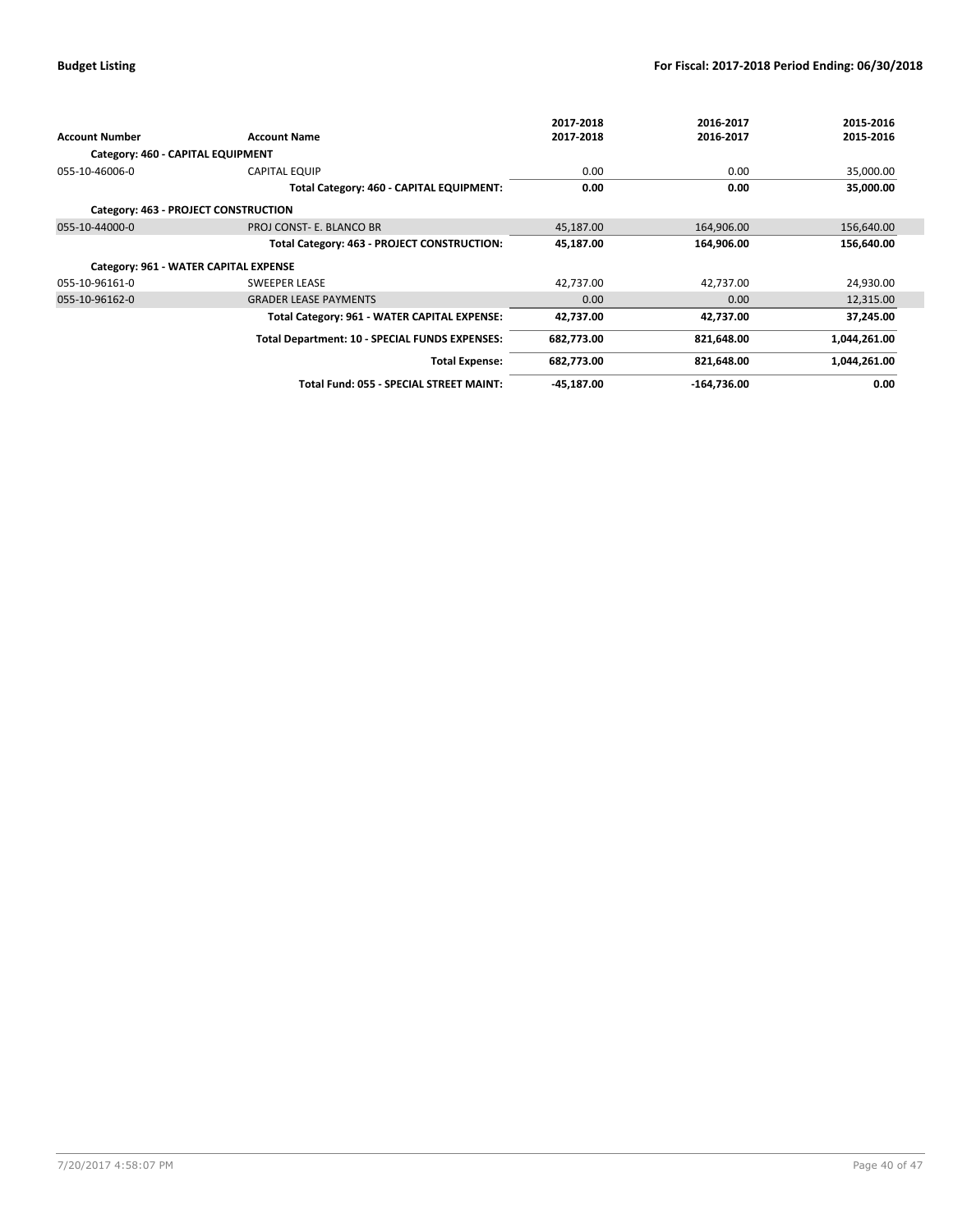|                                                |                                                | 2017-2018 | 2016-2017 | 2015-2016 |
|------------------------------------------------|------------------------------------------------|-----------|-----------|-----------|
| <b>Account Number</b>                          | <b>Account Name</b>                            | 2017-2018 | 2016-2017 | 2015-2016 |
| <b>Fund: 060 - SENIOR CITIZENS FUND</b>        |                                                |           |           |           |
| <b>Expense</b>                                 |                                                |           |           |           |
| <b>Department: 10 - SPECIAL FUNDS EXPENSES</b> |                                                |           |           |           |
| Category: 460 - CAPITAL EQUIPMENT              |                                                |           |           |           |
| 060-10-46006-0                                 | <b>CAPITAL EQUIP</b>                           | 26.543.00 | 26.543.00 | 26,543.00 |
|                                                | Total Category: 460 - CAPITAL EQUIPMENT:       | 26.543.00 | 26.543.00 | 26,543.00 |
|                                                | Total Department: 10 - SPECIAL FUNDS EXPENSES: | 26.543.00 | 26,543.00 | 26,543.00 |
|                                                | <b>Total Expense:</b>                          | 26.543.00 | 26.543.00 | 26.543.00 |
|                                                | Total Fund: 060 - SENIOR CITIZENS FUND:        | 26.543.00 | 26.543.00 | 26.543.00 |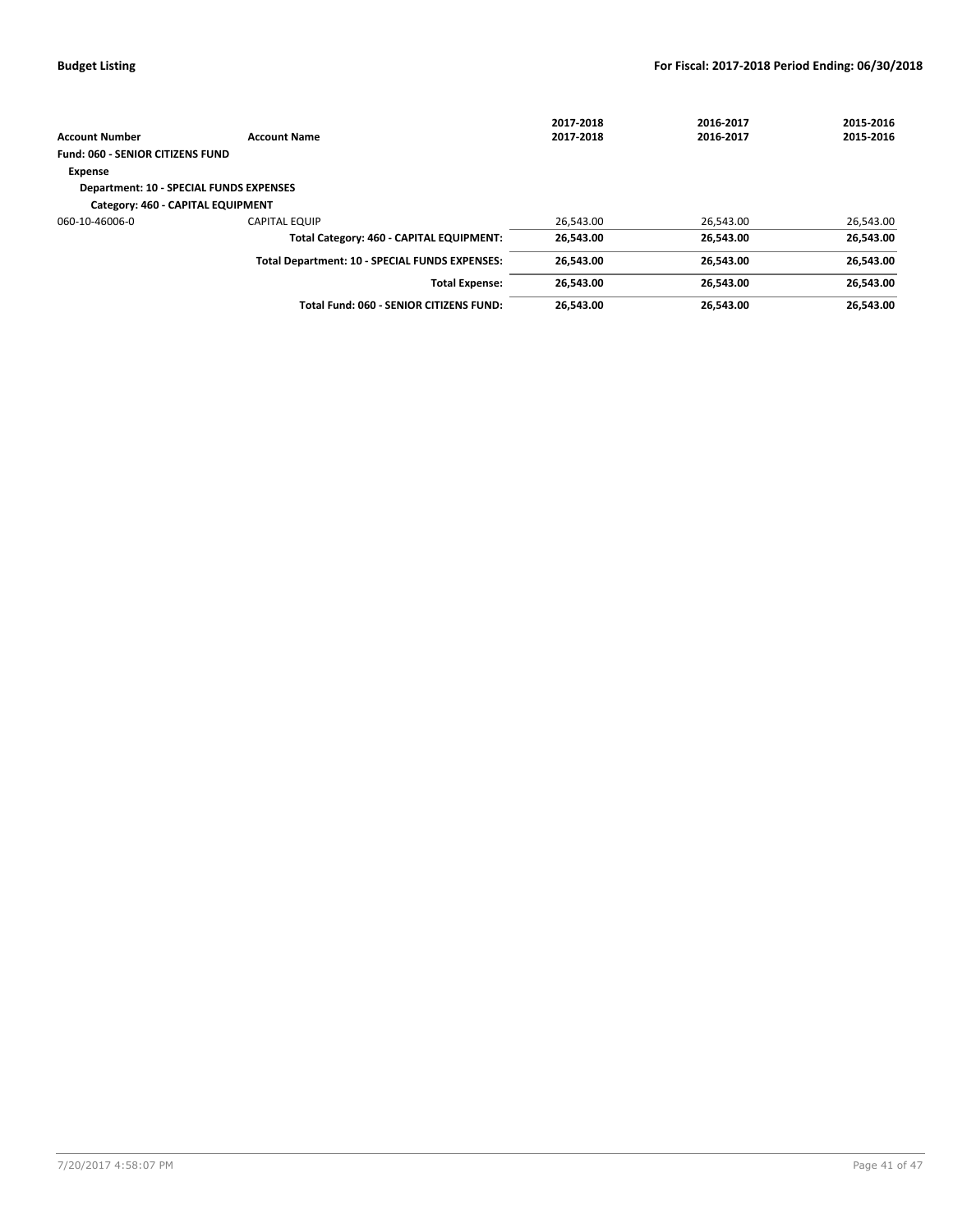|                                        |                                                  | 2017-2018 | 2016-2017 |                   |
|----------------------------------------|--------------------------------------------------|-----------|-----------|-------------------|
| <b>Account Number</b>                  | <b>Account Name</b>                              | 2017-2018 | 2016-2017 |                   |
| <b>Fund: 062 - STREET CAPITAL FUND</b> |                                                  |           |           |                   |
| Revenue                                |                                                  |           |           |                   |
|                                        | Department: 00 - NON DEPARTMENTAL                |           |           |                   |
|                                        | Category: 380 - TRANSFER FROM OTHER FUNDS        |           |           |                   |
| 062-00-38011                           | <b>FROM OTHER FUNDS</b>                          | 20,000.00 | 0.00      | 0.00 <sub>1</sub> |
|                                        | Total Category: 380 - TRANSFER FROM OTHER FUNDS: | 20,000.00 | 0.00      | 0.00              |
|                                        | Total Department: 00 - NON DEPARTMENTAL:         | 20.000.00 | 0.00      | 0.00              |
|                                        | <b>Total Revenue:</b>                            | 20.000.00 | 0.00      | 0.00              |
|                                        | Total Fund: 062 - STREET CAPITAL FUND:           | 20.000.00 | 0.00      | 0.00              |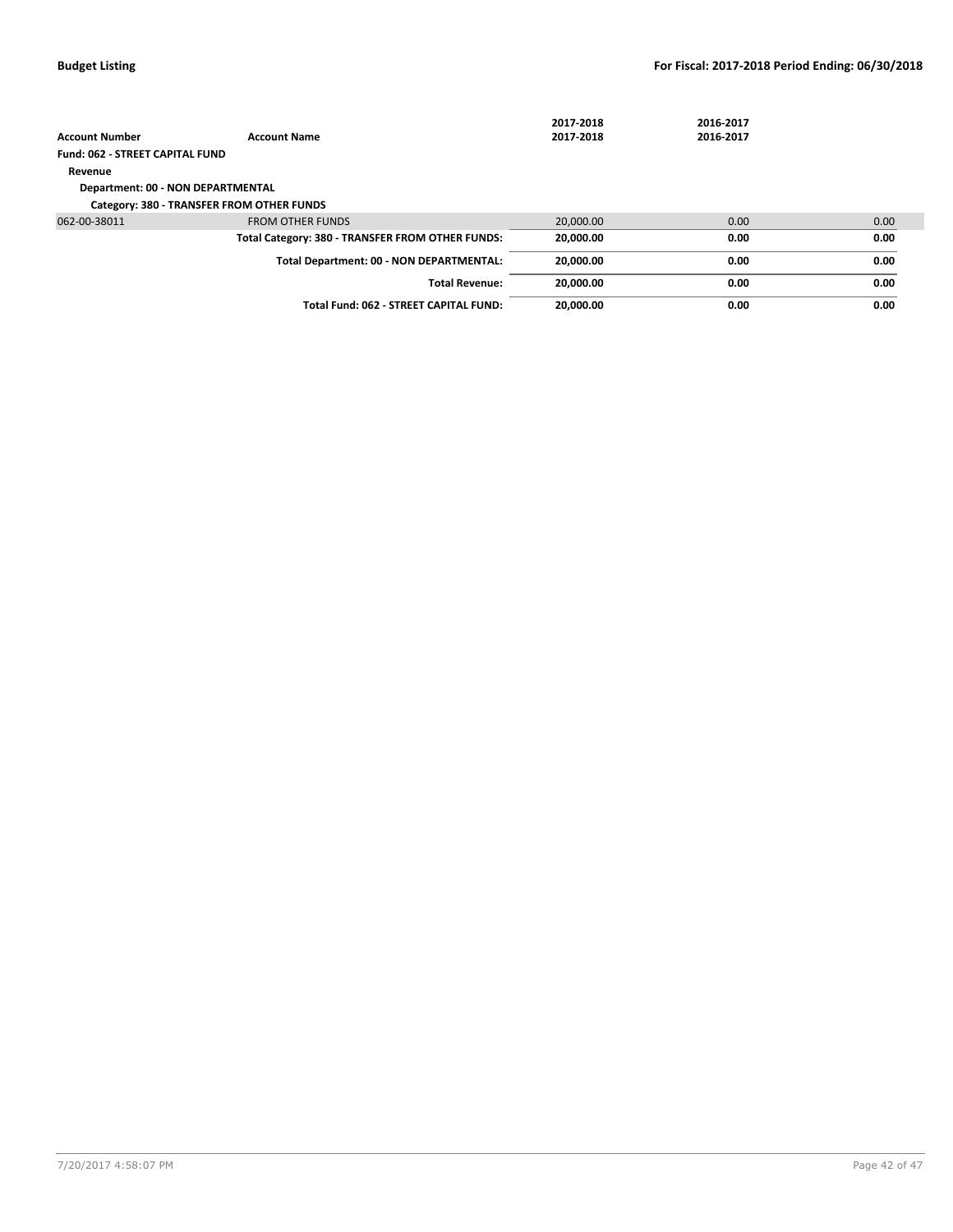| <b>Account Number</b>                          | <b>Account Name</b>                              | 2017-2018<br>2017-2018 | 2016-2017<br>2016-2017 | 2015-2016<br>2015-2016 |
|------------------------------------------------|--------------------------------------------------|------------------------|------------------------|------------------------|
| <b>Fund: 065 - WATER RIGHTS PURCH</b>          |                                                  |                        |                        |                        |
| Revenue                                        |                                                  |                        |                        |                        |
| Department: 00 - NON DEPARTMENTAL              |                                                  |                        |                        |                        |
|                                                | Category: 360 - MISCELLANEOUS REVENUES           |                        |                        |                        |
| 065-00-36074                                   | <b>WATER RIGHTS LEASE INCOME</b>                 | 19,200.00              | 19,200.00              | 19,200.00              |
|                                                | Total Category: 360 - MISCELLANEOUS REVENUES:    | 19,200.00              | 19,200.00              | 19,200.00              |
|                                                | Category: 380 - TRANSFER FROM OTHER FUNDS        |                        |                        |                        |
| 065-00-38002                                   | TRANS FROM W/S                                   | 0.00                   | 0.00                   | 42,700.00              |
|                                                | Total Category: 380 - TRANSFER FROM OTHER FUNDS: | 0.00                   | 0.00                   | 42,700.00              |
|                                                | Total Department: 00 - NON DEPARTMENTAL:         | 19,200.00              | 19,200.00              | 61,900.00              |
|                                                | <b>Total Revenue:</b>                            | 19,200.00              | 19,200.00              | 61,900.00              |
| <b>Expense</b>                                 |                                                  |                        |                        |                        |
| <b>Department: 10 - SPECIAL FUNDS EXPENSES</b> |                                                  |                        |                        |                        |
|                                                | Category: 961 - WATER CAPITAL EXPENSE            |                        |                        |                        |
| 065-10-96112-0                                 | <b>WATER RIGHTS PURCHASED</b>                    | 0.00                   | 0.00                   | 81,482.00              |
|                                                | Total Category: 961 - WATER CAPITAL EXPENSE:     | 0.00                   | 0.00                   | 81,482.00              |
|                                                | Total Department: 10 - SPECIAL FUNDS EXPENSES:   | 0.00                   | 0.00                   | 81,482.00              |
|                                                | <b>Total Expense:</b>                            | 0.00                   | 0.00                   | 81,482.00              |
|                                                | Total Fund: 065 - WATER RIGHTS PURCH:            | 19,200.00              | 19,200.00              | $-19,582.00$           |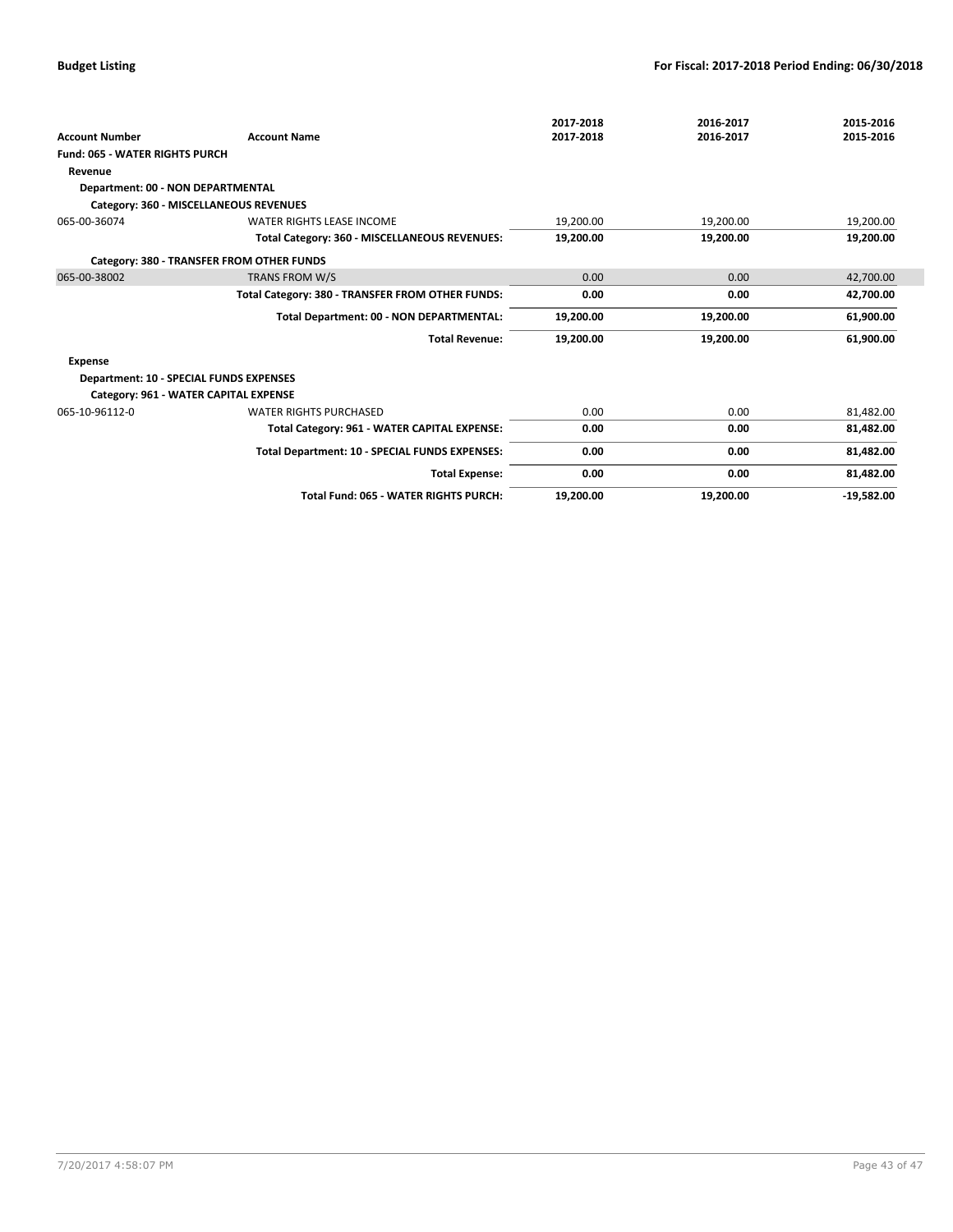|                                                |                                                | 2017-2018 | 2016-2017 | 2015-2016 |
|------------------------------------------------|------------------------------------------------|-----------|-----------|-----------|
| <b>Account Number</b>                          | <b>Account Name</b>                            | 2017-2018 | 2016-2017 | 2015-2016 |
| Fund: 068 - BLM WILDLAND GRANT                 |                                                |           |           |           |
| Expense                                        |                                                |           |           |           |
| <b>Department: 10 - SPECIAL FUNDS EXPENSES</b> |                                                |           |           |           |
| Category: 460 - CAPITAL EQUIPMENT              |                                                |           |           |           |
| 068-10-46006-0                                 | <b>CAPITAL EQUIP</b>                           | 542.00    | 22.345.00 | 22,345.00 |
|                                                | Total Category: 460 - CAPITAL EQUIPMENT:       | 542.00    | 22.345.00 | 22.345.00 |
|                                                | Total Department: 10 - SPECIAL FUNDS EXPENSES: | 542.00    | 22.345.00 | 22,345.00 |
|                                                | <b>Total Expense:</b>                          | 542.00    | 22.345.00 | 22.345.00 |
|                                                | Total Fund: 068 - BLM WILDLAND GRANT:          | 542.00    | 22.345.00 | 22,345.00 |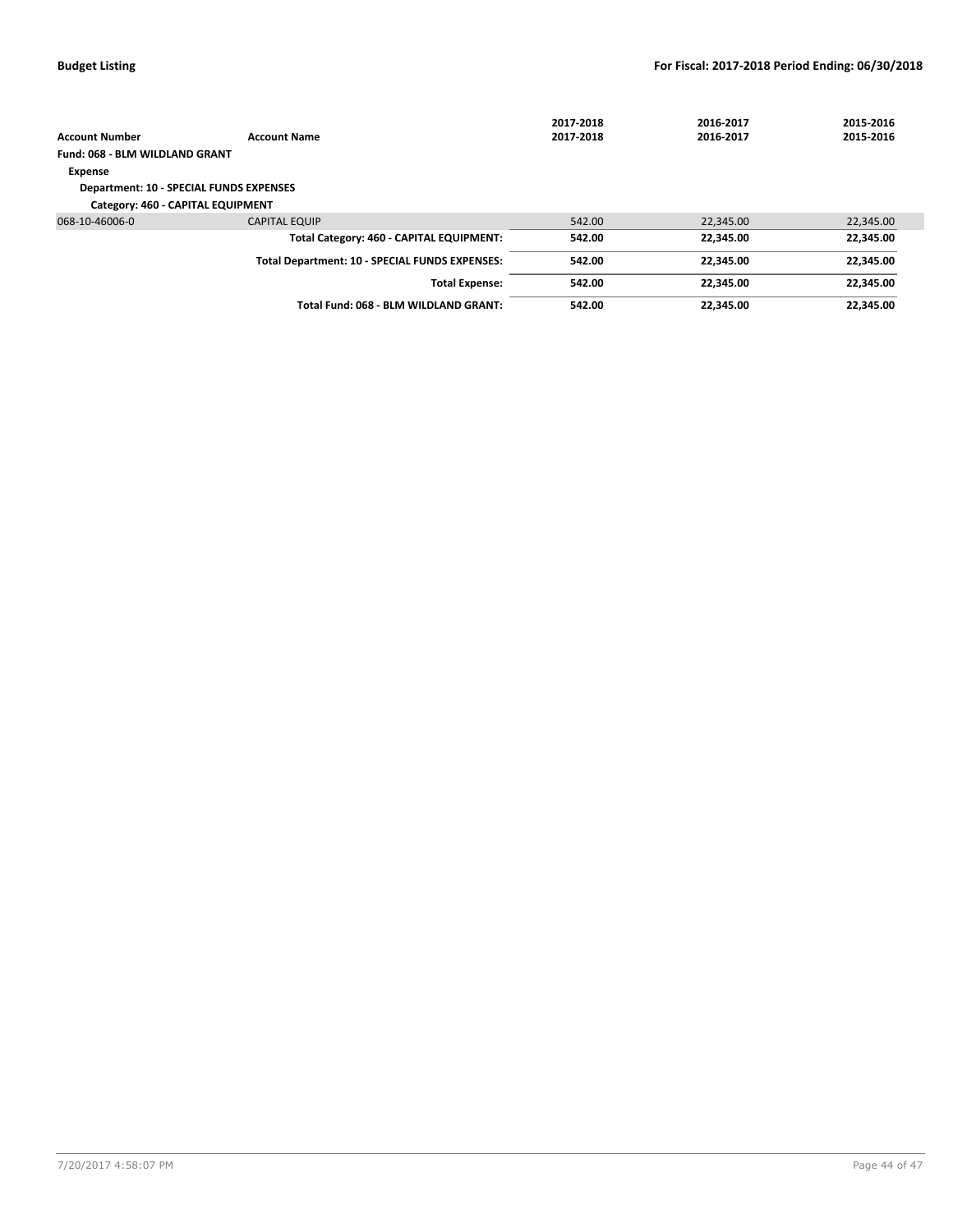|                                                |                                                 | 2017-2018    | 2016-2017    | 2015-2016    |
|------------------------------------------------|-------------------------------------------------|--------------|--------------|--------------|
| <b>Account Number</b>                          | <b>Account Name</b>                             | 2017-2018    | 2016-2017    | 2015-2016    |
| Fund: 077 - LODGERS TAX FUND                   |                                                 |              |              |              |
| Revenue                                        |                                                 |              |              |              |
| Department: 00 - NON DEPARTMENTAL              |                                                 |              |              |              |
| Category: 300 - TAX REVENUES                   |                                                 |              |              |              |
| 077-00-31300                                   | <b>LODGERS TAX</b>                              | 60.000.00    | 60,000.00    | 64,000.00    |
|                                                | Total Category: 300 - TAX REVENUES:             | 60,000.00    | 60,000.00    | 64,000.00    |
|                                                | Category: 370 - GRANTS AND CONTRIBUTIONS        |              |              |              |
| 077-00-37009                                   | <b>CONT FROM CUST/PUBLIC</b>                    | 10,000.00    | 10,000.00    | 10,000.00    |
|                                                | Total Category: 370 - GRANTS AND CONTRIBUTIONS: | 10,000.00    | 10,000.00    | 10,000.00    |
|                                                | Total Department: 00 - NON DEPARTMENTAL:        | 70,000.00    | 70,000.00    | 74,000.00    |
|                                                | <b>Total Revenue:</b>                           | 70,000.00    | 70,000.00    | 74,000.00    |
| <b>Expense</b>                                 |                                                 |              |              |              |
| <b>Department: 10 - SPECIAL FUNDS EXPENSES</b> |                                                 |              |              |              |
| Category: 421 - OPERATING EXPENSES             |                                                 |              |              |              |
| 077-10-42121-0                                 | <b>OUTSIDE SERVICES</b>                         | 30,000.00    | 30,000.00    | 30,000.00    |
| 077-10-42123-0                                 | <b>MATERIALS &amp; SUPPLIES</b>                 | 5,000.00     | 5,000.00     | 5,000.00     |
| 077-10-42130-0                                 | PRINTING & ADVERTISING                          | 15,000.00    | 15,000.00    | 15,000.00    |
|                                                | Total Category: 421 - OPERATING EXPENSES:       | 50,000.00    | 50,000.00    | 50,000.00    |
| Category: 424 - OPERATING EXPENSES             |                                                 |              |              |              |
| 077-10-42446-0                                 | <b>TOURISM EVENTS</b>                           | 50,000.00    | 50,000.00    | 50,000.00    |
|                                                | Total Category: 424 - OPERATING EXPENSES:       | 50,000.00    | 50,000.00    | 50.000.00    |
| Category: 460 - CAPITAL EQUIPMENT              |                                                 |              |              |              |
| 077-10-46006-0                                 | <b>CAPITAL EQUIP</b>                            | 10,000.00    | 10,000.00    | 10,000.00    |
|                                                | Total Category: 460 - CAPITAL EQUIPMENT:        | 10,000.00    | 10,000.00    | 10,000.00    |
|                                                | Total Department: 10 - SPECIAL FUNDS EXPENSES:  | 110,000.00   | 110,000.00   | 110,000.00   |
|                                                | <b>Total Expense:</b>                           | 110,000.00   | 110,000.00   | 110,000.00   |
|                                                | Total Fund: 077 - LODGERS TAX FUND:             | $-40,000.00$ | $-40,000.00$ | $-36,000.00$ |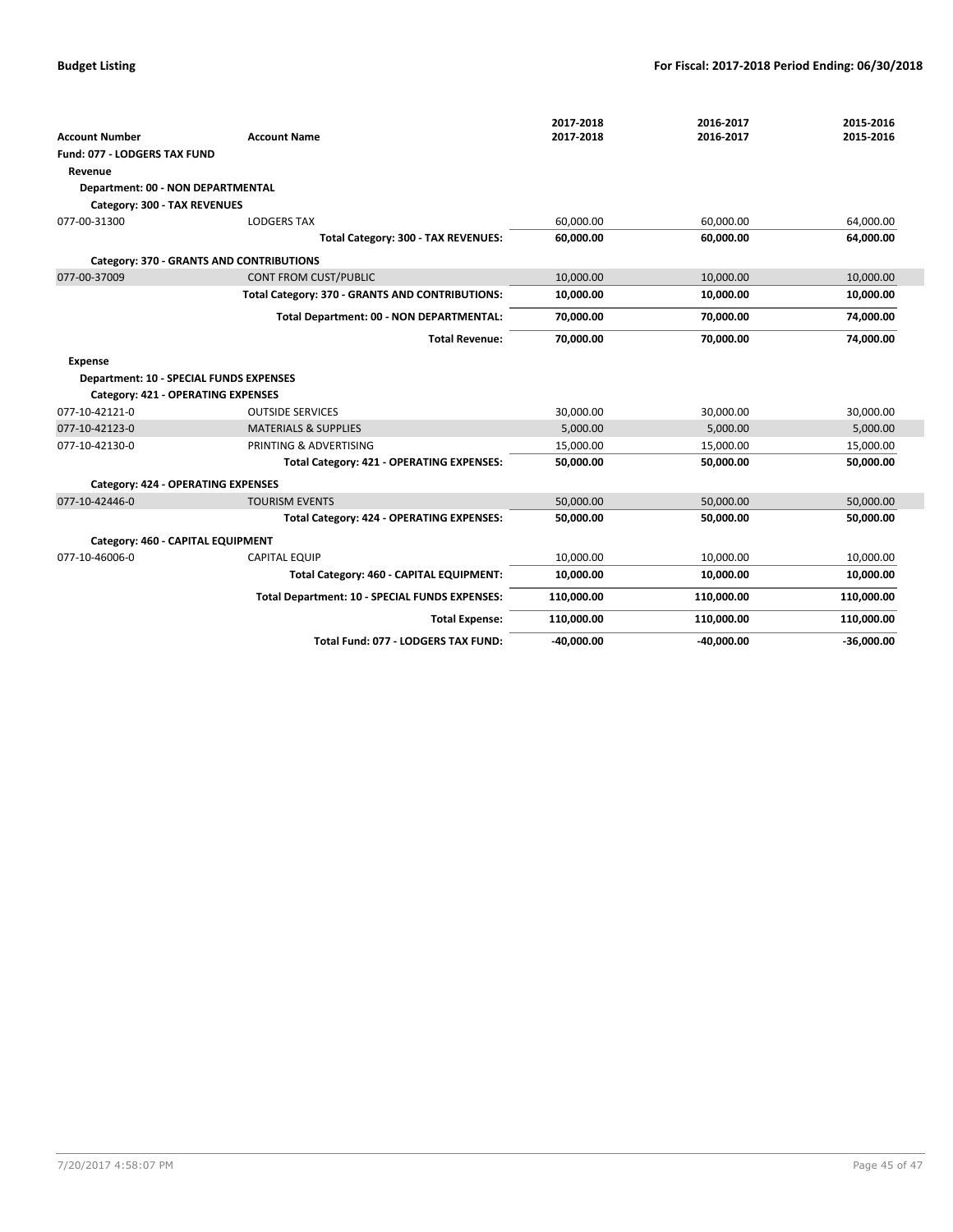|                                                |                                                  | 2017-2018 | 2016-2017 | 2015-2016 |
|------------------------------------------------|--------------------------------------------------|-----------|-----------|-----------|
| <b>Account Number</b>                          | <b>Account Name</b>                              | 2017-2018 | 2016-2017 | 2015-2016 |
| Fund: 081 - NMED LOANS WTR PLT/RGHTS           |                                                  |           |           |           |
| Revenue                                        |                                                  |           |           |           |
| Department: 00 - NON DEPARTMENTAL              |                                                  |           |           |           |
|                                                | Category: 380 - TRANSFER FROM OTHER FUNDS        |           |           |           |
| 081-00-38002                                   | TRANS FROM W/S                                   | 47,473.00 | 47,473.00 | 47,473.00 |
|                                                | Total Category: 380 - TRANSFER FROM OTHER FUNDS: | 47,473.00 | 47,473.00 | 47,473.00 |
|                                                | Total Department: 00 - NON DEPARTMENTAL:         | 47,473.00 | 47,473.00 | 47,473.00 |
|                                                | <b>Total Revenue:</b>                            | 47,473.00 | 47,473.00 | 47,473.00 |
| <b>Expense</b>                                 |                                                  |           |           |           |
| <b>Department: 10 - SPECIAL FUNDS EXPENSES</b> |                                                  |           |           |           |
| <b>Category: 424 - OPERATING EXPENSES</b>      |                                                  |           |           |           |
| 081-10-42456-0                                 | <b>LOAN PRINC PAID</b>                           | 35,023.00 | 34,004.00 | 33,013.00 |
| 081-10-42460-0                                 | <b>LOAN INTEREST PAID</b>                        | 12,450.00 | 13,469.00 | 14,460.00 |
|                                                | Total Category: 424 - OPERATING EXPENSES:        | 47,473.00 | 47,473.00 | 47,473.00 |
|                                                | Total Department: 10 - SPECIAL FUNDS EXPENSES:   | 47,473.00 | 47,473.00 | 47,473.00 |
|                                                | <b>Total Expense:</b>                            | 47,473.00 | 47,473.00 | 47,473.00 |
|                                                | Total Fund: 081 - NMED LOANS WTR PLT/RGHTS:      | 0.00      | 0.00      | 0.00      |